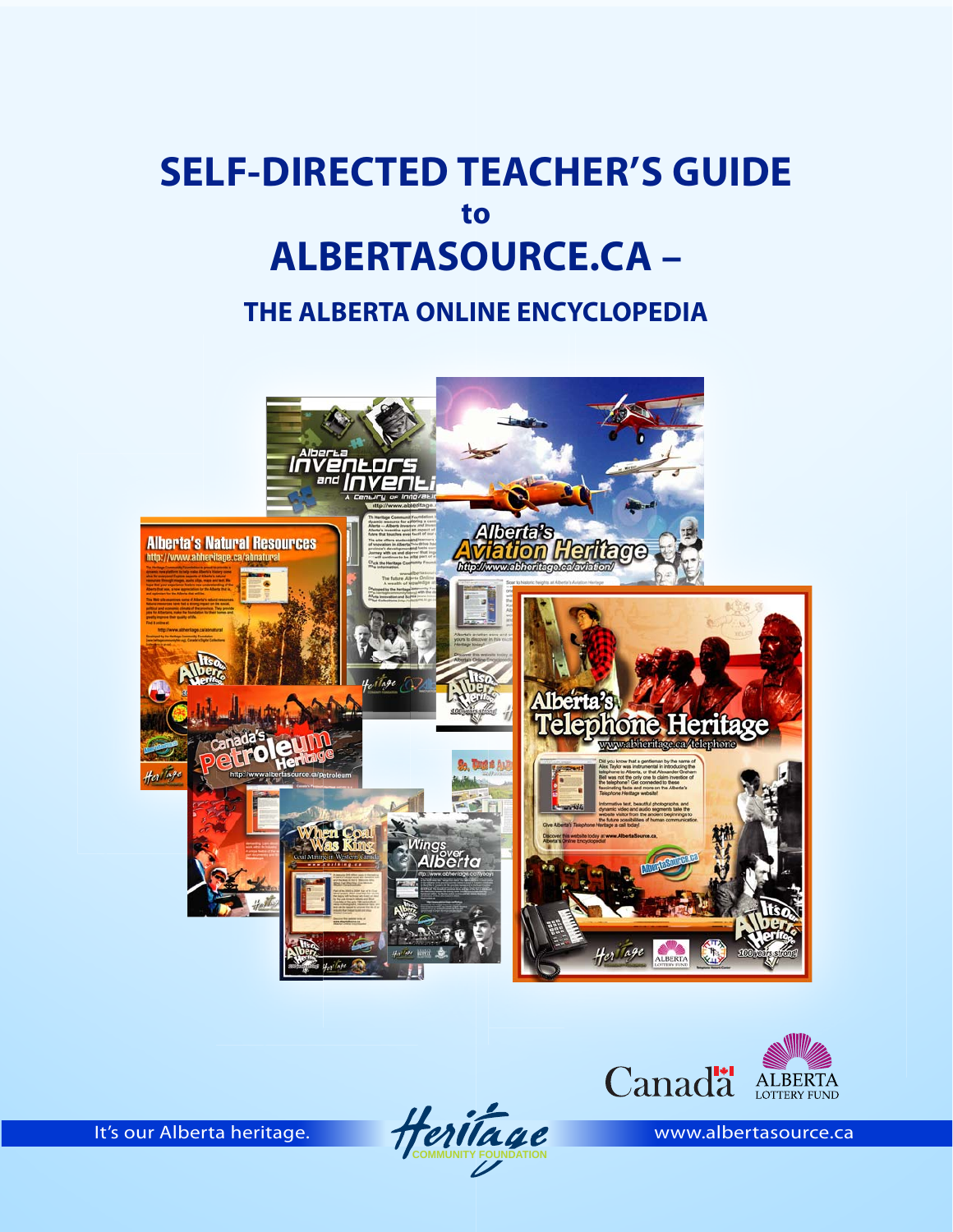# **SELF-DIRECTED TEACHER'S GUIDE**

**To** 

# **ALBERTASOURCE.CA –**

# **THE ALBERTA ONLINE ENCYCLOPEDIA**



March 31<sup>st</sup>, 2009

**Heritage Community Foundation**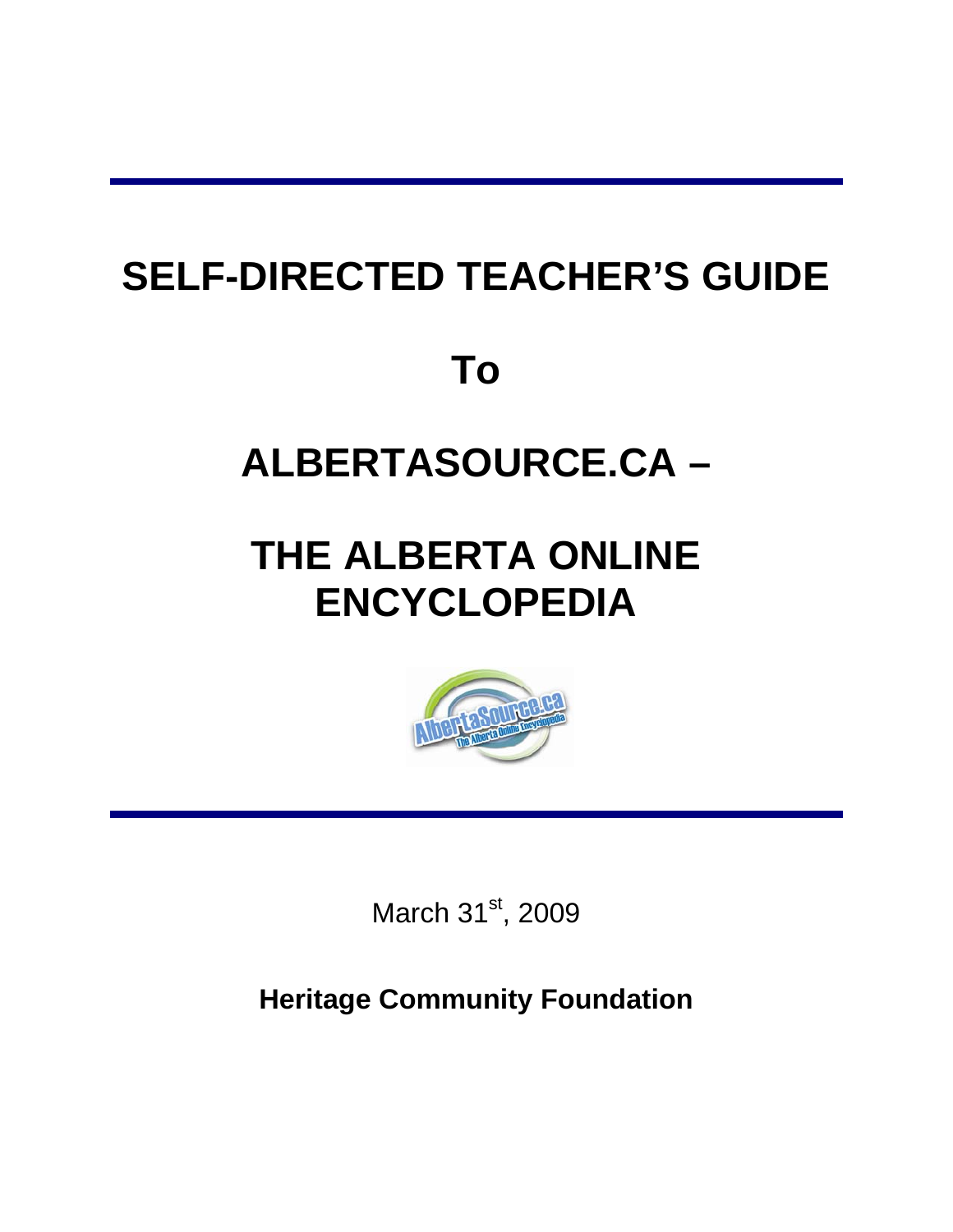## **A SELF-DIRECTED TEACHER'S GUIDE TO ALBERTASOURCE.CA**

## **Welcome**

Albertasource.ca – the *Alberta Online Encyclopedia* is, first and foremost, an educational resource. It comprises 85 websites, dealing with all aspects of the historical, natural, cultural, scientific and technological heritage. All have linkages to the Alberta Program of Studies as well as applications for curricula in other jurisdictions both in Canada and abroad.

Within Albertasource, there are also customized teacher and student resources known as Edukits. These can be reached through the *Encyclopedia*'s common database or via the direct URL: www.edukits.ca.

This *Self-Directed Teacher's Guide*, which has both a print and online version available on the welcome pages of Albertasource.ca and Edukits.ca, has been designed to provide teacher's with information about the *Online Encyclopedia*, its content and special features, and also groups sites according to areas of the curriculum.

Please use the Guide to access the rich multimedia, authoritative resources in the form of text, images, audio and video.

**For further information please contact:**  Adriana A. Davies, Ph.D. Executive Director and Editor-in-Chief Heritage Community Foundation #54, 9912 – 106 Street Edmonton T5K 1C5 Tel: (780) 424-6512, ext. 222 Email: adriana.davies@heritagecommunityfdn.org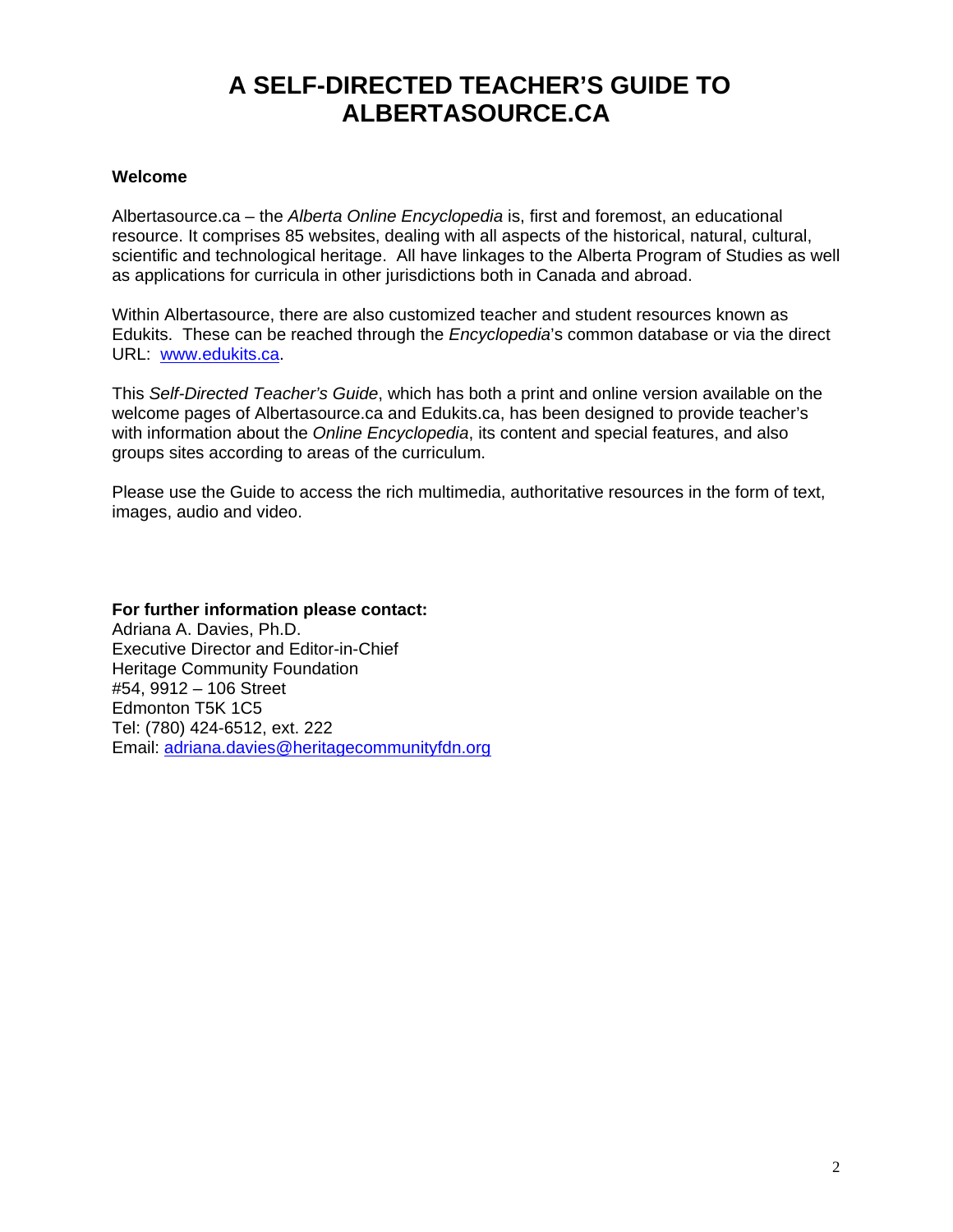## **Table of Contents**

| Albertasource.ca Website and Edukit Curriculum Connections10             |
|--------------------------------------------------------------------------|
|                                                                          |
|                                                                          |
|                                                                          |
|                                                                          |
|                                                                          |
|                                                                          |
|                                                                          |
|                                                                          |
|                                                                          |
| Alberta Program of Studies: Curriculum Subject Matter Quick Reference 56 |
|                                                                          |

## **Appendices:**

- **Appendix 1: Albertasource.ca Newsletter**
- **Appendix 2: Website and Edukit Posters**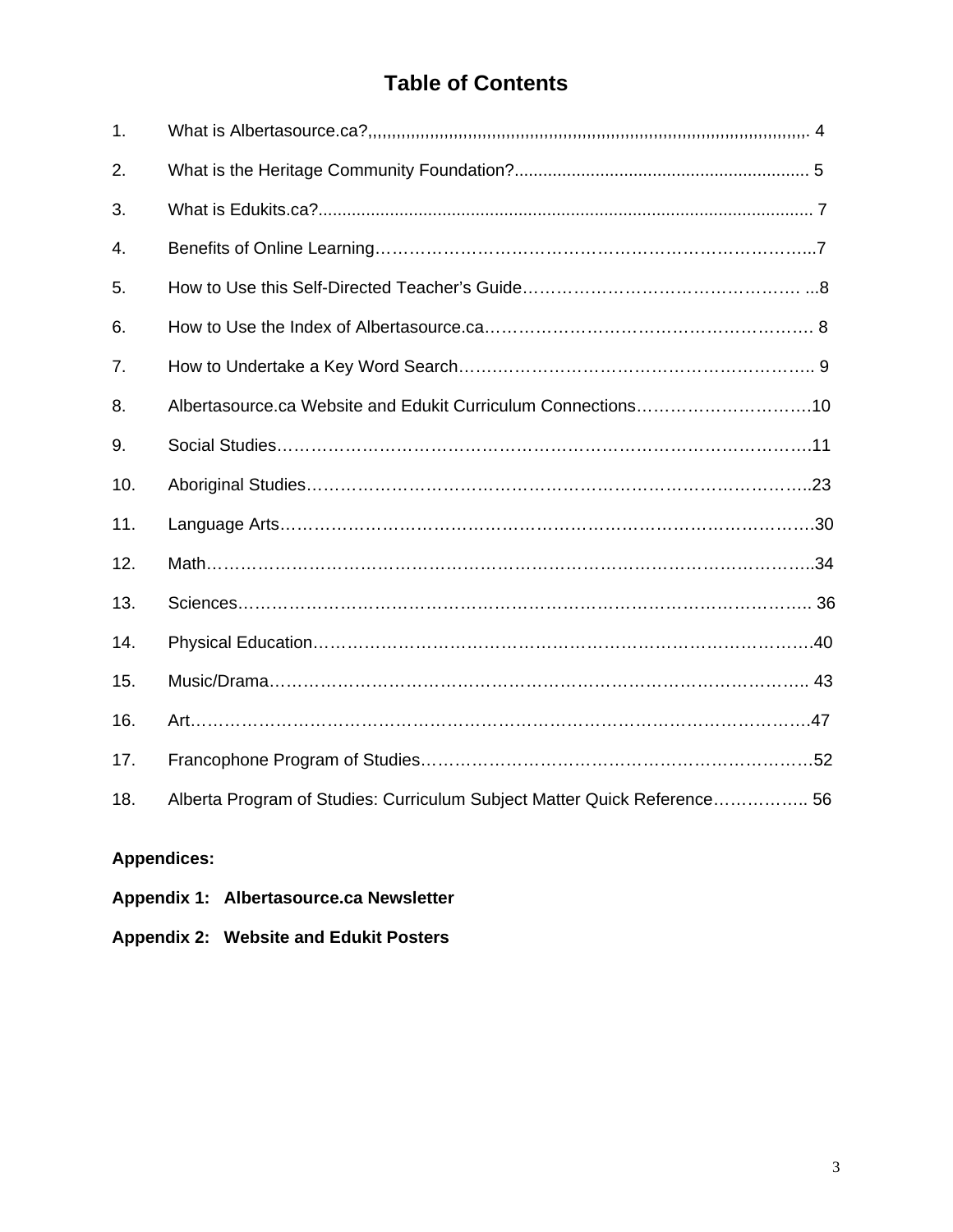## **1. What is Albertasource.ca?**

Albertasource.ca is the *Alberta Online Encyclopedia*, the primary intellectual legacy project for Alberta's centenary in 2005. It is the first "born-digital" encyclopedia in Canada and was created by the Heritage Community Foundation, a charitable trust committed to linking people with heritage through discovery and learning.

It exploits the full potential of the Web medium by placing issues, people, events, activities and artifacts within a comprehensive context of historical, environmental, cultural, social, economic and political meaning. In 2008, Albertasource.ca received over 1.8 million unique visitors and nearly 9 million actual site visits of up to half an hour duration.

The *Alberta Online Encyclopedia* comprises scores of multimedia books, virtual exhibits, online catalogues, and educational resources that facilitate discovery and learning in the following content categories:

- Aboriginal
- Architecture
- Arts and Culture
- Civil Society
- Communications
- Diversity
- Education
- **Environment**
- Francophone
- Government and Politics
- History
- Industry
- Museums and Archives
- Natural History
- Natural Resources
- People
- Religious Life
- Science and Technology
- Sports and Recreation
- Tourism and Travel
- Transportation
- Women
- Youth and Learning Resource

The gateway to the *Encyclopedia* is bilingual, as are 13 websites. All Albertasource.ca websites are accessible via a common database through various search tools, including text, images, audio, and video. The websites are a huge digital repository of heritage content. The collection comprises

- Over 28,000 HTML/PHP pages
- Over 80,000 images
- Over 4,000 audio files
- Over 2,000 video files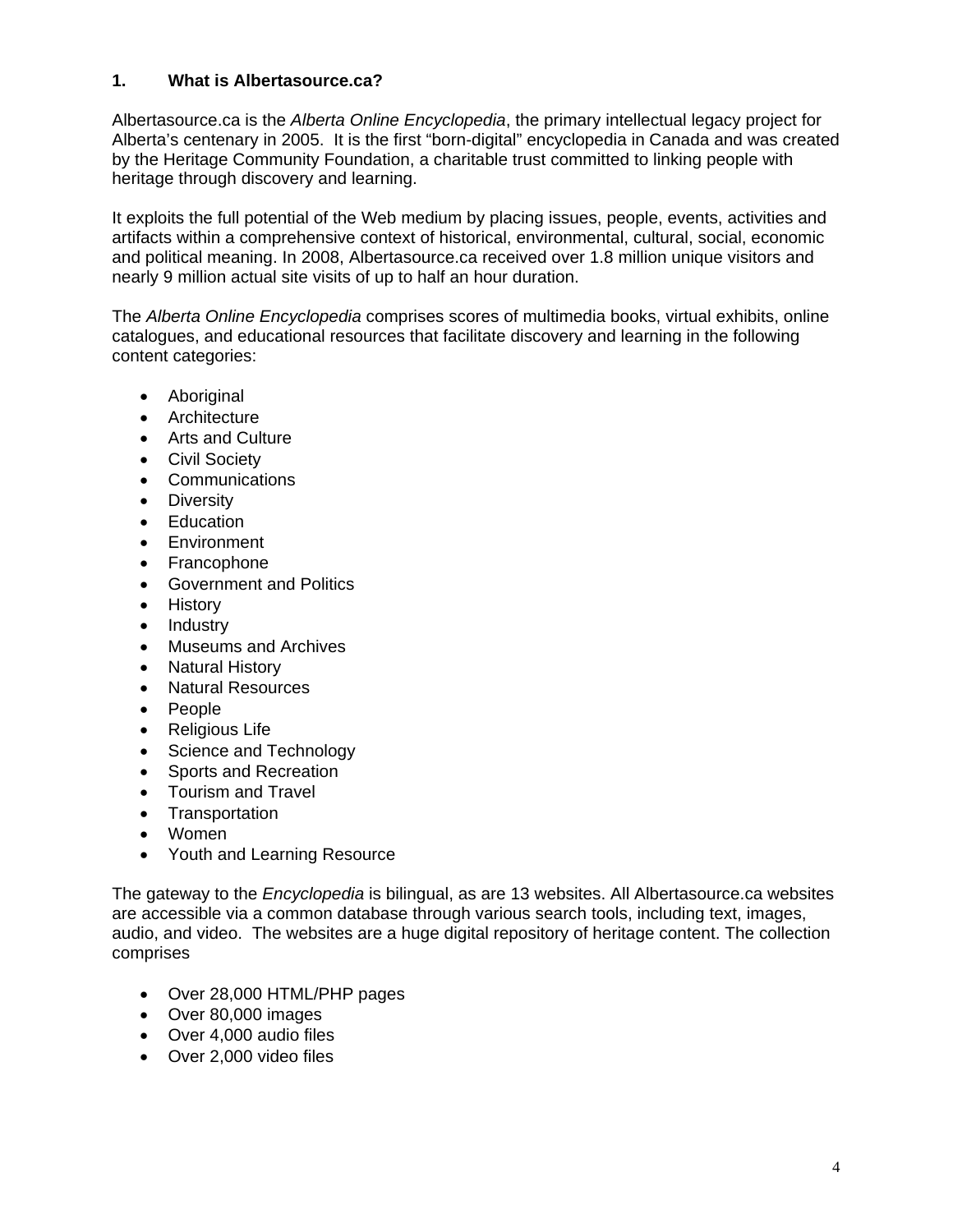## **2. What is the Heritage Community Foundation?**

The Heritage Community Foundation is a charitable educational trust committed to connecting people with heritage through discovery and learning. The Foundation creates digital resources providing:

- Authoritative information about Alberta's historical, natural, cultural, scientific, and technological heritage
- Educational resources
- Virtual exhibitions
- Heritage and cultural tourism materials
- Online catalogues, searchable databases, and web tools

One of Canada's largest web publishers, the Foundation's research methods are based on the highest scholarly and museum standards, including cultural memory, living tradition, and documentary resources, such as the conduct and use of oral histories and other primary sources. Our websites also draw on the resources of museums, archives, heritage organizations and institutions, and private collections. In addition to our museum and archive expertise, we work in the education sector, with community organizations, and with privatesector clients.

The Heritage Community Foundation is dedicated to the development of multimedia, online learning resources that make learning about heritage a fun and interactive experience. All websites are designed with curriculum linkages to the Alberta Program of Studies. The website development process includes content experts, educators, and members of the public in review of the site prototype, which tests content, site architecture, instructional design, and navigation.

Target audience include:

- Students, ranging from elementary to university who seek knowledge about the historical, natural, cultural, scientific and technological heritage of Albertans and Canadians.
- Teachers and other educators who wish to access informative and current online content to support curriculum.
- Educational institutions in Alberta and Canada the challenge of creating curriculum that reflects the diversity of our human and natural history, geography, demography, political, social, cultural and economic life, and science and technology is enormous; online learning resources and digital repositories that are multimedia, current and authoritative will help fill this gap.
- Heritage institutions in Alberta can see how archival information and artifacts can be used to tell local stories linked to curriculum and engage teachers and students in museums.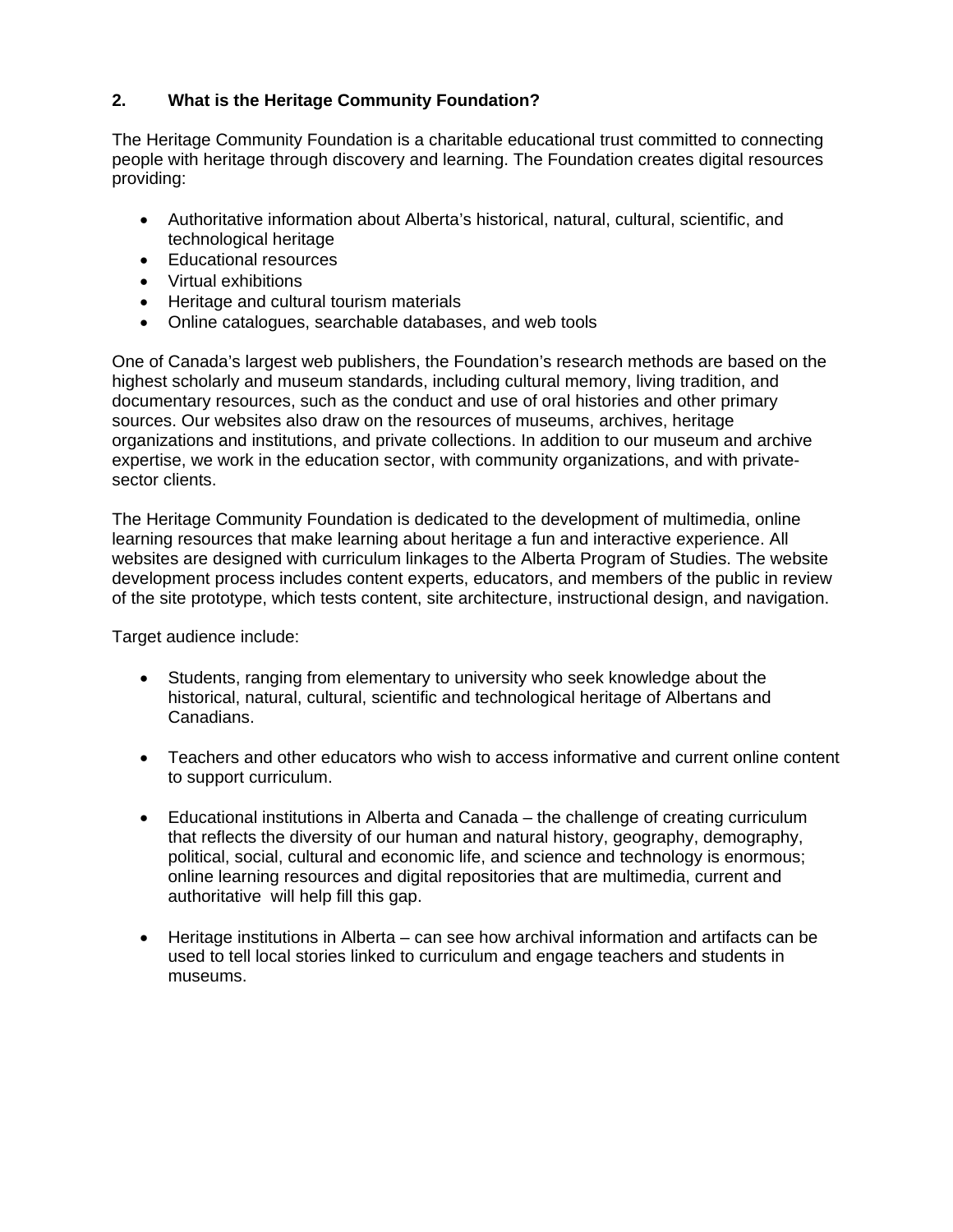The Heritage Community Foundation has undertaken a range of research and digitization projects to develop dynamic websites that present Alberta's historical, natural, cultural, scientific, and technological heritage. The websites draw on the resources of museums, archives, heritage organizations and institutions, and private collections. Research and development are based on the highest scholarly and museum standards, including cultural memory, living tradition, and documentary resources, such as the conduct and use of oral history. In addition to our museum and archive expertise, we work in the education sector, with community organizations, and with private-sector clients. Collaborative efforts include those with heritage organizations, the media, professional organizations, the Aboriginal and Francophone communities, as well as with a range of ethnocultural communities.

The Foundation specializes in the following:

- Material culture research projects, including
	- o Research plan development involving documentary resources in the public and private domains
	- o Primary research implementation
	- o Archival textual, photographic, audio, and video research (secondary sources, together with third-party copyright negotiations)
- Development of original text content, including
	- o Indexes
	- o Storyboards
	- o Thematic articles
	- o Biographies
	- o Histories
	- o Lesson plans
	- o Text for games, quizzes, and other interactives
	- o Captions
- Website development, including
	- o Database design and management
	- o Web tool development and maintenance
	- o Web hosting
	- o Virtual exhibit creation
	- o Multimedia-enriched learning resources
	- o Online catalogues
	- o Flash and other new media
	- o Original videography, including
		- Promotional shorts for public broadcast
		- Digital video discs
	- o Oral histories published as streaming video vignettes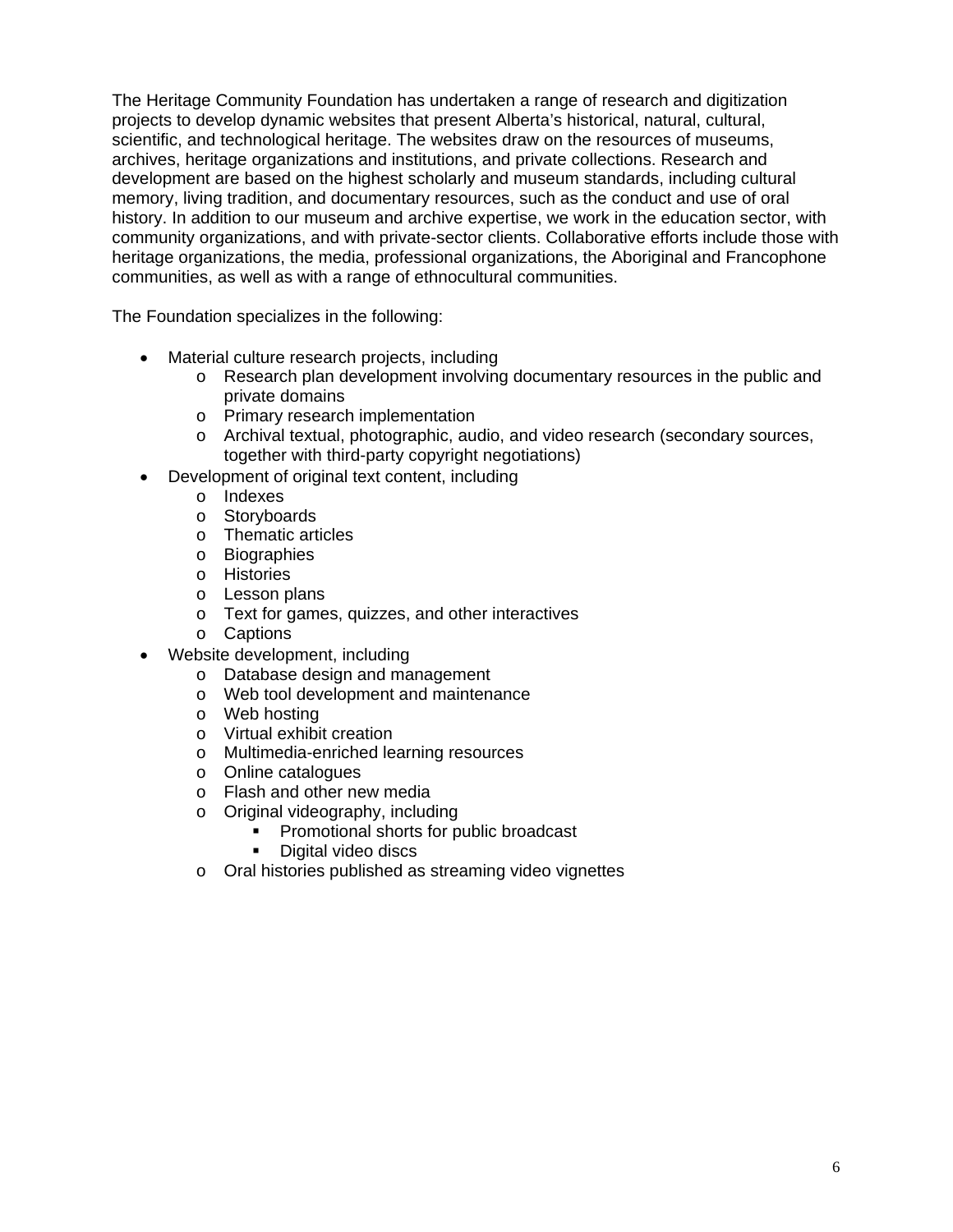## **3. What is Edukits.ca?**

*Edukits.ca* is a vital part of Albertasource.ca and comprises the customized teacher and student resources component of the *Online Encyclopedia*. It includes online learning resource tools developed by teachers with instructional design and curriculum expertise in two sections: *Teacher Zone* and *Student Zone*. Edukits include:

- plans developed for several levels of instruction
- multimedia exhibits
- content and interactives to provide an innovative and educationally sound approach to promote active and collaborative learning

Edukits are learning resources that match Alberta curricula and meet guidelines for respecting diversity and promoting respect.

The *Teacher Zone* incorporates content and instructional plans that are specific to multiculturalbased information with various multimedia models that aim to increase student skills in search and retrieval.

The *Student Zone* is designed to allow students a continuing learning connection to the lessons presented in the classroom through four core subsections - Info Mania (*Informatics)*, Mega Media (*Multimedia)* and Action Pack (*Activities)*.

The Heritage Community Foundation recognizes that, in our increasingly global community, the training of citizens must not simply pay lip service to pluralism and diversity; it must engage students by promoting the understanding and acceptance of racial, ethnocultural, religious and other differences. *Edukits.ca* does just that.

## **4. Benefits of Online Learning**

Albertasource.ca has been designed to provide the following benefits:

- Self paced, students can repeat steps as many times as they need (that is, reread information, do exercises more than once)
- Learning can take place any time, any place
- Online learning appeals to different learning styles
- Online learning can accommodate students with disabilities
- Many of our students are already technically savvy so online learning appeals to these students
- We live in a world based on computers and technical skills, so it is important to give students the opportunity to use those skills and build upon them
- Online learning can be viewed as more exciting as it is student driven
- We live in a highly visual world and online learning appeals to the reality that students are stimulated by computer generated visuals (I.e: computer games)
- Well designed online learning can lead to efficient learning
- One of the most important aspects of online learning is that it provides students with instant feedback. For example if they do a worksheet online they can find out if their answers are correct immediately whereas in face to face instruction they have to wait for the teacher to correct the work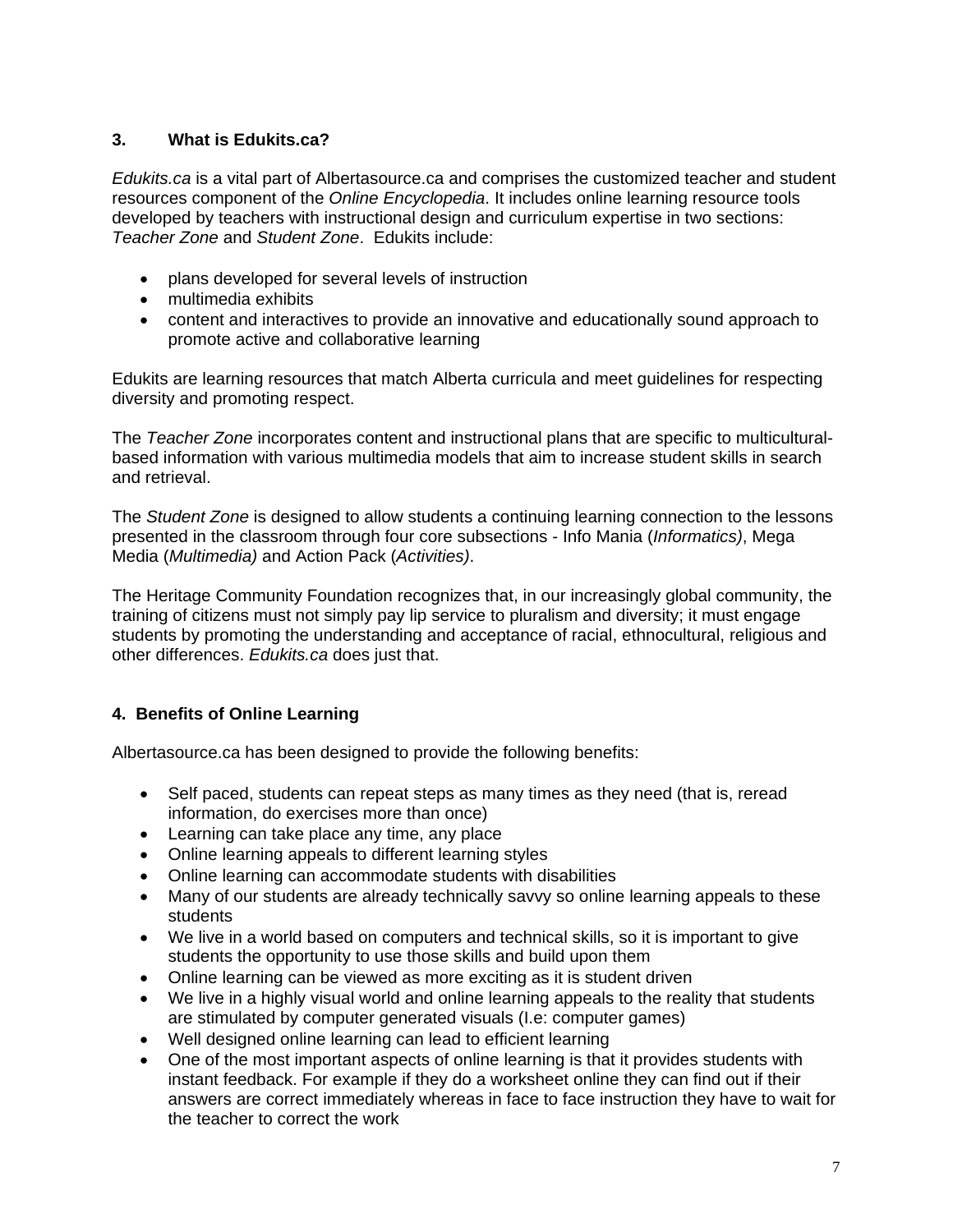## **5. How to Use this Self-Directed Teacher Guide**

Teachers are busy people and need to be able to locate resources without any difficulty. This Guide will help teachers identify curriculum connections from Albertasource.ca Websites and Edukits as they relate to the Alberta Program of Studies.

All Edukits have ready-made lesson plans that target specific curriculum objectives in various subject areas and grade levels. All other Websites have content that will relate to curriculum objectives, subject areas and grade levels.

Below we have listed the Websites and Edukits that have content relating to the different subject areas. This should help speed the process of locating resources so that teachers do not have to undertake lengthy searches.

## **6. How to Use the Index of Albertasource.ca**

You will note the front matter and index of Albertasource.ca is available in Canada's two official languages – English and French.

The first thing to do is click on the index link located on the home page in the upper navigation bar above the search box.

You will be presented with 9 pages of results. These results are all individual websites and edukits developed by the Heritage Community Foundation.

If you look closely you will find a filter box on the left and by clicking on index a drop down menu will appear with the following categories:

Aboriginal **Architecture** Arts and Culture Civil Society **Communications Diversity Education Environment** Francophone Government and Politics History **Industry** Museums and Archives Natural History Natural Resources People Science and Technology Religious Life Sports and Recreation Tourism and Travel **Transportation** Women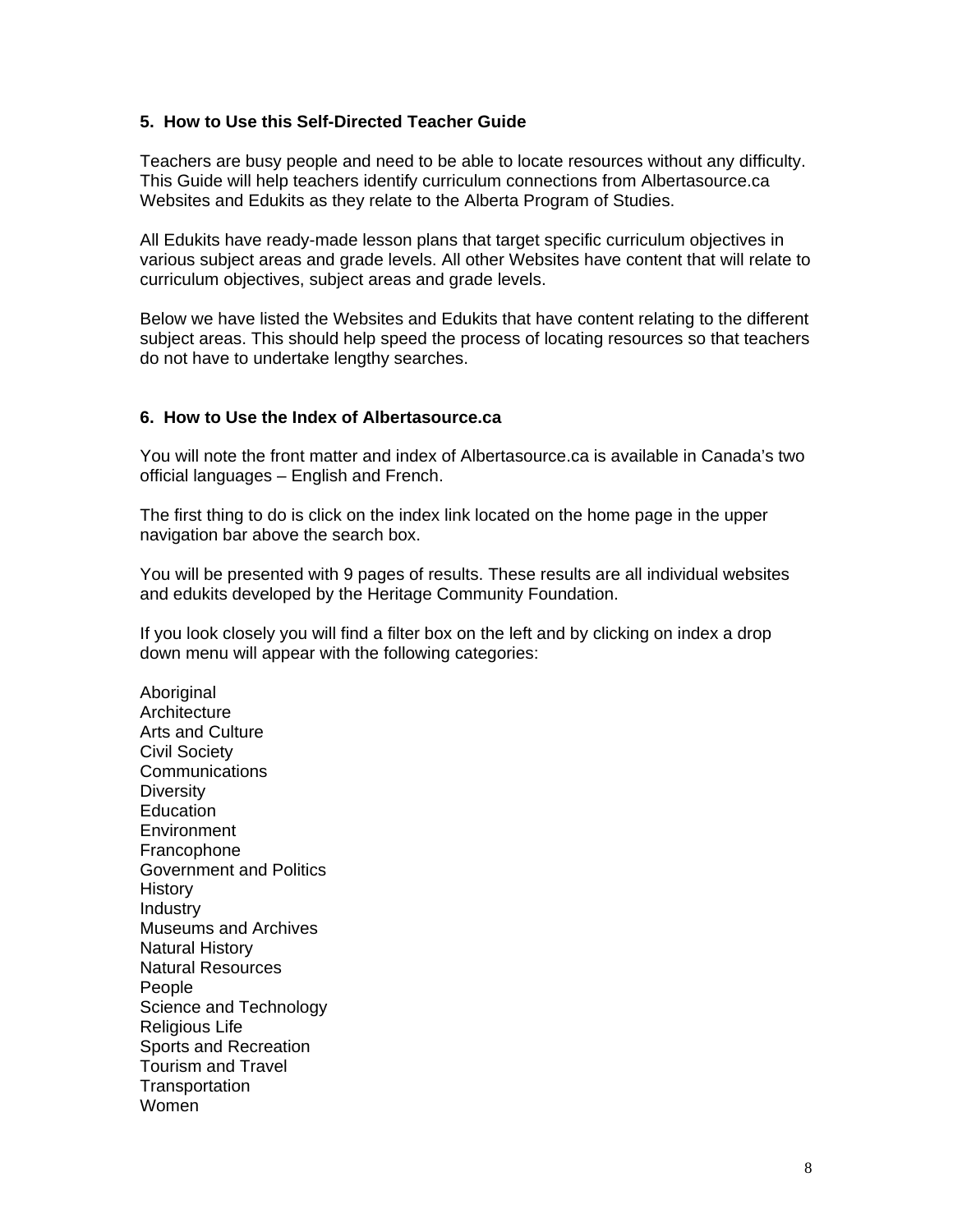## Youth and Learning Resources

By clicking on each category, the Websites and Edukits with direct information pertaining to that subject area will appear with short descriptions. Using the filter you will note that some websites show up in many categories, while others show up in a only a few.

Once you find a website you wish to view, simply click on the title, and it will open in a new window.

## **7. How to Undertake a Key Word Search**

**Text** – first click on the word "Text" that is located at the top of the page. This will take you from the current Index page to a search page where you are asked to enter a keyword.

Sample keywords include: community, responsibility, rights, role, traditions, culture, Acadians, Albertans, Canadians, diversity, geography, rural, urban, Inuit, Aboriginal, equator, import, export, resources, citizenship, global, Democracy, Métis, services, climate, geology, maps, region, oil, agriculture, natural gas, Francophone, oral history, identity, archaeology, fossils, First Nations, settlement, multiculturalism, treaties, Confederation, Charter of Rights and Freedoms, elder, fur trade, immigration, reserve, voyageurs, municipal, federal, provincial, lobby groups, assimilation, migration, colony, society, invention, innovation, technology, economy, public sector, private sector, globalization, nationalism

**Image** - first click on the word "Image" that is located at the top of the page. This will take you from the current page to a search page where you are asked to enter a keyword.

**Audio** - first click on the word "Audio" that is located at the top of the page. This will take you from the current page to a search page where you are asked to enter a keyword. For example,

- Archbishop Desmond Tutu Human Rights Speech
- Heritage Trails regarding Fur Trade, Alberta Settlements

**Video** - first click on the word "Video" that is located at the top of the page. This will take you from the current Index page to a search page where you are asked to enter a keyword.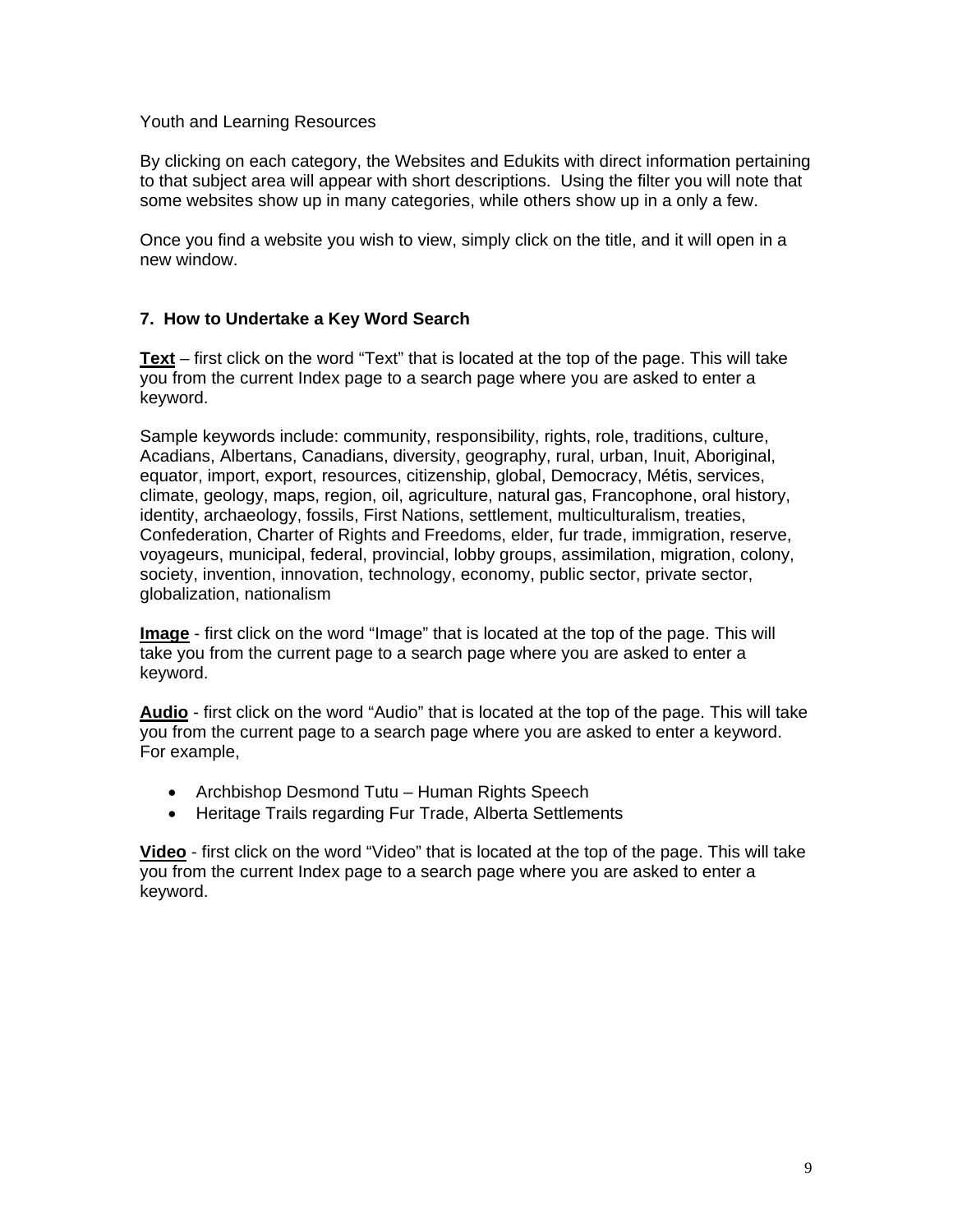## **8. Albertasource.ca Website and Edukit Curriculum Connections**

The difference between Edukits and the other websites lies in curriculum connections. Edukits will have lesson plans that target specific objectives of the Alberta Program of Studies in different subject areas and grade levels. Albertasource.ca Websites have content that relates to curriculum subject areas, but no specific objectives have been targeted nor have any lesson plans been constructed.

These materials have been colour-coded for ease of access:

- $\bullet$  Blue = Edukit
- Green = Regular Website

Areas of curriculum addressed are as follows:

- Social Studies
- Aboriginal Studies
- Language Arts
- Math
- Sciences
- Physical Education
- Music/Drama
- Art
- Francophone Program of Studies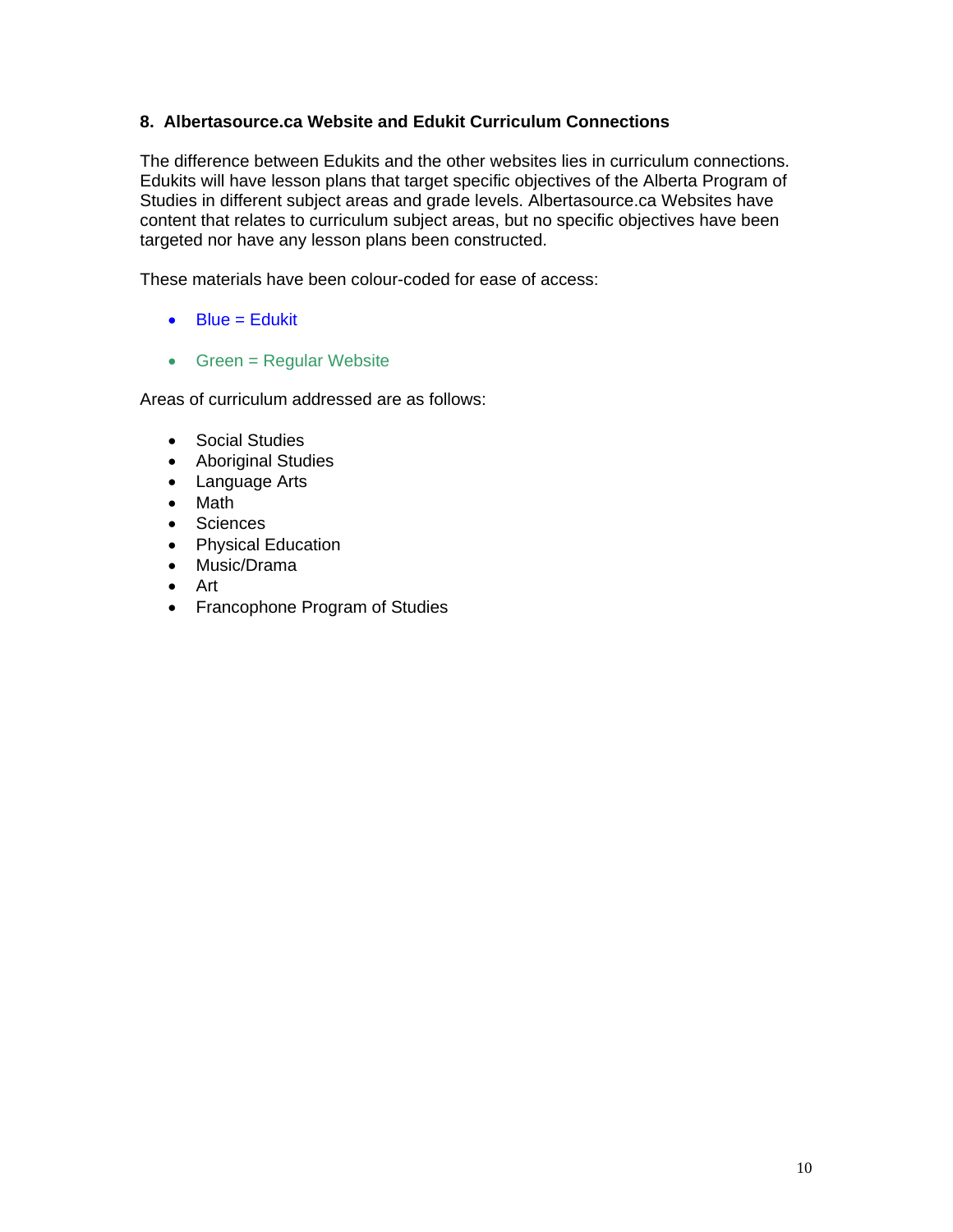## **9. SOCIAL STUDIES**

## **PROGRAM RATIONALE AND PHILOSOPHY**

Social Studies provides opportunities for students to develop the attitudes, skills and knowledge that will enable them to become engaged, active, informed and responsible citizens. Recognition and respect for individual and collective identity is essential in a pluralistic and democratic society. Social studies helps students develop their sense of self and community, encouraging them to affirm their place as citizens in an inclusive, democratic society.

## **PROGRAM VISION**

The Alberta Social Studies Kindergarten to Grade 12 Program of Studies meets the needs and reflects the nature of 21st century learners. It has at its heart the concepts of citizenship and identity in the Canadian context. The program reflects multiple perspectives, including Aboriginal and Francophone, that contribute to Canada's evolving realities. It fosters the building of a society that is pluralistic, bilingual, multicultural, inclusive and democratic. The program emphasizes the importance of diversity and respect for differences as well as the need for social cohesion and the effective functioning of society. It promotes a sense of belonging and acceptance in students as they engage in active and responsible citizenship at the local, community, provincial, national and global level.

Central to the vision of the Alberta Social Studies program is the recognition of the diversity of experiences and perspectives and the pluralistic nature of Canadian society. Pluralism builds upon Canada's historical and constitutional foundations, which reflect the country's Aboriginal heritage, bilingual nature and multicultural realities. A pluralistic view recognizes that citizenship and identity are shaped by multiple factors such as culture, language, environment, gender, ideology, religion, spirituality and philosophy.

## **DEFINITION OF SOCIAL STUDIES**

Social Studies is the study of people in relation to each other and to their world. It is an issues focused and inquiry-based interdisciplinary subject that draws upon history, geography, ecology, economics, law, philosophy, political science and other social science disciplines. Social Studies fosters students' understanding of and involvement in practical and ethical issues that face their communities and humankind. Social studies is integral to the process of enabling students to develop an understanding of who they are, what they want to become and the society in which they want to live.

## **THE ROLE OF SOCIAL STUDIES**

Social Studies develops the key values and attitudes, knowledge and understanding, and skills and processes necessary for students to become active and responsible citizens, engaged in the democratic process and aware of their capacity to effect change in their communities, society and world.

Source: Alberta Program of Studies, Social Studies Link: http://www.education.alberta.ca/media/456082/sockto3.pdf Link for French: http://www.education.alberta.ca/francais.aspx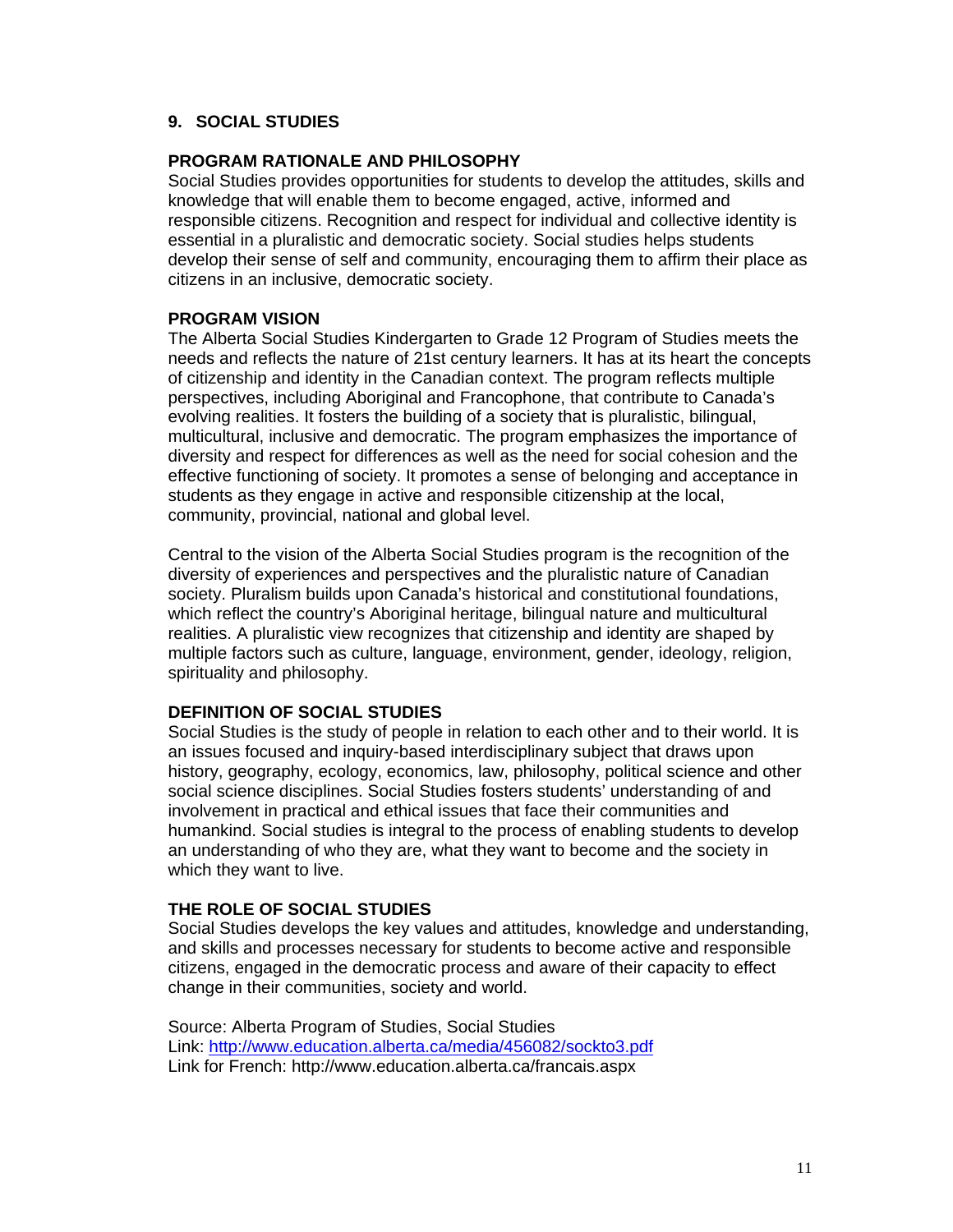## **Albertasource.ca Social Studies Curriculum Fits**

#### **Edukits:**

#### Alberta Naturally Edukit: Grade 4, 5, 8

By exploring the diverse ecosystems and natural wonders of Alberta, students also participate in a global journey of discovery. Students gain an understanding of the climate, landscape and species of the province in the Alberta Naturally Edukit, which draws on the extensive resources of the Alberta Naturally website.

Alberta's Petroleum Heritage Edukit: Grade 2, 3, 4, 5, 8, 9, 10, 11

Earth scientists in the petroleum industry have long studied the rocks buried thousands of metres below the surface. Now students can explore the industry through a dynamic resource that encourages and engages classrooms studying Alberta's petroleum heritage.

## Alberta's Francophone Heritage Edukit: Grade 4, 5, 7, 9

The Francophone culture continues to thrive in communities across Alberta, and this Edukit explores the history of Francophones across the prairie province. Students are invited to learn more about the French-speaking community through a number of interactive and educational features, which include a crossword puzzle, quiz, and word search. The Student Zone also features pictures, descriptive text, and a glossary to aid in learning.

## CKUA Sound Archive Edukit: Grade 10

In many ways, the history of CKUA as a station is a history of Edmonton itself. The Heritage Community Foundation and CKUA Radio Network are proud to have developed the CKUA Edukit to complement the CKUA Sound Archives website and provide information on the station's background, personalities and historic broadcasts.

## Heritage Diversity Rwanda Edukit: Elementary Geography, Culture/Tradition, Secondary Impacts of Globalization, Human Rights

Explore the Rwanda Edukit (Phase 1 Elementary) part of the Heritage Diversity Edukit Series. Did you know that Rwanda has volcanic mountains? Or that three main groups of peoples have formed the Rwandan nation?

#### Heritage Diversity Latino Edukit: Elementary Geography, Culture/Tradition

The resources in this Edukit will help you to understand the environment, how people live in that environment and how the history and culture of the people shows what is important to them.

## Heritage Diversity Black Heritage Edukit: Elementary Geography, Culture/Tradition, Secondary Settlement

The Black Heritage Edukit presents some of the traditions and culture of Black Canadians who settled in the province of Alberta. The settlement communities of Amber Valley, Wildwood, and Breton are looked at specifically, as are the Black settlers from Oklahoma who made the journey to Alberta. Topics for the instructional plans include human rights, colonialism, geography, and culture and traditions, and the website has everything from quizzes to photographs.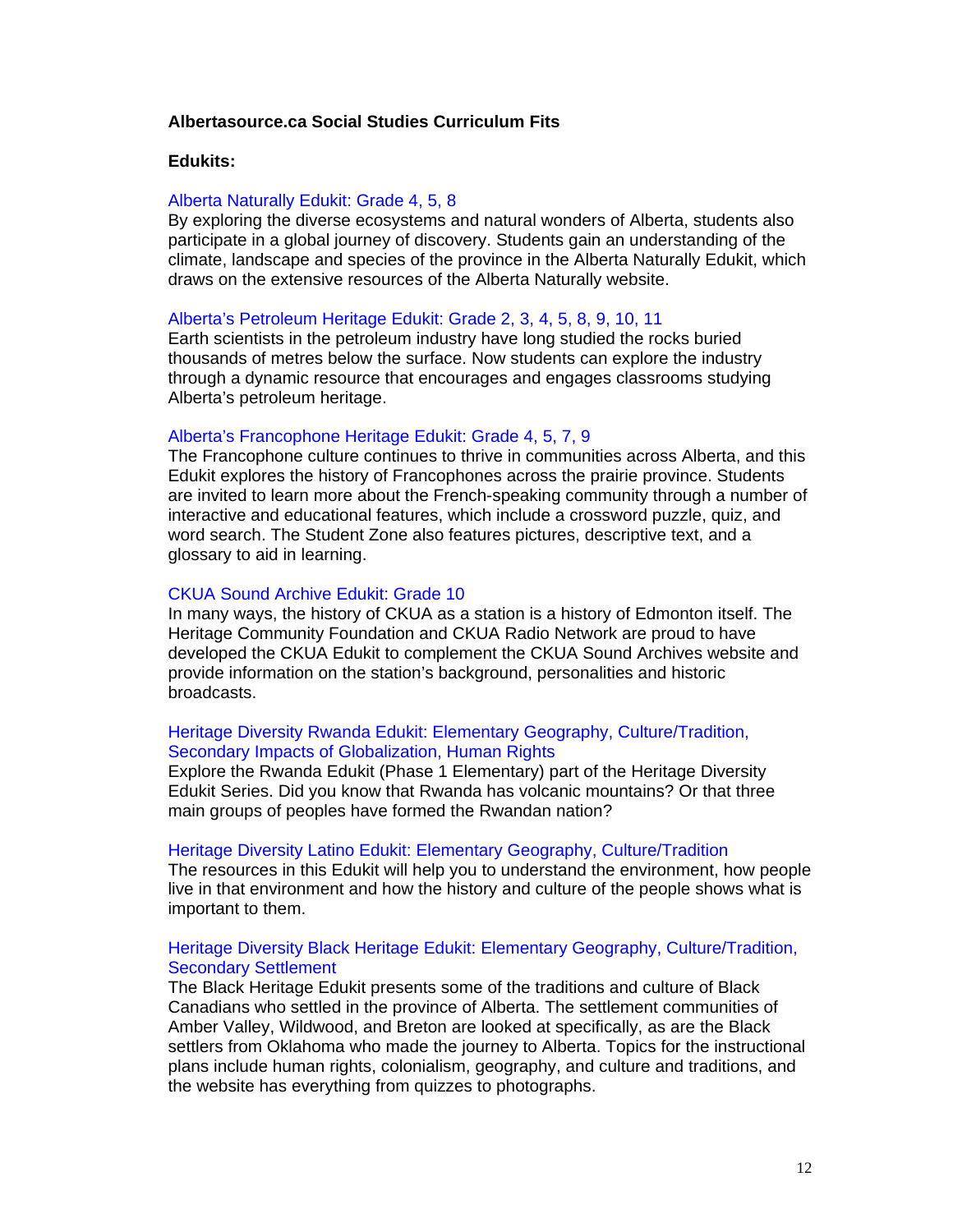#### Heritage Diversity Middle East Edukit: Grade 10 Globalization/Human Rights

"Identity," "nation," and "nationalism" are ever-evolving concepts that hold disparate meanings for different people. At the heart of these varied understandings lay diverse historical, geographic, political, economic, and social factors. By exploring past histories and current challenges through a variety of interactive games, text, images, audio and video resources, students at the senior secondary level are invited to learn about concepts that have shaped times of peace and conflict in the Middle East.

## Heritage Diversity West Balkans Edukit: Grade 10 Globalization/Human Rights

The West Balkans Edukit provides and presents resources and activities which connect to the Senior Secondary Program of Studies issues of globalization and human rights. Content includes an overview of the history of the west Balkan nations and the human rights issues arising from the late 20th century civil wars and conflicts.

## Edmonton: My Community Edukit: Grade 3 My Community (Grade 4 now)

Drawing on an initial selection of 50 photographs from the City of Edmonton Archives Online Catalogue, the Edmonton: My Community Edukit is an image rich learning resource of Edmonton's past. Students, teachers and parents can access slideshows, games, media files and activities that uncover the origins of Alberta's capital city. Developed by the Heritage Community Foundation, in partnership with the Social Studies Consultants and the Edmonton Public School Board, this Edukit complements the specific classroom needs of the Social Studies Consultants.

## The Famous 5 Edukit: Elementary, Junior High, Senior High

Together, they are known as the Famous 5—the women who struggled to have women declared "persons" so they could be appointed to the Canadian Senate. Individually, each was a prominent women's leader in her own right. In partnership with the Famous 5 Foundation, the Heritage Community Foundation developed the Famous 5 website and Edukit.

#### Women of Aspenland Edukit: Grade 9

Pioneer homemakers, midwives and caregivers, farm women, career and business women—the women of Alberta's Aspenland region came from all walks of life. Their stories create a picture of Alberta's past in the Women of Aspenland Edukit.

## Doors Open Alberta Edukit: Grade 3, 5, 8

In the Elementary Zones there are activities for Grade 1 Science, Grade 2 Mathematics, Grade 3 Social Studies, and Grade 5 Social Studies. Using examples, pictures, and the history of architecture in Alberta, many aspects of the curriculum can be augmented. The curriculum requirements in these subjects can be enhanced by seeing what makes a building, what their shapes and spaces are, how they reflect people from around the world, and how they show diversity, growth, and development in Alberta.

## Understanding Canadian Diversity in Alberta Edukit: Grade 4, 7, 9, 10

Welcome to the Understanding Canadian Diversity Edukit. This bilingual Edukit addresses the root causes of prejudice by exploring the themes of Immigration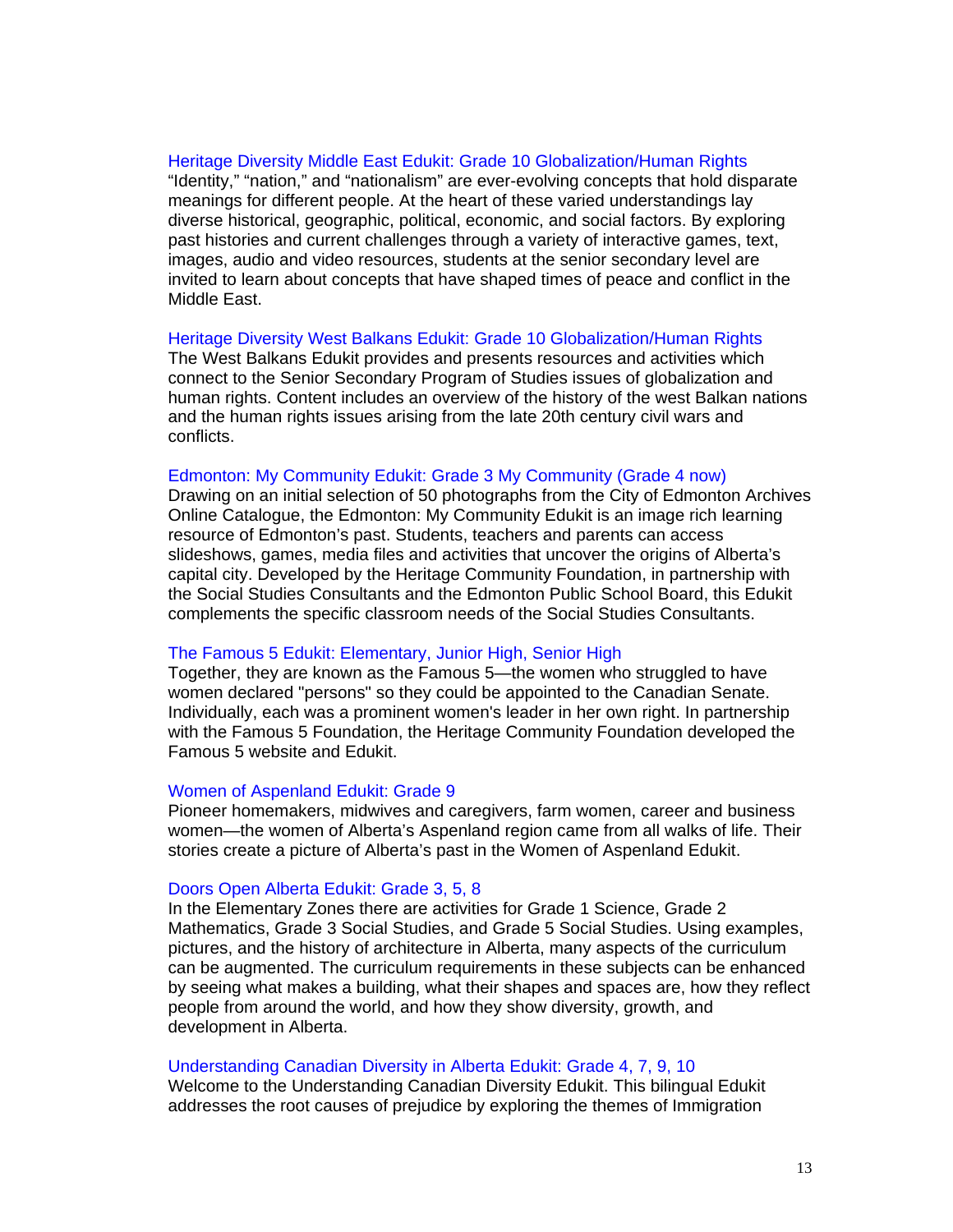History, Rights and Responsibilities, Diversity and Multiculturalism, and Human Rights. The intention is to provide a range of information including audio and video, scenarios, and activities that show diversity in action and promote an understanding of multiple perspectives. This Edukit contains Lesson Plans for Social Studies Grade 4, 7, 9, and 10.

## Democracy in Action Edukit: Grade 6 (http://www.assembly.ab.ca/visitor/edukit/homepage.html)

This website was developed by the Heritage Community Foundation for the Speaker of the Legislative Assembly of Alberta.

## Alex Decoteau Edukit: Map Reading

A long-distance runner, World War I veteran, Canada's first Aboriginal police officer and an Olympic athlete, Alex Decoteau is a local hero of legendary proportions. The Alex Decoteau Edukit was created by the Heritage Community Foundation to support the Alex Decoteau Run, developed by the City Centre Education Project in Edmonton. The Project provides inner-city children, many of whom are Aboriginal, with access to a range of activities that are common in middle class schools.

## Aboriginal Youth Identity: Origin and Settlement Edukit: Grade 3, 4, 5, 10, 11, 12

Explore Aboriginal origin and settlement patterns across Canada with a focus on Alberta. Stories of Aboriginal origin and settlement are central themes and provide students with a wealth of text, images, audio (including oral histories) and video resources. An examination of specific Aboriginal communities — including the Cree, Dene, Beaver, Métis and Blackfoot — traces the evolution of Aboriginal Peoples from nomadic tribes to dynamic communities settled across the province

## Aboriginal Youth Identity: First Nation Contributions Edukit: Grade 7, 8, 9, 10, 11, 12

The achievements and significant contributions of Aboriginal Peoples have changed the societal landscape throughout Alberta and Canada in many ways. The spirit of the Aboriginal Contributions Edukit is to introduce students to the many contributions of First Nations people in areas such as the Arts, Music, Theatre, Science and Technology, Sports and Recreation as well as Politics. Awareness of the extent of Aboriginal contributions empowers young people and encourages their social development.

## Aboriginal Youth Identity: Culture and Its Meaning Edukit: Grade 1, 2, 7, 8

Aboriginal Peoples in Alberta and across Canada possess a rich history and heritage. Understanding Aboriginal identity as it relates to culture is important for Aboriginal and non-Aboriginal peoples alike. Through the Aboriginal Culture and Its Meaning Edukit, students explore how Aboriginal People used and continue to use traditions, symbols, practices, events and objects to express their identity. Active participation by students in diverse activities promotes learning and ultimately contributes to their overall understanding of Aboriginal People and communities in Alberta.

## Aboriginal Youth Identity: Language and Culture Edukit: Grade 1, 2, 7

Today, many Aboriginal children do not communicate in their first languages. In some communities, it is only the Elders who speak the language. Recognizing the critical importance of Aboriginal Languages, the Aboriginal Language and Culture Edukit emphasizes the importance of language to culture and traditional education.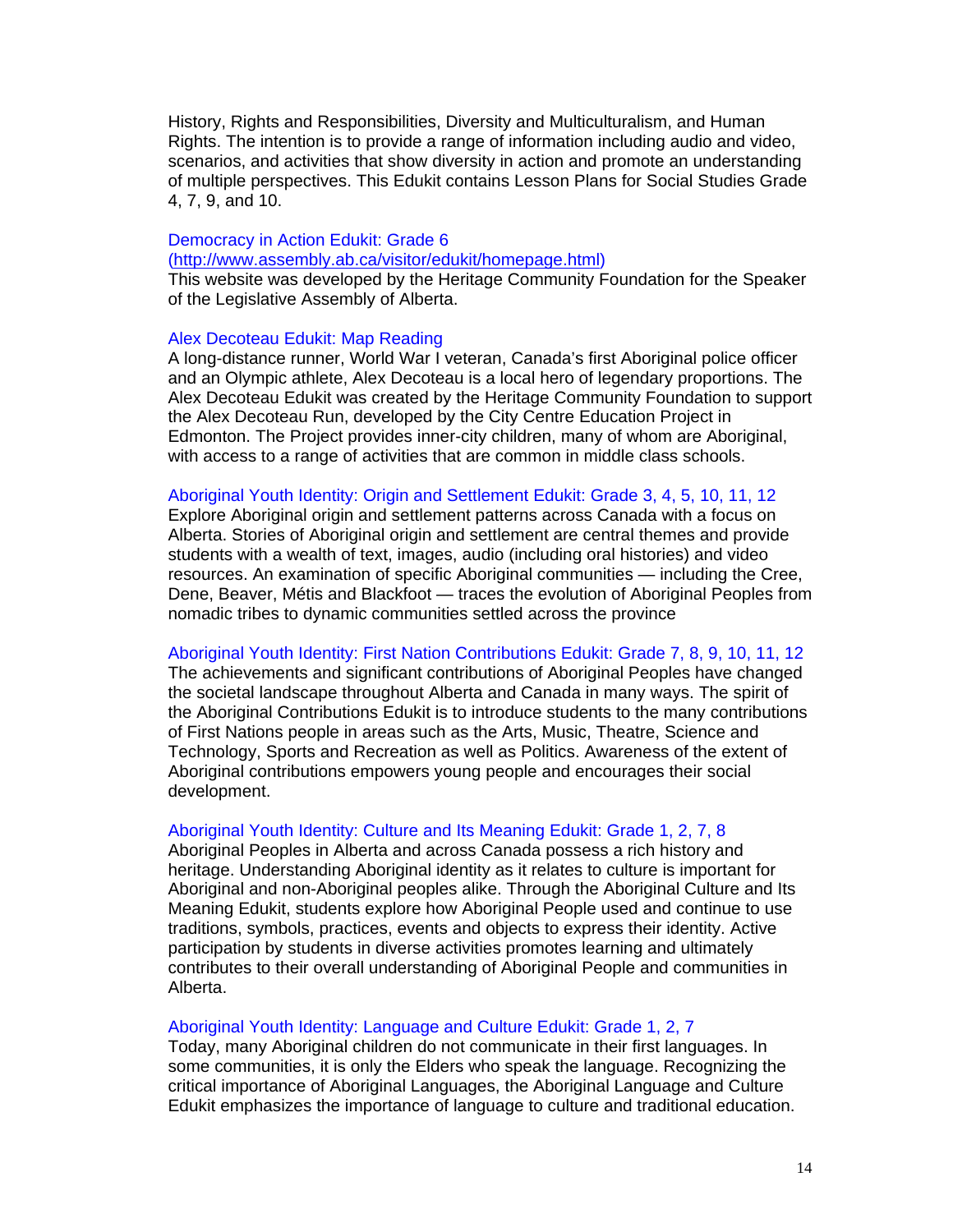## Aboriginal Youth Identity: Spirituality and Creation Edukit: Grade 1, 3, 5, 7, 10, 11, 12

The Cree, Dene, Beaver and Blackfoot peoples of Treaty areas 6, 7, and 8 share many values and traditions. However, each has a unique view of creation and spirituality. Aboriginal values and beliefs are resilient, and spirituality is central to the continuing growth and survival of Aboriginal communities. The sacred underpins all aspects of life. The Aboriginal Spirituality and Creation Edukit recognizes Aboriginal creation stories, teaches students to respect Aboriginal spirituality in all that it encompasses.

## Aboriginal Youth Identity: Health and Wellness Edukit: Grade K-7

The Elementary section of the Health and Wellness Edukit provides focus upon traditional Aboriginal medical knowledge, which came from detailed knowledge of the world around them. The Secondary section gives an overview of the residential schools imposed as a tool for cultural manipulation. Two additional topics are the processes and activities to support social, cultural, and emotional health in traditional First Nations and the emergent Métis nation. Included are resource selections, biographies, glossary, timelines, visual resources, and activities. The Teacher Zone provides background material and possible instructional activities linked to the current Alberta Social Studies Program.

## Aboriginal Youth Identity: Leadership Edukit: Grade K-8, 10-12

The Elementary section of the Leadership Edukit provides focus upon the groups and confederacies in traditional First Nations groups throughout Canada. Here are resources to help understand the way conflicts were resolved and how leaders are role models for their culture. The Secondary section gives an overview of the development of accommodation with the government of Canada and how the traditional groups dealt with conflict. It introduces contemporary First Nations and Métis leaders and organizations. Included are resource selections, biographies, glossary, timelines, visual resources, and activities. The Teacher Zone provides background material and possible instructional activities linked to the current Alberta Social Studies Program.

#### Aboriginal Youth Identity: Physical Education Edukit: Grade K-12

What is the similarity between Rene Bourque, Theoren Fleury, and Ted Nolan? Not only are they accomplished National Hockey League players, but they also have Aboriginal heritage. From contemporary sports such as hockey, lacrosse, and track and field to traditional activities like powwows, the hoop game, or longball, physical education is an integral element of Aboriginal culture. In this exciting Edukit, students will discover various kinds of Aboriginal games and sports, familiarize themselves with successful Canadian Aboriginal athletes throughout history, and play educational games including crossword puzzles and word-searches.

## Aboriginal Youth Identity: Sports and Recreation Edukit: Grade K-12

The Elementary section of the Sport and Recreation Edukit provides focus upon the heritage of Aboriginal cultural and social activities. It introduces contemporary Aboriginal athletes and games. The Secondary section provides resources about traditional gatherings of First Nation groups and their festivities. Included are resource selections, biographies, glossary, timelines, visual resources, and activities. The Teacher Zone provides background material and possible instructional activities linked to the current Alberta Social Studies Program.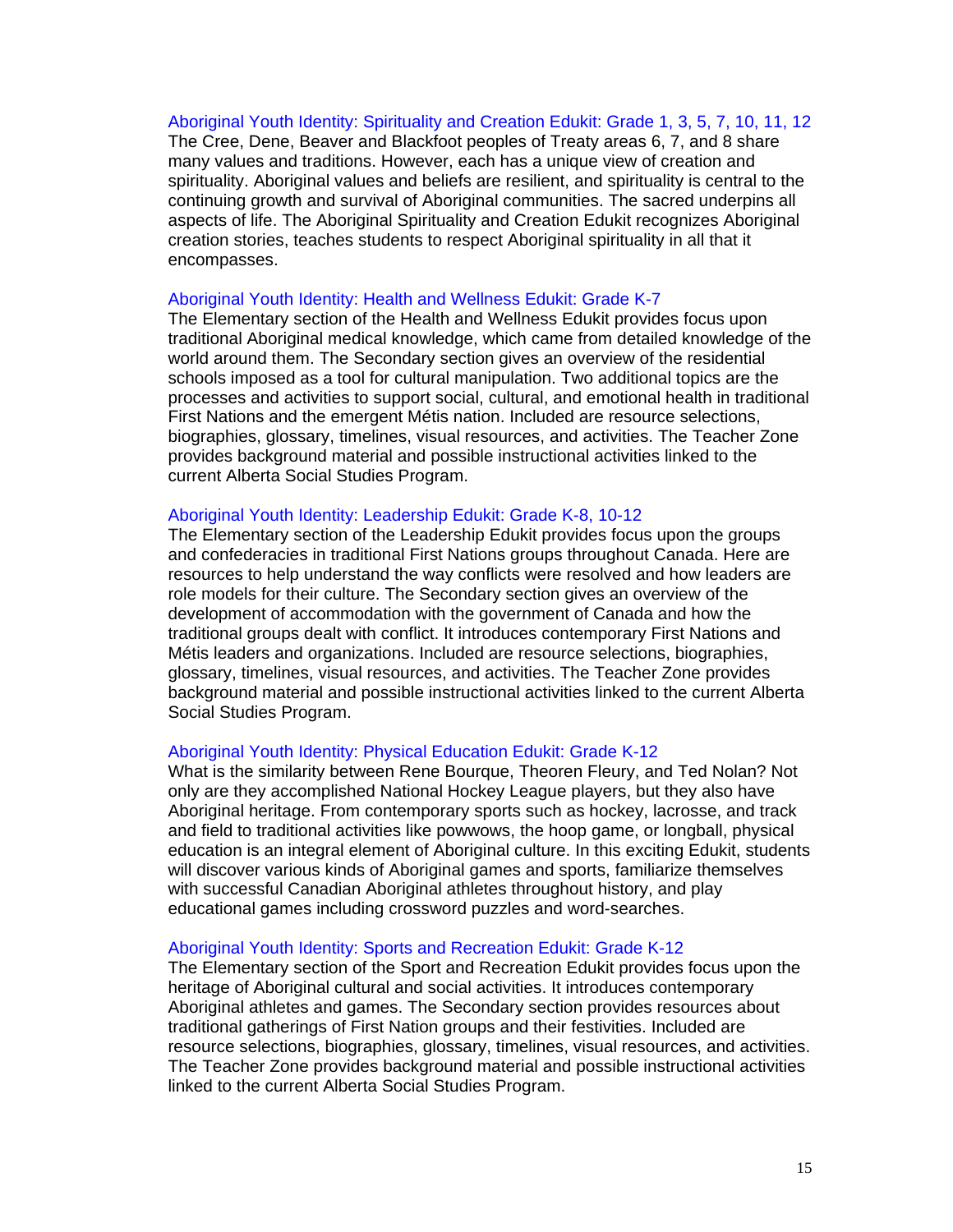## Aboriginal Youth Identity: Math: Elementary

Pe'yak, n'iso, nisto: this is Cree for one, two, three, and in this engaging Aboriginalthemed Edukit, students will learn about the significance of math in Native cultures. Topics covered include examining how mathematical concepts play a role in the construction of tipis, the creation of geometrical quill-work or beadwork designs, as well as the science of dendrology. This Math Edukit features colourful graphics, a photo gallery, a glossary, games, and math- related activities for students.

#### Aboriginal Youth Identity: Science Edukit: Elementary

This Edukit introduces students to the traditional Aboriginal practices that are rooted in science. Students will learn how Aboriginal Peoples dyed their clothing using natural substances, such as bark or berries, and what kind of scientific thought and natural materials were used to engineer a canoe. The text is complemented by historical photographs of natural vegetation and tools used by First Nations and Métis, and it also illustrates the various Native canoe designs. Students are invited to play the educational cross words puzzles and test their knowledge with the quizzes; other activities include crafting their own canoes and dying pieces of fabric.

#### Carving Faces: People of the Boreal Forest Edukit

Hello, and welcome to the People of the Boreal Forest Edukit developed by the Heritage Community Foundation. This Edukit is intended to provide a range of information and activities that highlight and promote an understanding of the People who live and work in the Boreal Forest region of Alberta.

## Alberta's Inventors and Inventions Edukit: Elementary

The Alberta Inventors and Inventions Edukit is a customized educational website that draws on the resources of the Alberta Inventors and Inventions website for the benefit of teachers, students and home learners. The site supports student learning relating to Albertan inventors, the development of their inventions, and their subsequent use as well as showcasing research establishments. It showcases over a century of innovation and explores the inventive spirit of Albertans by demonstrating how Alberta inventions impact our lives on a daily basis.

#### **Websites:**

#### The Alaska Highway

In 2005, the Edmonton Art Gallery, (now the Art Gallery of Alberta) produced the exhibition THE ROAD: Constructing the Alaska Highway. This Web site recreates to that exhibit.

#### Alberta's Aviation Heritage

This site presents Alberta's contribution to aviation history. Barnstorming, international airfields and early flying inventions come alive as you watch oral histories, listen to Heritage Trails, and read about the pioneers of flight.

## Alberta's Black Pioneer Heritage

This site gives a brief history of Black pioneer settlement in Alberta and includes insights into the social and political conditions affecting immigration during the 19th and 20th centuries.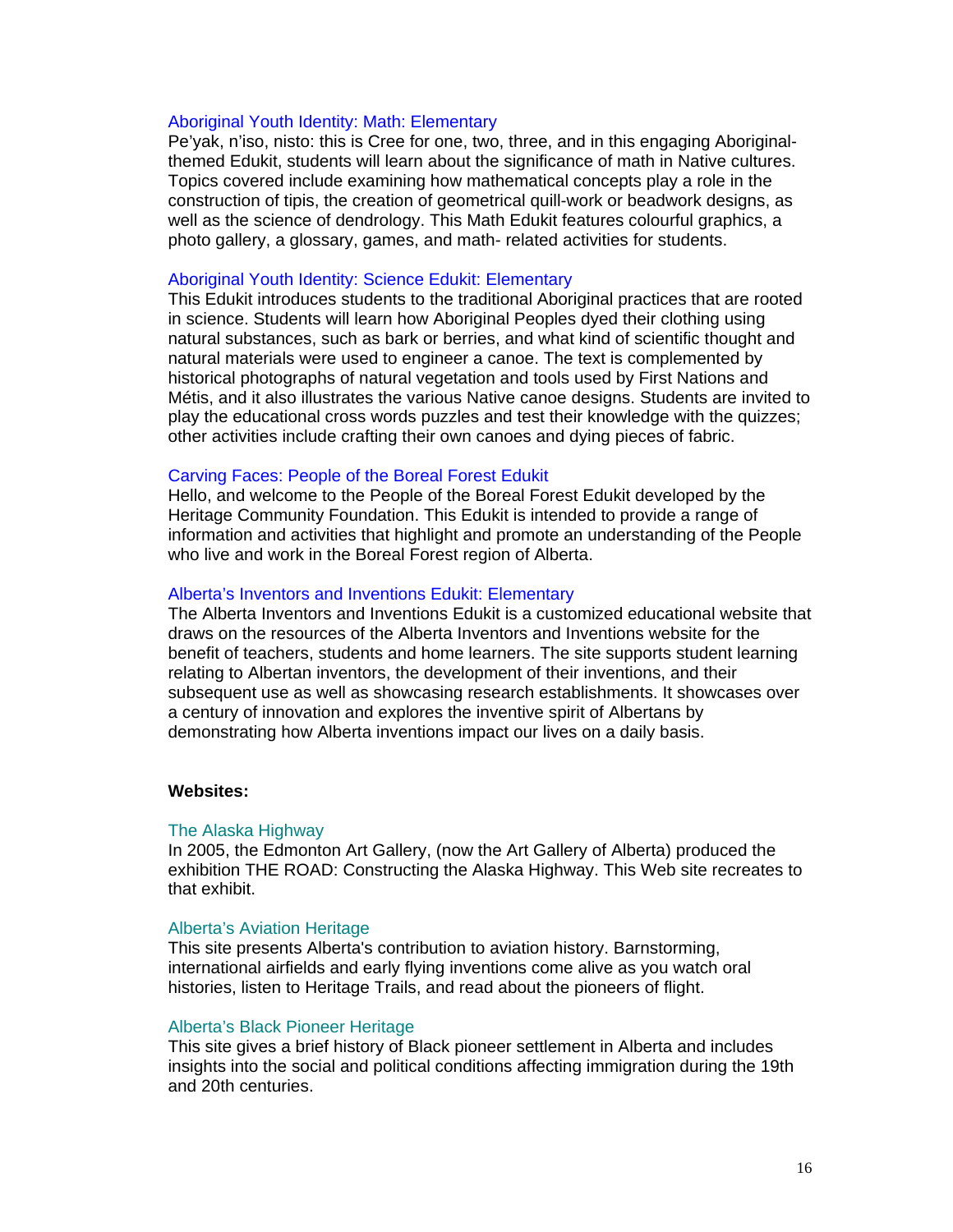#### Alberta's Estonian Heritage

The Alberta's Estonian Heritage website tells individual and community stories from the pioneer era to contemporary urban society. Throughout the past 100 years, Alberta's Estonian communities have changed and adapted; all the while, they have always maintained their strong commitment to preserving their Estonian heritage.

## Alberta's Francophone Heritage

Francophone Alberta is important historically, politically, economically, culturally and socially. Discover more through Alberta's Francophone Heritage and its telling of individual and community stories from the era of the fur trade to contemporary Francophone communities confidently embracing the future.

## Alberta's Inventors and Inventions

The site explores innovation and invention through the patent process and provides access to thousands of patent records. Individual inventors and inventions are profiled and the inventive spirit is seen as crucial to the past and future development of the province of Alberta.

## Alberta's Natural Resources

Alberta's development, past and present, depends on our natural resources. This site provides primary information about Soils and Agriculture, Hydrocarbons and Forests. As well, it explores the history of resource extraction, innovation in resource use as well as issues.

#### Alberta's Political History

Learn all about the political life of Alberta from past to present—elected officials, the buildings and the stories. Topics covered include Political Institutions, Elections, People and Events. An interactive map allows you to search election records from 1905.

#### Alberta's Real Estate Heritage

A website about Alberta's Real Estate Heritage chronicling the social, political, demographic and architectural heritage of Alberta's cities, towns and rural communities in relation to the real estate industry, and describing the present state of the industry.

#### Alberta's Telephone Heritage

From Alex Taylor to TELUS Communications, this site looks at the technology of the telephone and celebrates its development in Alberta. Oral histories, Heritage Trails, and a searchable database let visitors really explore Alberta's telephone heritage.

## Alberta: Home, Home On the Plains

To make way for western settlement and the building of the railways, in the latter half of the 19th century, Treaties were undertaken by the Government of Canada with Aboriginal People. Discover the settlement era in Alberta with a focus on early settlement, rural life, farming and ranching.

#### Alberta: How the West Was Young

Join us as we discover the early history of Alberta going back 11,000 years. The site explores Aboriginal history from the Pre-Contact Era through to the Fur Trade and the Métis—the people who bridged the Old and New Worlds.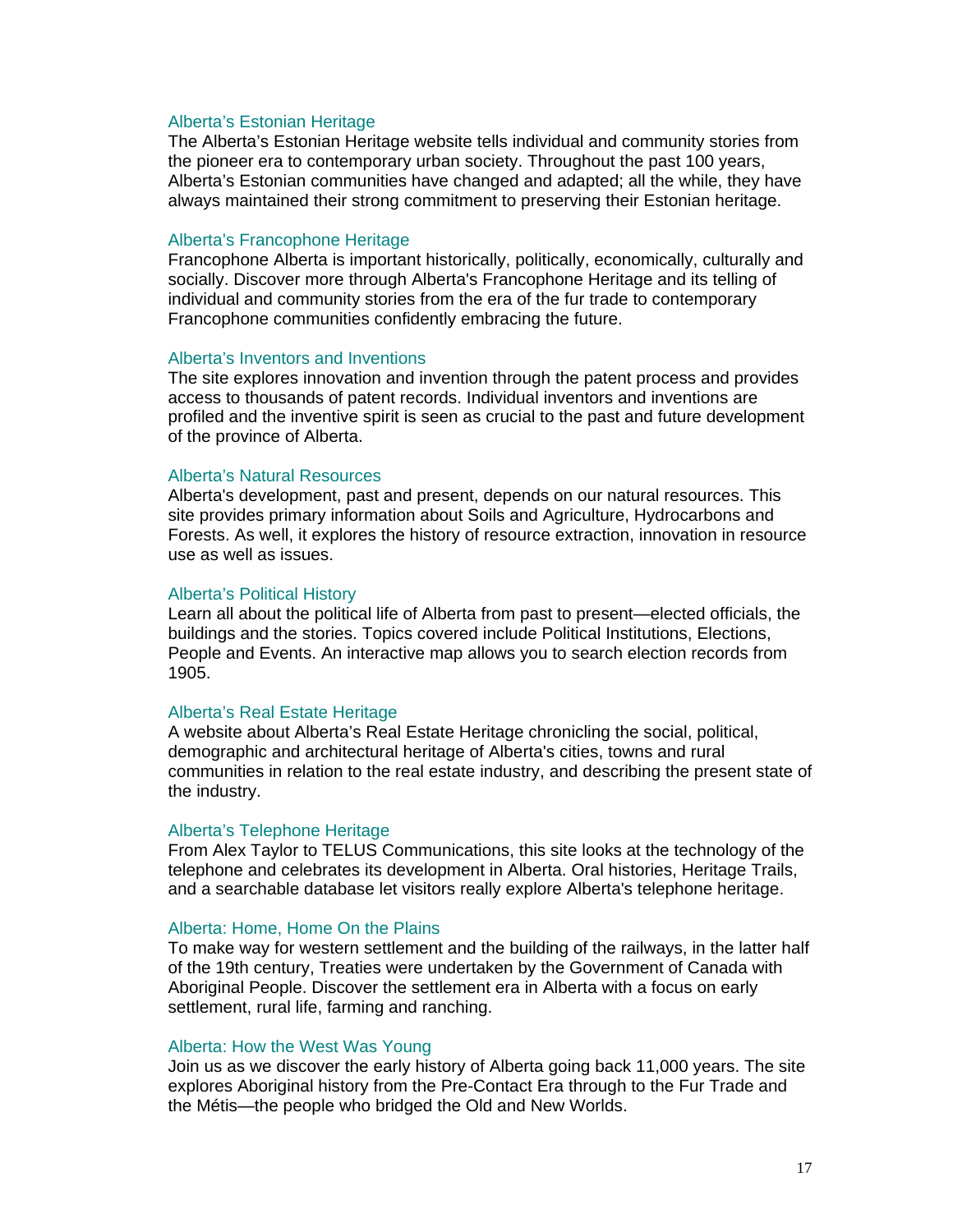## Alberta Naturally

This site explores the natural history of Alberta through an ecosystems approach. Explore the natural regions of Alberta, the flora and fauna, through text, over 700 images, 225 audio files and a flashzone designed specifically for children of all ages.

## Albertans: Who Do They Think They Are?

Explore the cultural diversity of Alberta with a focus on the people and issues that have helped make Alberta the dynamic province it is today. More than 60 ethnocultural groups are represented including their history, culture, traditions and contributions.

## Alberta's Petroleum Heritage

Alberta's vast reservoirs of oil and natural gas resources have radically transformed Alberta from a primarily agrarian economy to a vibrant industrial centre. Canada's Petroleum History explores the extraordinary growth of the oil industry in Alberta and across Canada through the stories of the companies and pioneers who built it.

#### Celebrating Alberta's Italian Community

Immigrants from Italy began to come to Western Canada in the 1880s to work on the railways and in the mines. Explore the settlement history, culture, traditions, achievements and contributions of Italian-Canadians. The site includes profiles of individuals and organizations, photo albums as well as discussions of painful issues such as discrimination and internment.

#### Central Alberta Regional Museums Network

The Central Alberta Regional Museums Network (CARMN) Online Catalogue provides access to selected museum artifacts, archival images, and records. Information about the individual institutions is included to help guide you to their museums and archives when traveling in central Alberta.

## City of Edmonton Archives Online Catalogue

The City of Edmonton Archives is a treasure trove of documents and images important to an understanding of the history of the City and region. The Online Catalogues includes more than 10,000 historic photographs spanning more than 100 years.

## Doors Open Alberta (art/architecture)

This site promotes Doors Open Alberta—an annual special event that showcases the architectural heritage of Alberta. Visit the site to find out about our architectural history and different kinds of buildings from modest to extravagant.

#### Elder's Voices

They are the ones who remember. They are the keepers of knowledge, and the living memories of ancient cultures. They are the Elders of Alberta's Aboriginal communities. Read and hear the stories of the Elders in Elders' Voices, a multimedia testament to the resilience of those who have struggled to keep the old world from being completely swept away by the new.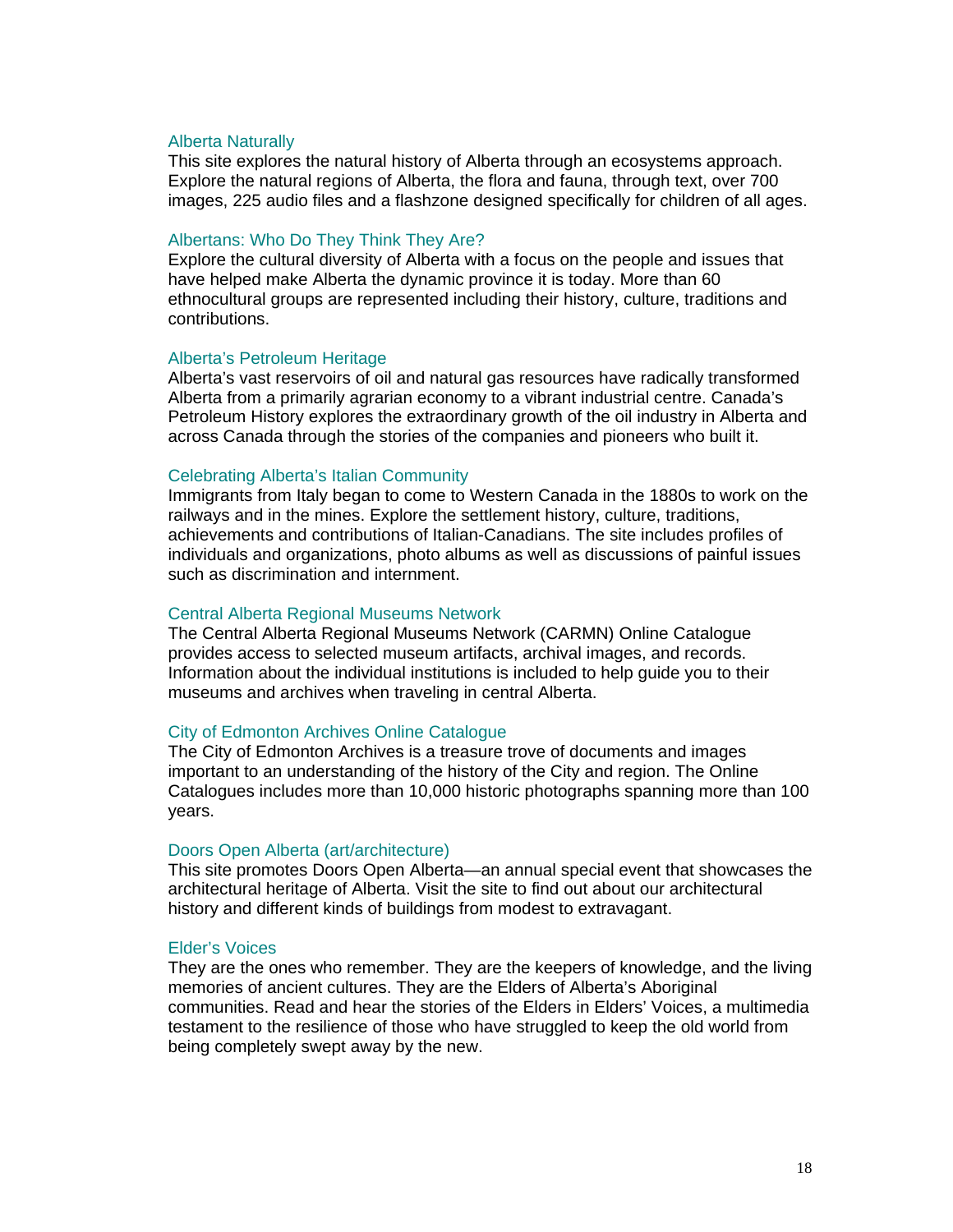## Famous 5

Until the Famous 5—Nellie McClung, Emily Murphy, Irene Parlby, Henrietta Muir Edwards and Louise McKinney—decided to challenge the Government of Canada, women were not considered "persons" in the law. Find out about these five amazing women and their contributions to Canadian society and the advancement of women's rights.

## For The Life of the World: Missionary Oblates

This site explores the 19th century French missionary order that still serves in First Nations' communities in Western and Northern Canada. Through three small virtual exhibits, find out about the vocation of these early missionaries.

#### Francophone Edmonton Online

The French presence in what became Alberta goes back to the earliest period of the fur trade. Edmonton was the heart of that presence. This website documents and explores Edmonton's unique, historic role as Western Canada's second-largest Francophone city (next to Saint-Boniface, Manitoba). Discover Francophone Edmonton through the pages of this dynamic website.

## Great Alberta Law Cases

This interactive site presents, in audio format, dramatizations of 30 of Alberta's most interesting, contentious and influential legal battles. The site presents civil, criminal and constitutional cases from when Alberta was a part of the Northwest Territories to the present.

## Heritage of the Mighty Peace

Did you know that the Peace River region has a rich cultural heritage that dates back 11,500 years? This website will guide you through the diverse history of this area by presenting the stories of the earliest inhabitants who helped shape it – including the First Peoples, fur traders, the Métis, and missionaries – to the creation of settlements and industry, such as the establishment of the Peace River community and the building of the Alaska Highway.

## **Homefront**

Provides a brief background of World War II, reasons and causes. Also explains what topics will be covered in the Homefront in Alberta Web site.

#### Making of Treaty 8

This virtual exhibit explores the making of Treaty 8 through text, historic photographs, audio, video and contextual information, as well as exploring the culture and lifeways of First Nations people.

## Methodist Missionaries in Alberta

Find out about Methodism in Canada as an aspect of the settlement of the Canadian West. The missionaries came to spread the faith but also became tools for government policy in relation to Aboriginal People. This legacy, good and bad, is explored.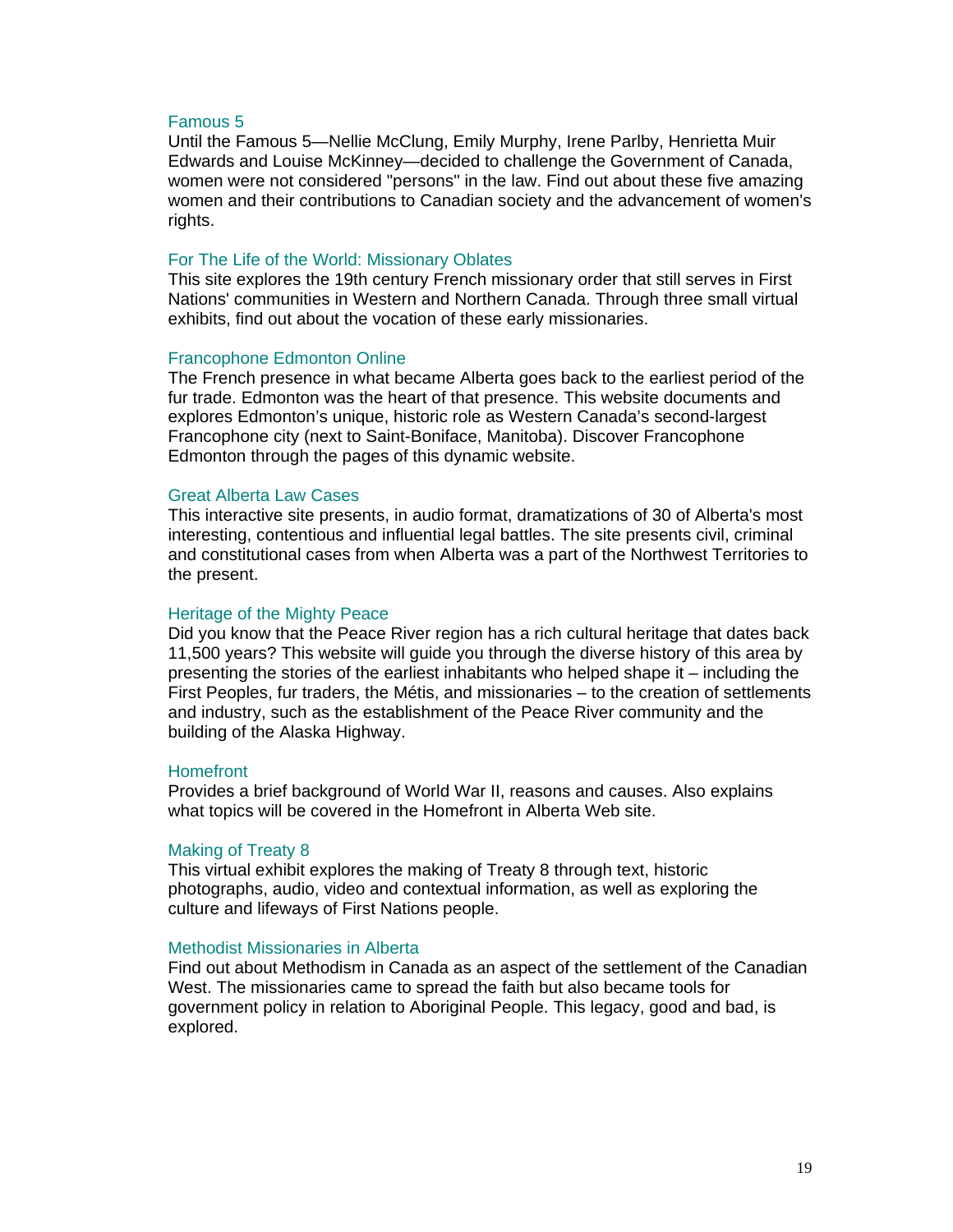## Métis in Alberta

Explore the rich history of the first Francophone community in Alberta through The Métis in Alberta, a fully bilingual website showcasing the origins, the people, and the culture of the Métis who have helped shaped this province into what it is today.

#### Nature's Laws

Experience the culture and traditions of the First Nation People with Nature's Laws a website describing aboriginal views on the governance of life.

## Northlands Park: Memories Worth Keeping

This website explores the long and rich heritage of Northlands Park—a community organization—over 125 years. Northlands is seen as key to the development of not only the City of Edmonton but also the region. Explore the agricultural roots; rodeo; horse racing; arts and cultural events; trade shows and other economic development activities from past to present.

## Alberta Heritage Alphabet

This site presents an overview of the historical, cultural, natural, scientific and technological heritage of Alberta. Through the letters of the alphabet, information is presented at three levels for elementary, secondary and adult learners.

## People of the Boreal Forest

The People of the Boreal Forest website retraces the footsteps of Terry Garvin who, between 1954 and 2000, recorded in text and photographs the lives of traditional Aboriginal hunters and trappers living in Canada's northwest boreal forest. Garvin's material, which has since been published in two books: Bush Land People and Carving Faces, Carving Lives: People of the Boreal Forest, serves as the foundation of this website, and tells the story of ancient peoples in a changing north.

## Place Names of Alberta

The Land, the People and Their Stories is a state-of-the-art multimedia website that explores the history of naming in Alberta as well as providing a range of information about names of communities, geographical features and special areas. The study of place names is called toponymy; thus, the Place Names of Alberta Website is a toponymic resource that helps to preserve Alberta's cultural heritage.

## So This Is Alberta?

Just in time for Alberta's Centennial comes this fun and colourful look at just about everything Albertan: So, This Is Alberta! Featuring the designs and illustrations of Alberta's own Gary Delainey and Gerry Rasmussen (writers and illustrators of the comics Bub Slug and Betty), this website follows the comic adventures of a raven and a Richardson's ground squirrel as they explore the history, natural heritage, society and culture, and innovation of the province that sits "second from the left" on the Canadian map. Read the stories! See the pictures! Hear the audio and watch the video! In the end, you'll just have to sit back and declare: So, This Is Alberta!

## Spirit of the Peace Museums – Online Catalogue

This online digital catalogue provides access to selected artifacts, archival images and records drawn from the collections of 26 museums in northern Alberta (the Spirit of the Peace Museums Network). Images relate to Aboriginal and settlement history and include natural history specimens.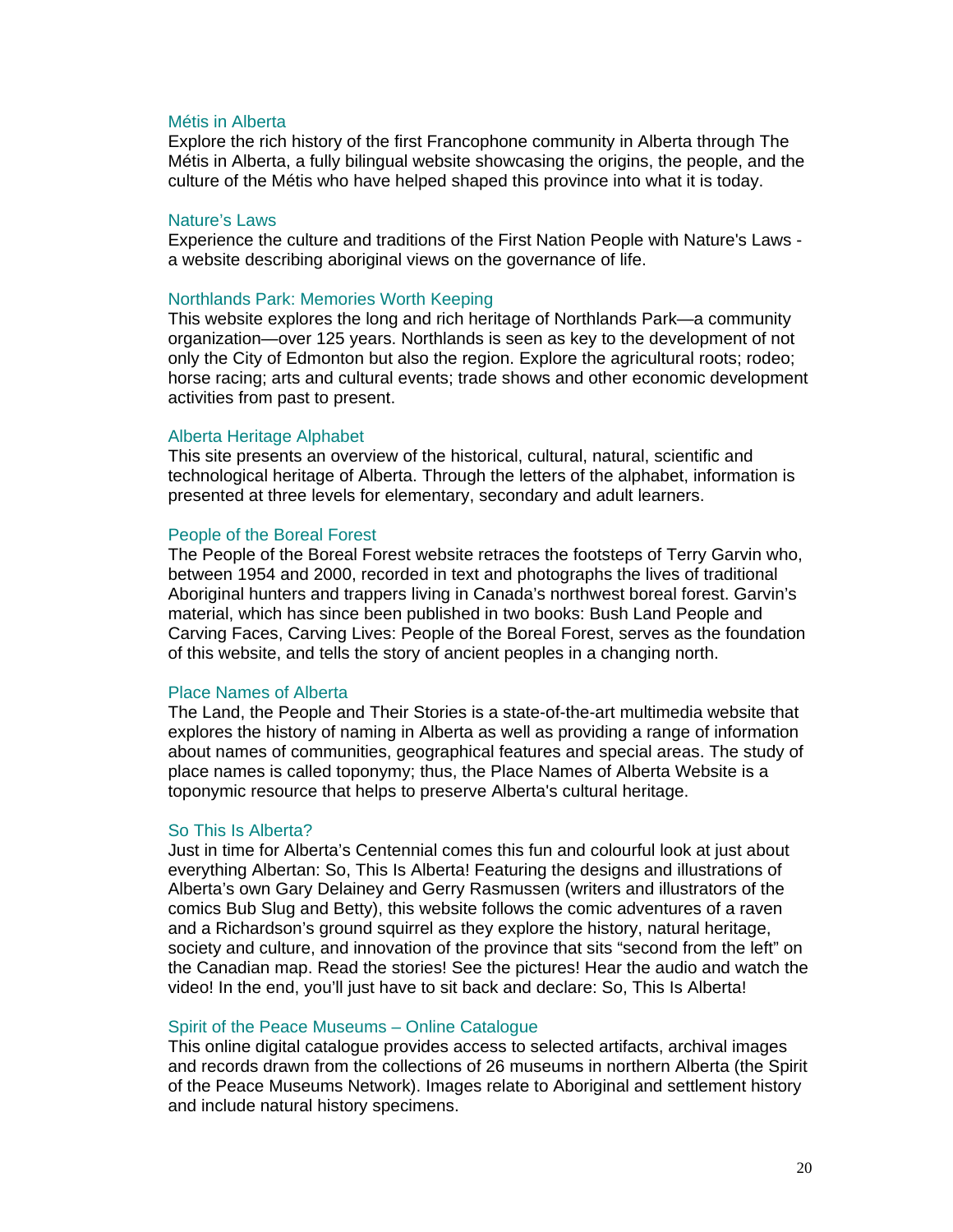## St. Vincent and St. Paul: Francophone Memory in Alberta

The Era of the Fur Trade first brought Francophone fur traders to northern Alberta and created Métis communities. Missionary orders, such as the Oblates of Mary Immaculate, came next to serve Aboriginal Peoples to be followed by settlers. Join us as we examine the history and dynamics of two of Alberta's important French communities.

## Treaty 6

This website explores the making of Treaty 6 through text, historic photographs, audio, video and contextual information, as well as exploring the culture and lifeways of First Nations people.

#### Treaty 7

This website explores the making of Treaty 7 through text, historic photographs, audio, video and contextual information, as well as exploring the culture and lifeways of First Nations people.

## University of Alberta Centenary 2008: All True Things: Celebrating a Century of Achievement in Public Education

The University of Alberta has much to celebrate after a century of academic excellence and achievement. The University of Alberta Centenary Web Site Project is an online celebration of the University of Alberta and its unique place in Alberta's history. It is a retrospective of the rich history and heritage of the University; a look at university life, culture, and tradition, at what has changed, and at what has remained the same. It is a testament to Albertan ingenuity and innovation; to university research, development, and the discovery of knowledge. It is a multimedia journey through one hundred years of documentation, photographs, video and audio clips, interactive timelines, and memories recounting the story of how the University of Alberta has enriched and changed the world.

#### Volunteerism in Alberta

The selfless acts of thousands of Albertan volunteers have defined the province since the first explorers entered Western Canada. Find out about the people and the organizations they formed who have dedicated themselves to advancing the causes of others without the expectation of being compensated. Alberta's volunteers are one of our most valuable natural resources, and they have been improving community for over 100 years.

## When Coal Was King

This site is the first phase of a multi-phase project that will result in a national website that explores coal mining—past, present and future. Text, images, audio and video are used to tell a compelling story. The website is a part of the Year of the Coal Miner project, a major education and awareness campaign involving Alberta and British Columbia partners.

#### Wings Over Alberta

Find out about Canadians at war and the contributions made by military personnel and civilians alike in World War II. Learn about the British Commonwealth Air Training Plan (BCATP) and its role in Canada's contribution to the war effort. Find out about Canada's Armed Forces, the homefront as well as air training centres. Women of Aspenland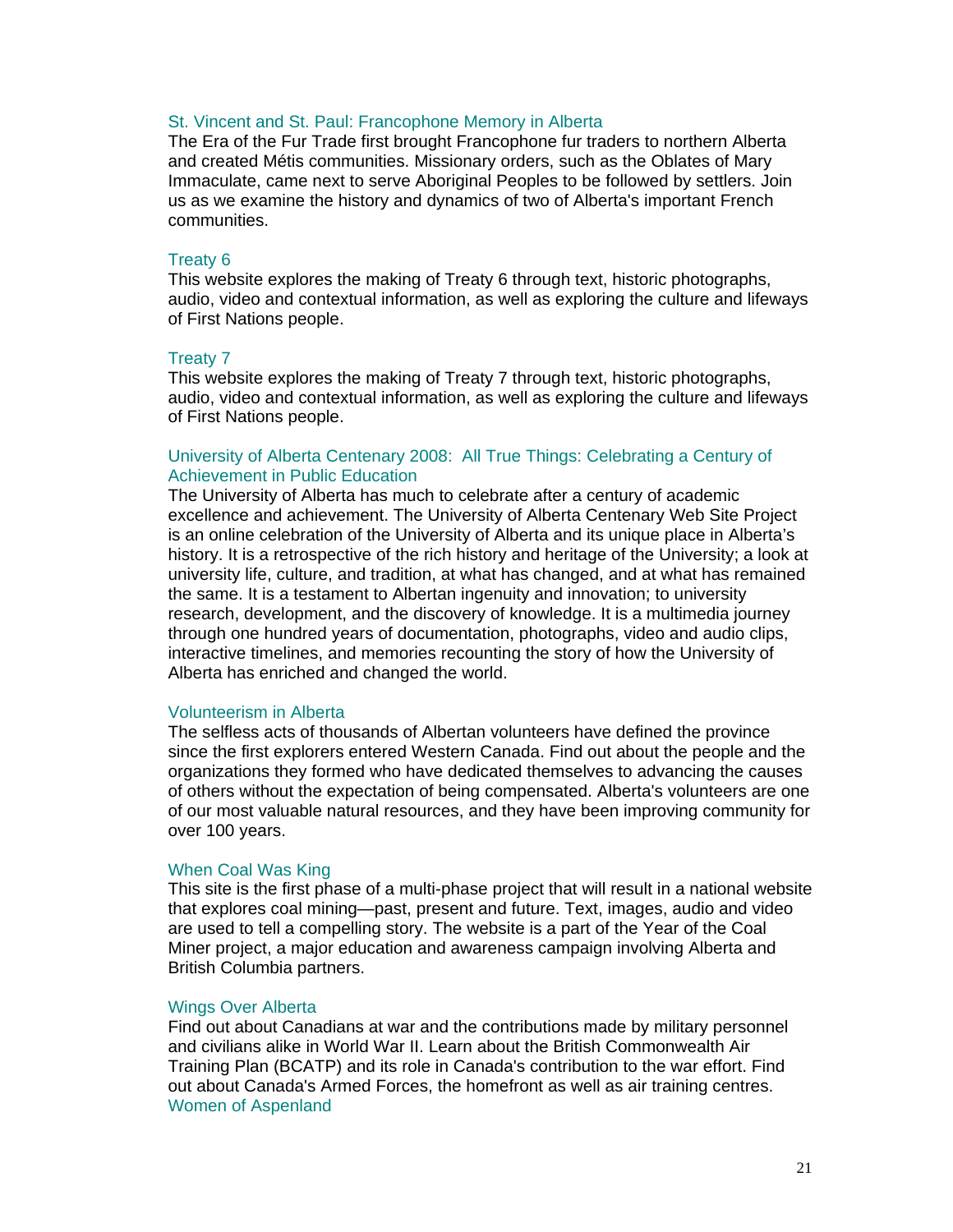This virtual exhibit explores 100 years of Western settlement history from a woman's perspective and includes artifacts and images from Central Alberta Regional Museums Network (CARMN) members. Individual women and communities are profiled from Contact with Aboriginal People in the Methodist Mission Era through the first part of the 20th century. Both human and natural history perspectives are included.

## **Youthsource**

This site showcases projects undertaken by Alberta children and youth that explore community history, landscapes and environments. It provides a resource for teachers desiring to explore the historical, natural, cultural, scientific and technological heritage through experiential learning using web resources.

## Alberta Heritage Online

Alberta Heritage Online is the gateway to Alberta's heritage resources including museums, historic sites and archives. It promotes cultural tourism through showcasing Places to Go as well as providing a directory of heritage institutions and organizations.

## Grant MacEwan's Prairie West

Grant MacEwan is a renowned agriculturalist, author, historian, lecturer, politician and public servant. *Grant MacEwan's Prairie West* is a content-rich website that explores his life and accomplishments through text, images, audio and video. Explore a multitude of essays summarizing and analyzing MacEwan's writings on a wide range of topics including settlement history, environmentalism, and politics. In addition, website users can read various excerpts from MacEwan's vast collection of publications.

#### Traditional Use Studies

The *Traditional Use Studies* Website explores the history and methodologies for undertaking studies of land use by Aboriginal Peoples. This work involves gathering of information from Elders and other knowledge keepers and creating maps and other documents that make this knowledge accessible. While aspects of the work are scientific in nature, the greatest portion involves a range of cultural and anthropological activities. The Website provides information about the history of land use studies and practices in Alberta, Canada and internationally and showcases studies in Alberta.

## Oblates in the West

Information about the role and impact of the Missionary Oblates of Mary Immaculate in Western Canada is important not only for a better understanding of Canada's colonial past but also of the present. Discover 100 years of Oblate history and the Order's impact on Aboriginal and Métis Peoples as well as Francophone communities on the *Oblates in West* Website.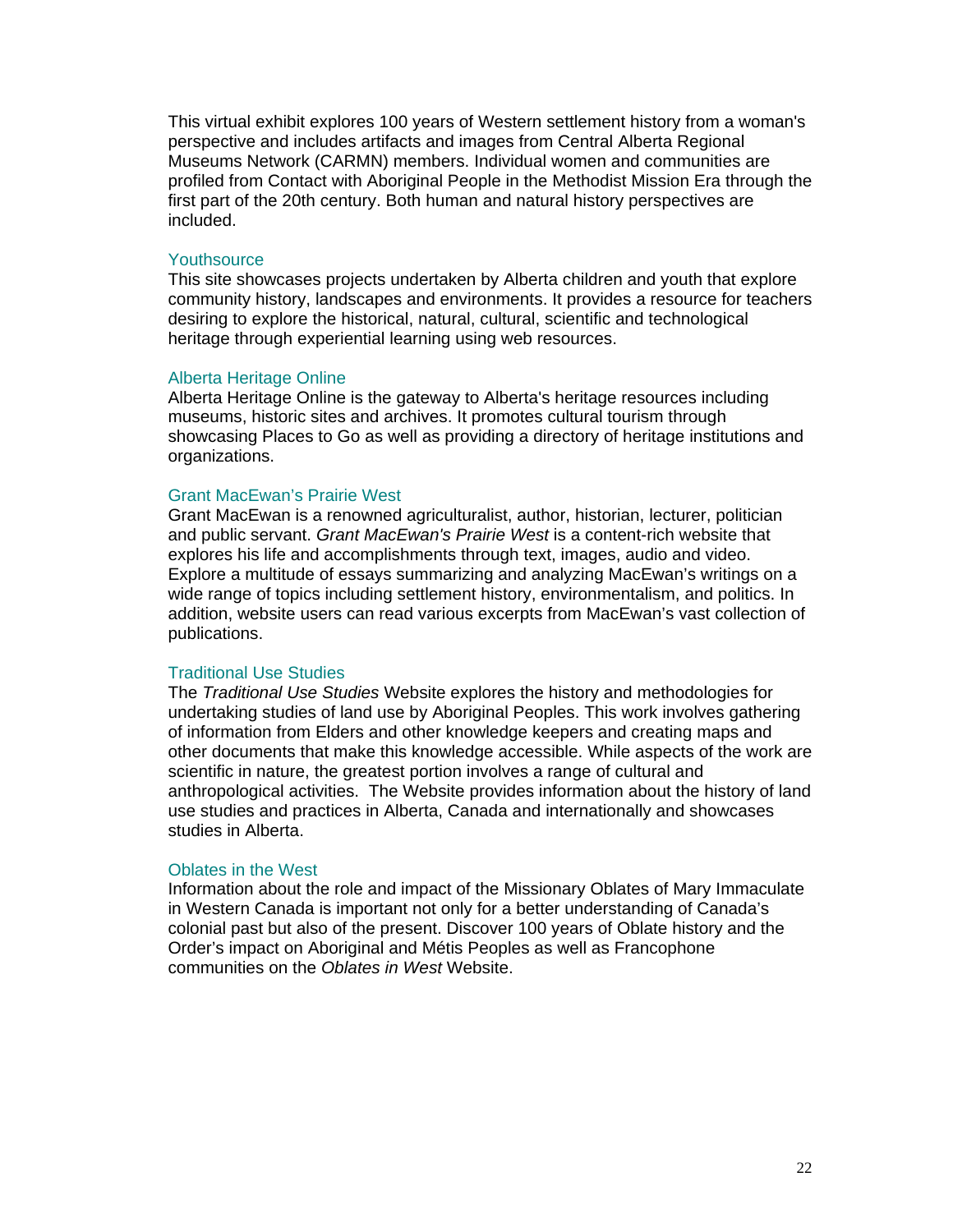## **10. ABORIGINAL STUDIES**

## **PROGRAM RATIONALE AND PHILOSOPHY**

The focal point of Aboriginal Studies 10–20–30 is the wealth and diverse nature of Aboriginal languages and cultures. The program of studies explores concepts within the students' own unique context. It is intended to provide a conceptual framework for all learners to enhance understanding of the diverse Aboriginal cultures within their region, Canada and the world. The term "Aboriginal" refers to First Nations, Métis and Inuit.

*The Common Curriculum Framework for Aboriginal Language and Culture Programs: Kindergarten to Grade 12*, June 2000, developed within the Western Canadian Protocol, has provided guidance in the development of Aboriginal Studies 10–20–30. Aboriginal Studies 10–20–30 reflects a perspective that encompasses and integrates the past, present and future of Aboriginal peoples. This program will provide all students with the opportunity to develop, explore and apply their own personal reflections on Aboriginal perspectives. Students will examine how Aboriginal peoples are striving toward maintaining and promoting cultures and identities that reflect values based on respect for the laws of nature and a continual pursuit of balance among individuals, the family unit, the larger community and global community.

The resiliency of Aboriginal peoples' cultural heritages and languages has promoted a survival of their nations. In spite of many challenges, the majority of Aboriginal peoples in Canada have maintained traditional beliefs and value structures within their cultural framework.

It is important that Aboriginal students experience and feel a sense of pride of their own cultural heritage. This will enhance students' self-esteem and increase the relevance of education.

For all students, the program can serve to increase an awareness, appreciation and understanding of the rich and long-lasting history, culture and contributions of Aboriginal peoples as part of our society. It can also serve to enlighten and contribute to discussion and analysis of Aboriginal issues.

Source: Alberta Program of Studies, Aboriginal Studies

Link: http://www.education.alberta.ca/media/654004/abor102030.pdf

Link for French: http://www.education.alberta.ca/francais.aspx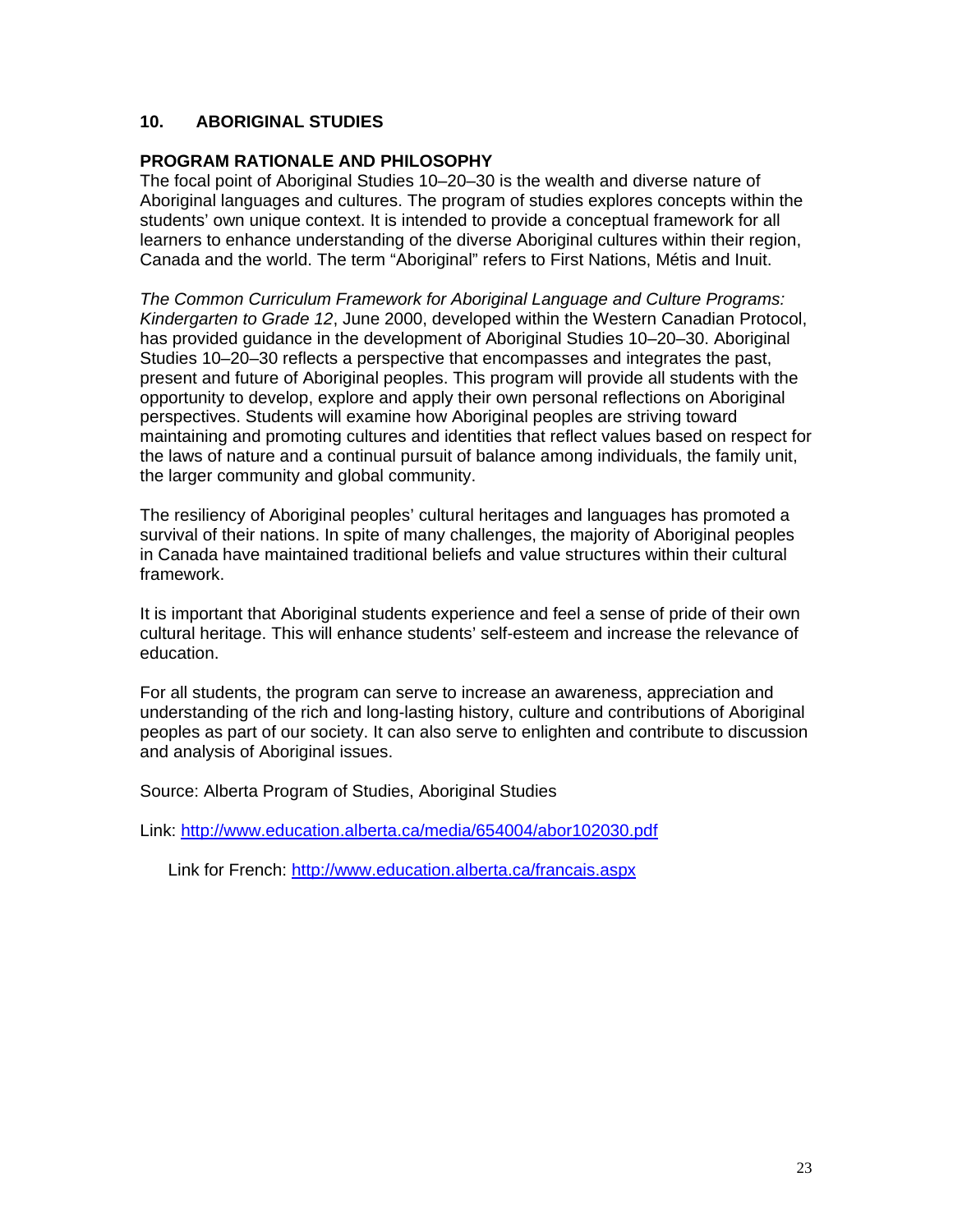## **Albertasource.ca Social Studies Curriculum Fits**

#### **Edukits:**

Aboriginal Youth Identity: Origin and Settlement Edukit: Grade 3, 4, 5, 10, 11, 12 Explore Aboriginal origin and settlement patterns across Canada with a focus on Alberta. Stories of Aboriginal origin and settlement are central themes and provide students with a wealth of text, images, audio (including oral histories) and video resources. An examination of specific Aboriginal communities — including the Cree, Dene, Beaver, Métis and Blackfoot — traces the evolution of Aboriginal Peoples from nomadic tribes to dynamic communities settled across the province

Aboriginal Youth Identity: First Nation Contributions Edukit: Grade 7, 8, 9, 10, 11, 12

The achievements and significant contributions of Aboriginal Peoples have changed the societal landscape throughout Alberta and Canada in many ways. The spirit of the Aboriginal Contributions Edukit is to introduce students to the many contributions of First Nations people in areas such as the Arts, Music, Theatre, Science and Technology, Sports and Recreation as well as Politics. Awareness of the extent of Aboriginal contributions empowers young people and encourages their social development.

## Aboriginal Youth Identity: Culture and its Meaning Edukit: Grade10, 11, 12

Aboriginal Peoples in Alberta and across Canada possess a rich history and heritage. Understanding Aboriginal identity as it relates to culture is important for Aboriginal and non-Aboriginal peoples alike. Through the Aboriginal Culture and Its Meaning Edukit, students explore how Aboriginal People used and continue to use traditions, symbols, practices, events and objects to express their identity. Active participation by students in diverse activities promotes learning and ultimately contributes to their overall understanding of Aboriginal People and communities in Alberta.

#### Aboriginal Youth Identity: Language and Culture Edukit: Grade 10, 11, 12

Today, many Aboriginal children do not communicate in their first languages. In some communities, it is only the Elders who speak the language. Recognizing the critical importance of Aboriginal Languages, the Aboriginal Language and Culture Edukit emphasizes the importance of language to culture and traditional education.

#### Aboriginal Youth Identity: Science Edukit: Elementary

This Edukit introduces students to the traditional Aboriginal practices that are rooted in science. Students will learn how Aboriginal Peoples dyed their clothing using natural substances, such as bark or berries, and what kind of scientific thought and natural materials were used to engineer a canoe. The text is complemented by historical photographs of natural vegetation and tools used by First Nations and Métis, and it also illustrates the various Native canoe designs. Students are invited to play the educational cross words puzzles and test their knowledge with the quizzes; other activities include crafting their own canoes and dying pieces of fabric.

## Aboriginal Youth Identity: Spirituality and Creation Edukit: Grade 1, 3, 5, 7, 10, 11, 12

The Cree, Dene, Beaver and Blackfoot peoples of Treaty areas 6, 7, and 8 share many values and traditions. However, each has a unique view of creation and spirituality. Aboriginal values and beliefs are resilient, and spirituality is central to the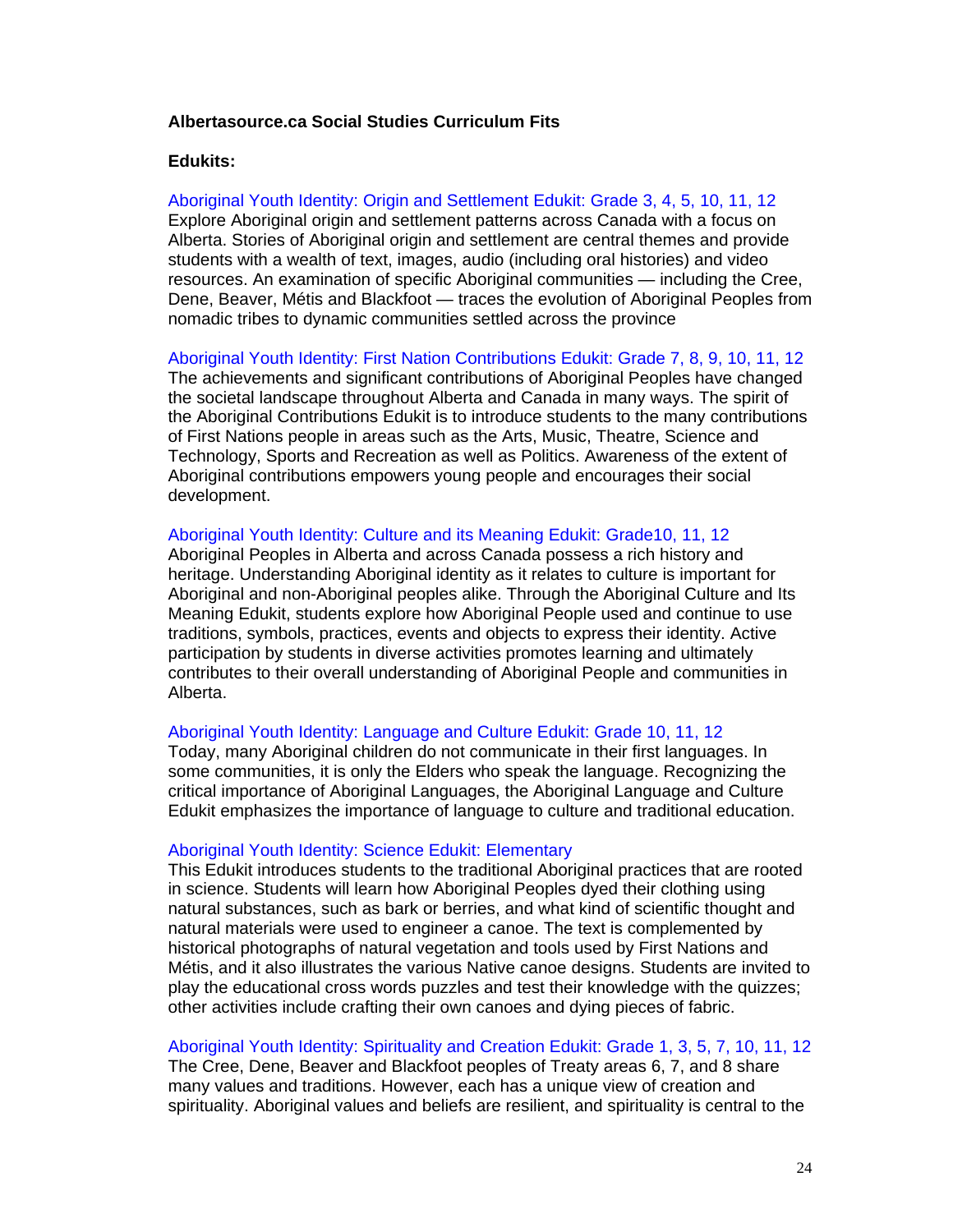continuing growth and survival of Aboriginal communities. The sacred underpins all aspects of life. The Aboriginal Spirituality and Creation Edukit recognizes Aboriginal creation stories, teaches students to respect Aboriginal spirituality in all that it encompasses.

## Aboriginal Youth Identity: Health and Wellness Edukit: Grade K-7

The Elementary section of the Health and Wellness Edukit provides focus upon traditional Aboriginal medical knowledge, which came from detailed knowledge of the world around them. The Secondary section gives an overview of the residential schools imposed as a tool for cultural manipulation. Two additional topics are the processes and activities to support social, cultural, and emotional health in traditional First Nations and the emergent Métis nation. Included are resource selections, biographies, glossary, timelines, visual resources, and activities. The Teacher Zone provides background material and possible instructional activities linked to the current Alberta Social Studies Program.

## Aboriginal Youth Identity: Leadership Edukit: Grade K-8, 10-12

The Elementary section of the Leadership Edukit provides focus upon the groups and confederacies in traditional First Nations groups throughout Canada. Here are resources to help understand the way conflicts were resolved and how leaders are role models for their culture. The Secondary section gives an overview of the development of accommodation with the government of Canada and how the traditional groups dealt with conflict. It introduces contemporary First Nations and Métis leaders and organizations. Included are resource selections, biographies, glossary, timelines, visual resources, and activities. The Teacher Zone provides background material and possible instructional activities linked to the current Alberta Social Studies Program.

#### Aboriginal Youth Identity: Physical Education Edukit: Grade K-12

What is the similarity between Rene Bourque, Theoren Fleury, and Ted Nolan? Not only are they accomplished National Hockey League players, but they also have Aboriginal heritage. From contemporary sports such as hockey, lacrosse, and track and field to traditional activities like powwows, the hoop game, or longball, physical education is an integral element of Aboriginal culture. In this exciting Edukit, students will discover various kinds of Aboriginal games and sports, familiarize themselves with successful Canadian Aboriginal athletes throughout history, and play educational games including crossword puzzles and word-searches.

## Aboriginal Youth Identity: Sports and Recreation Edukit: Grade K-12

The Elementary section of the Sport and Recreation Edukit provides focus upon the heritage of Aboriginal cultural and social activities. It introduces contemporary Aboriginal athletes and games. The Secondary section provides resources about traditional gatherings of First Nation groups and their festivities. Included are resource selections, biographies, glossary, timelines, visual resources, and activities. The Teacher Zone provides background material and possible instructional activities linked to the current Alberta Social Studies Program.

#### Carving Faces: People of the Boreal Forest Edukit

Hello, and welcome to the People of the Boreal Forest Edukit developed by the Heritage Community Foundation. This Edukit is intended to provide a range of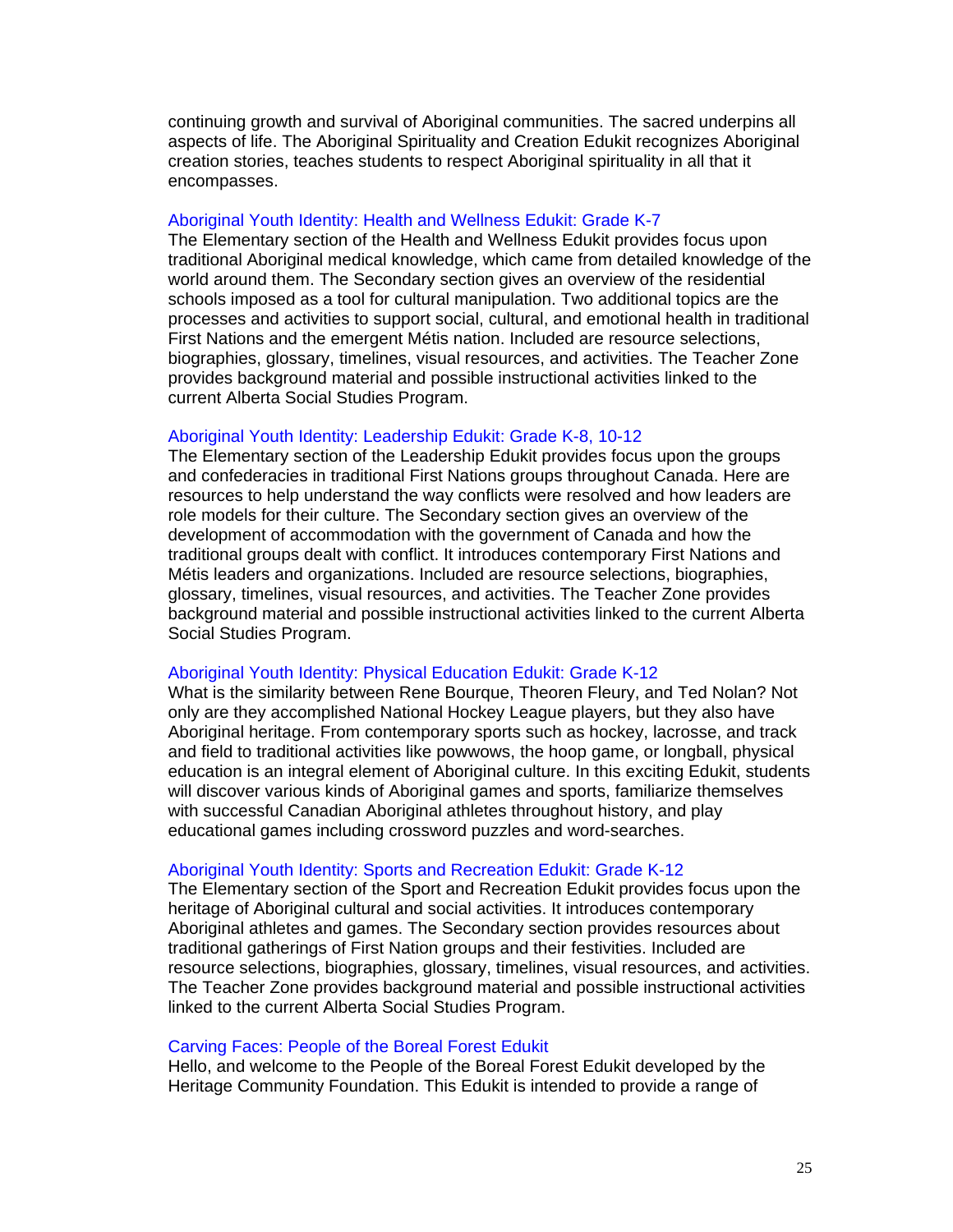information and activities that highlight and promote an understanding of the People who live and work in the Boreal Forest region of Alberta.

#### Alex Decoteau Edukit

A long-distance runner, World War I veteran, Canada's first Aboriginal police officer and an Olympic athlete, Alex Decoteau is a local hero of legendary proportions. The Alex Decoteau Edukit was created by the Heritage Community Foundation to support the Alex Decoteau Run, developed by the City Centre Education Project in Edmonton. The Project provides inner-city children, many of whom are Aboriginal, with access to a range of activities that are common in middle class schools.

## **Websites:**

#### The Alaska Highway

In 2005, the Edmonton Art Gallery (now the Art Gallery of Alberta) produced the exhibition THE ROAD: Constructing the Alaska Highway. This Web site recreates to that exhibit.

#### Alberta's Francophone Heritage

Francophone Alberta is important historically, politically, economically, culturally and socially. Discover more through Alberta's Francophone Heritage and its telling of individual and community stories from the era of the fur trade to contemporary Francophone communities confidently embracing the future.

#### Alberta: Home, Home On the Plains

To make way for western settlement and the building of the railways, in the latter half of the 19th century, Treaties were undertaken by the Government of Canada with Aboriginal People. Discover the settlement era in Alberta with a focus on early settlement, rural life, farming and ranching.

#### Alberta: How the West Was Young

Join us as we discover the early history of Alberta going back 11,000 years. The site explores Aboriginal history from the Pre-Contact Era through to the Fur Trade and the Métis—the people who bridged the Old and New Worlds.

## City of Edmonton Archives

The City of Edmonton Archives is a treasure trove of documents and images important to an understanding of the history of the City and region. The Online Catalogues includes more than 10,000 historic photographs spanning more than 100 years.

#### Elder's Voices

They are the ones who remember. They are the keepers of knowledge, and the living memories of ancient cultures. They are the Elders of Alberta's Aboriginal communities. Read and hear the stories of the Elders in Elders' Voices, a multimedia testament to the resilience of those who have struggled to keep the old world from being completely swept away by the new.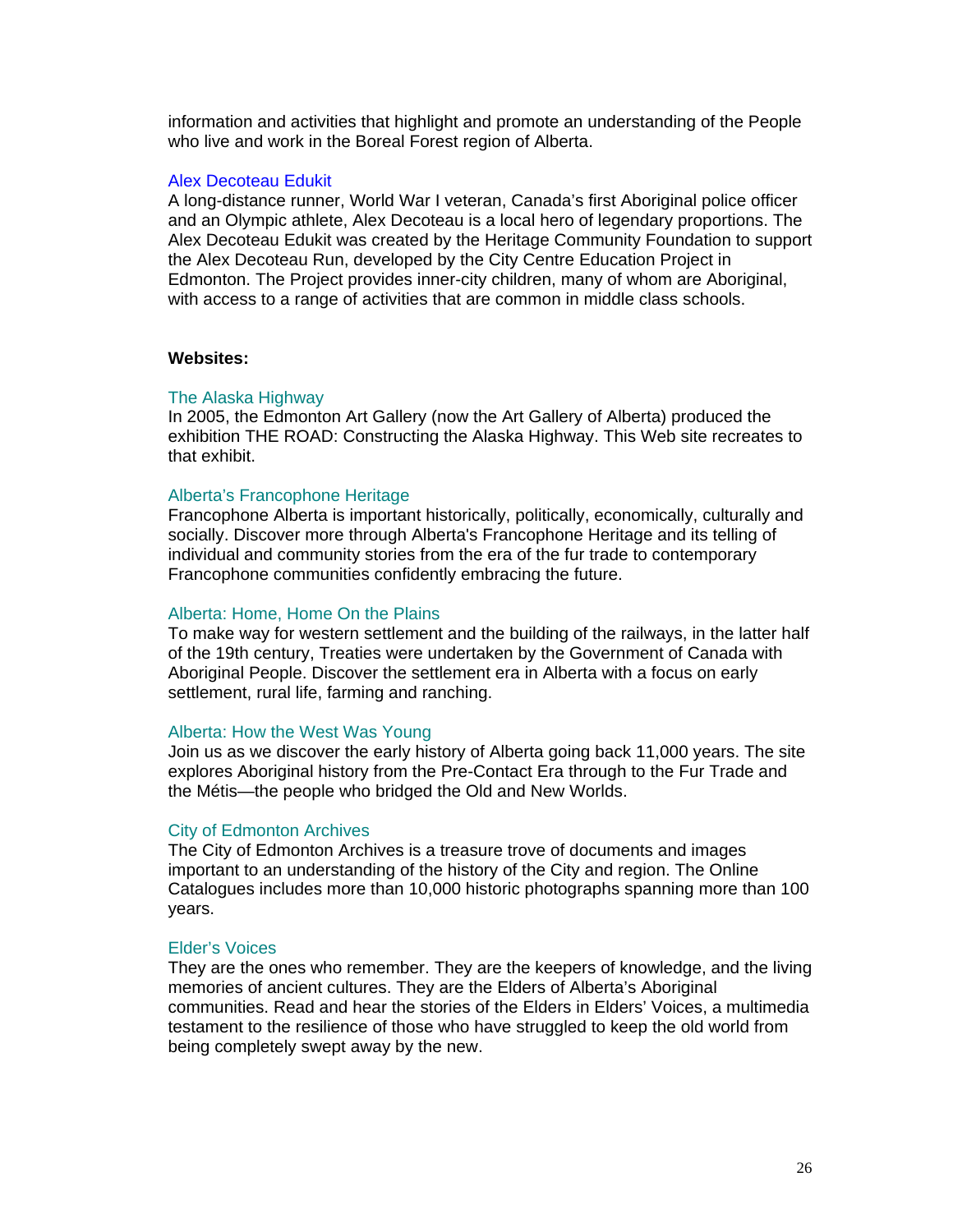## For The Life of the World: Missionary Oblates

This site explores the 19th century French missionary order that still serves in First Nations' communities in Western and Northern Canada. Through three small virtual exhibits, find out about the vocation of these early missionaries.

#### Francophone Edmonton Online

The French presence in what became Alberta goes back to the earliest period of the fur trade. Edmonton was the heart of that presence. This website documents and explores Edmonton's unique, historic role as Western Canada's second-largest Francophone city (next to Saint-Boniface, Manitoba). Discover Francophone Edmonton through the pages of this dynamic website.

## Heritage of the Mighty Peace

Did you know that the Peace River region has a rich cultural heritage that dates back 11,500 years? This website will guide you through the diverse history of this area by presenting the stories of the earliest inhabitants who helped shape it – including the First Peoples, fur traders, the Métis, and missionaries – to the creation of settlements and industry, such as the establishment of the Peace River community and the building of the Alaska Highway.

## Making of Treaty 8

This virtual exhibit explores the making of Treaty 8 through text, historic photographs, audio, video and contextual information, as well as exploring the culture and lifeways of First Nations people.

## Methodist Missionaries in Alberta

Find out about Methodism in Canada as an aspect of the settlement of the Canadian West. The missionaries came to spread the faith but also became tools for government policy in relation to Aboriginal People. This legacy, good and bad, is explored.

## Métis in Alberta

Explore the rich history of the first Francophone community in Alberta through The Métis in Alberta, a fully bilingual website showcasing the origins, the people, and the culture of the Métis who have helped shaped this province into what it is today.

## Nature's Laws

Experience the culture and traditions of the First Nation People with Nature's Laws a website describing aboriginal views on the governance of life.

## Alberta Heritage Alphabet

This site presents an overview of the historical, cultural, natural, scientific and technological heritage of Alberta. Through the letters of the alphabet, information is presented at three levels for elementary, secondary and adult learners.

## People of the Boreal Forest

The People of the Boreal Forest website retraces the footsteps of Terry Garvin who, between 1954 and 2000, recorded in text and photographs the lives of traditional Aboriginal hunters and trappers living in Canada's northwest boreal forest. Garvin's material, which has since been published in two books: Bush Land People and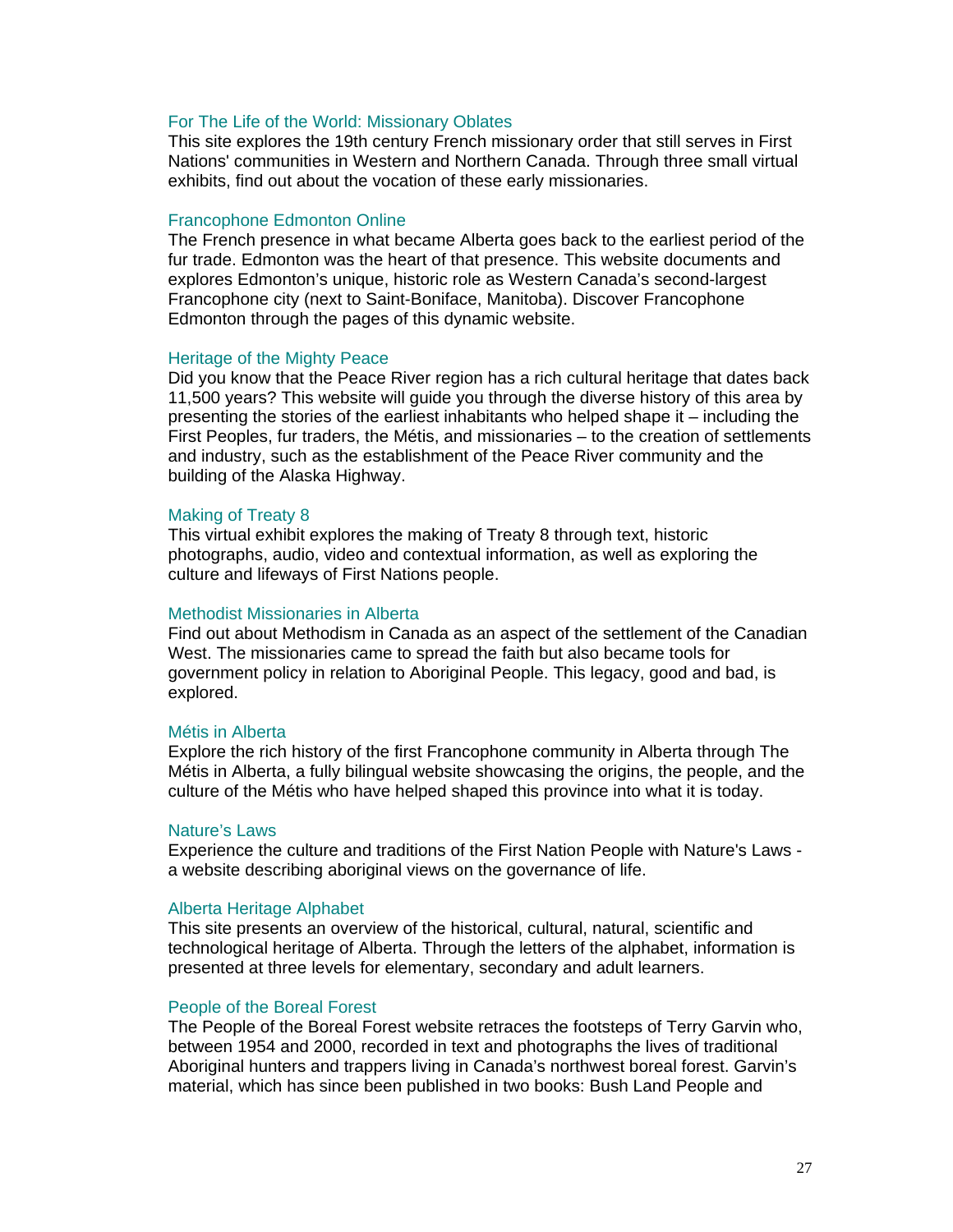Carving Faces, Carving Lives: People of the Boreal Forest, serves as the foundation of this website, and tells the story of ancient peoples in a changing north.

## Place Names of Alberta

The Land, the People and Their Stories is a state-of-the-art multimedia website that explores the history of naming in Alberta as well as providing a range of information about names of communities, geographical features and special areas. The study of place names is called toponymy; thus, the Place Names of Alberta Website is a toponymic resource that helps to preserve Alberta's cultural heritage.

## So This Is Alberta?

Just in time for Alberta's Centennial comes this fun and colourful look at just about everything Albertan: So, This Is Alberta! Featuring the designs and illustrations of Alberta's own Gary Delainey and Gerry Rasmussen (writers and illustrators of the comics Bub Slug and Betty), this website follows the comic adventures of a raven and a Richardson's ground squirrel as they explore the history, natural heritage, society and culture, and innovation of the province that sits "second from the left" on the Canadian map. Read the stories! See the pictures! Hear the audio and watch the video! In the end, you'll just have to sit back and declare: So, This Is Alberta!

## Spirit of the Peace Museums – Online Catalogue

This online digital catalogue provides access to selected artifacts, archival images and records drawn from the collections of 26 museums in northern Alberta (the Spirit of the Peace Museums Network). Images relate to Aboriginal and settlement history and include natural history specimens.

## St. Vincent and St. Paul

The Era of the Fur Trade first brought Francophone fur traders to northern Alberta and created Métis communities. Missionary orders, such as the Oblates of Mary Immaculate, came next to serve Aboriginal Peoples to be followed by settlers. Join us as we examine the history and dynamics of two of Alberta's important French communities.

#### Treaty 6

This website explores the making of Treaty 6 through text, historic photographs, audio, video and contextual information, as well as exploring the culture and lifeways of First Nations people.

#### Treaty 7

This website explores the making of Treaty 7 through text, historic photographs, audio, video and contextual information, as well as exploring the culture and lifeways of First Nations people.

#### Volunteerism in Alberta

The selfless acts of thousands of Albertan volunteers have defined the province since the first explorers entered Western Canada. Find out about the people and the organizations they formed who have dedicated themselves to advancing the causes of others without the expectation of being compensated. Alberta's volunteers are one of our most valuable natural resources, and they have been improving community for over 100 years.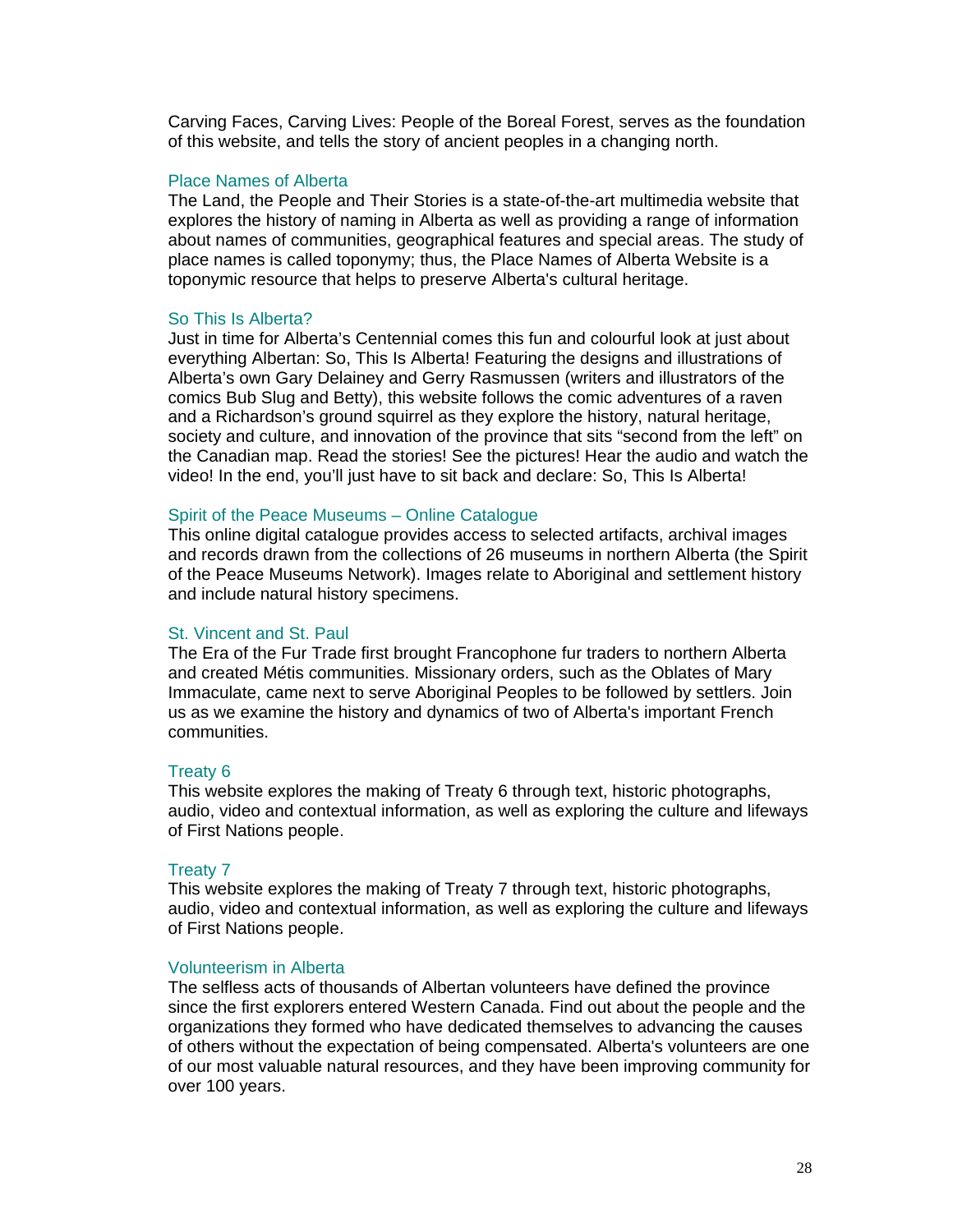## Traditional Use Studies

The *Traditional Use Studies* Website explores the history and methodologies for undertaking studies of land use by Aboriginal Peoples. This work involves gathering of information from Elders and other knowledge keepers and creating maps and other documents that make this knowledge accessible. While aspects of the work are scientific in nature, the greatest portion involves a range of cultural and anthropological activities. The Website provides information about the history of land use studies and practices in Alberta, Canada and internationally and showcases studies in Alberta.

## Oblates in the West

Information about the role and impact of the Missionary Oblates of Mary Immaculate in Western Canada is important not only for a better understanding of Canada's colonial past but also of the present. Discover 100 years of Oblate history and the Order's impact on Aboriginal and Métis Peoples as well as Francophone communities on the *Oblates in West* Website.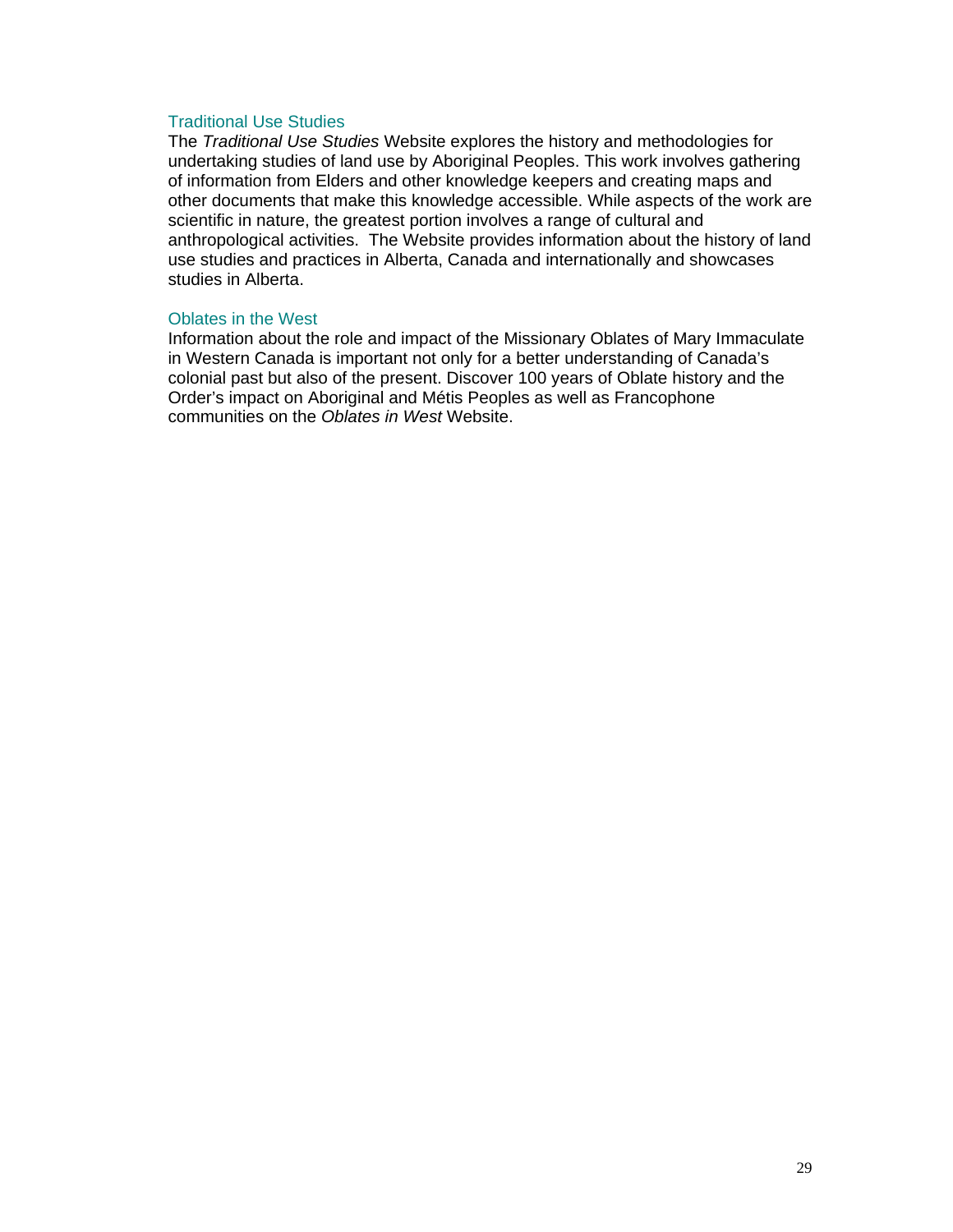## **11. LANGUAGE ARTS**

## **INTRODUCTION**

Clear student learning outcomes and high learning standards in the program of studies are designed to prepare students for present and future language requirements. Changes in society and technology have affected, and will continue to affect, the ways in which people use language to think, to communicate and to learn. Students must be prepared to meet new literacy demands in Canada and the international community. The ability to use language effectively enhances student opportunities to experience personal satisfaction and to become responsible, contributing citizens and lifelong learners.

## **The Importance of Language**

## **The Nature of Language**

Language is the basis of all communication and the primary instrument of thought. Composed of interrelated and rule-governed symbol systems, language is a social and uniquely human means of exploring and communicating meaning. As well as being a defining feature of culture, language is an unmistakable mark of personal identity and is essential for forming interpersonal relationships, extending experiences, reflecting on thought and action, and contributing to society.

## **Language Acquisition and Development**

Language learning is an active process that begins at birth and continues throughout life. Children learn language as they use it to communicate their thoughts, feelings and experiences; establish relationships with family members and friends; and strive to make sense and order of their world. They may come to school speaking more than one language or learn another language in school. It is important to respect and build upon a child's first language. Experience in one language will benefit the learning of other languages.

In their early years, children develop language informally. Long before they understand explicit language rules and conventions, children reproduce the language they hear, and use language to construct and to convey new meaning in unique ways. Later, language learning occurs in specific contexts for specific purposes, such as learning about a specific subject, participating in the community, and pursuing work and leisure activities.

Language development is continuous and recursive throughout a student's life. Students enhance their language abilities by using what they know in new and more complex contexts and with increasing sophistication. They reflect on and use prior knowledge to extend and enhance their language and understanding. By learning and incorporating new language structures into their repertoire and using them in a variety of contexts, students develop language fluency and proficiency. Positive learning experiences enable students to leave school with a desire to continue to extend their knowledge, skills and interests.

Source: Alberta Program of Studies, English Language Arts

Link: http://www.education.alberta.ca/media/450519/elak-9.pdf

Link for French: http://www.education.alberta.ca/francais.aspx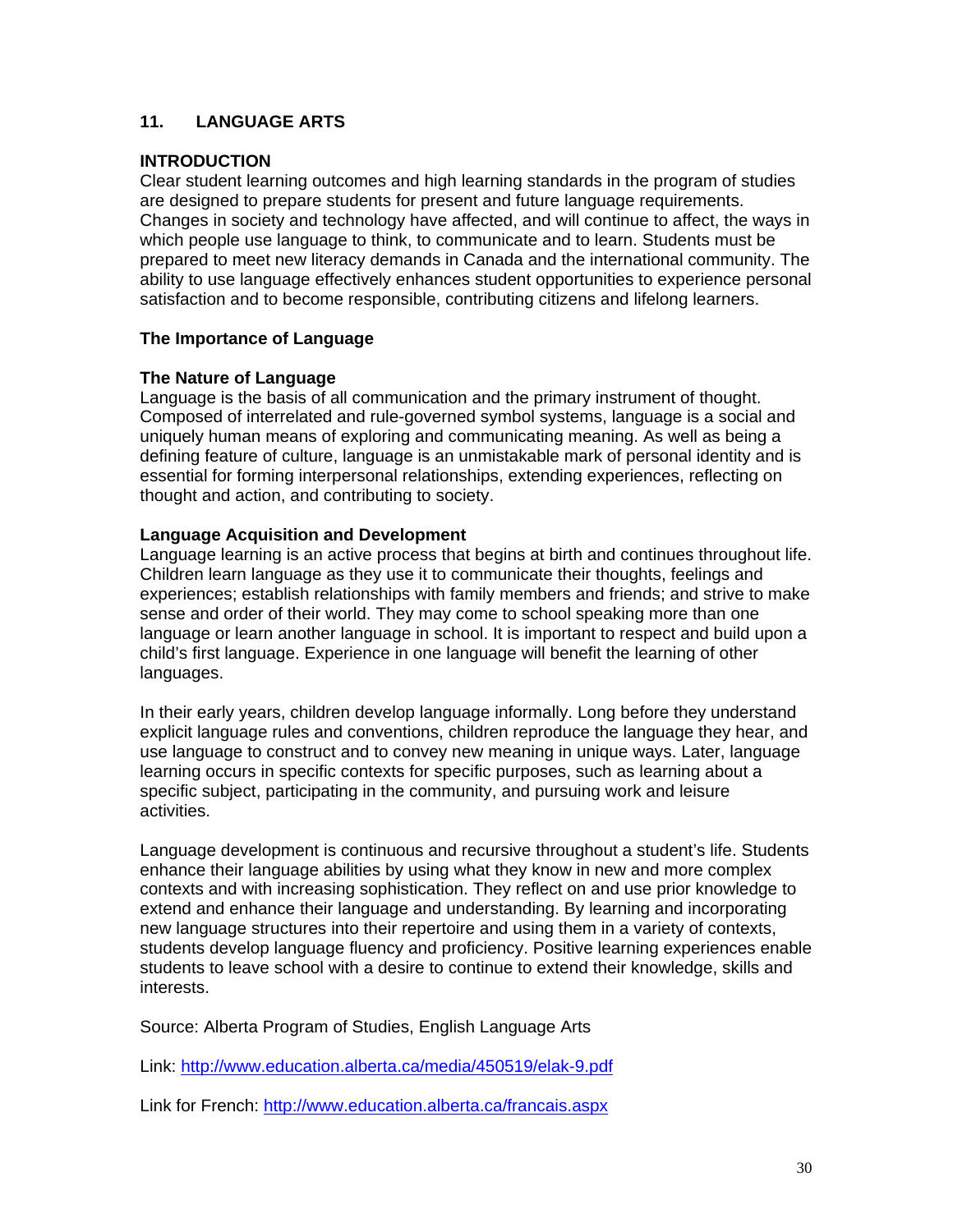## **Albertasource.ca Social Studies Curriculum Fits**

#### **Edukits:**

## CKUA Sound Archive Edukit: English 20

In many ways, the history of CKUA as a station is a history of Edmonton itself. The Heritage Community Foundation and CKUA Radio Network are proud to have developed the CKUA Edukit to complement the CKUA Sound Archives website and provide information on the station's background, personalities and historic broadcasts.

## The Famous 5 Edukit

Together, they are known as the Famous 5—the women who struggled to have women declared "persons" so they could be appointed to the Canadian Senate. Individually, each was a prominent women's leader in her own right. In partnership with the Famous 5 Foundation, the Heritage Community Foundation developed the Famous 5 website and Edukit.

#### Women of Aspenland Edukit: Grade 4

Pioneer homemakers, midwives and caregivers, farm women, career and business women—the women of Alberta's Aspenland region came from all walks of life. Their stories create a picture of Alberta's past in the Women of Aspenland Edukit.

## Alex Decoteau Edukit: Reading Comp for Div II/III, Novel Study, Writing a Newspaper article, Poetry, Vocabulary, Persuasive writing,

A long-distance runner, World War I veteran, Canada's first Aboriginal police officer and an Olympic athlete, Alex Decoteau is a local hero of legendary proportions. The Alex Decoteau Edukit was created by the Heritage Community Foundation to support the Alex Decoteau Run, developed by the City Centre Education Project in Edmonton. The Project provides inner-city children, many of whom are Aboriginal, with access to a range of activities that are common in middle class schools.

## Aboriginal Youth Identity: First Nation Contributions Edukit

The achievements and significant contributions of Aboriginal Peoples have changed the societal landscape throughout Alberta and Canada in many ways. The spirit of the Aboriginal Contributions Edukit is to introduce students to the many contributions of First Nations people in areas such as the Arts, Music, Theatre, Science and Technology, Sports and Recreation as well as Politics. Awareness of the extent of Aboriginal contributions empowers young people and encourages their social development.

#### Aboriginal Youth Identity: Language and Culture Edukit

Today, many Aboriginal children do not communicate in their first languages. In some communities, it is only the Elders who speak the language. Recognizing the critical importance of Aboriginal Languages, the Aboriginal Language and Culture Edukit emphasizes the importance of language to culture and traditional education.

## Alberta's Inventors and Inventions Edukit: can work at all grade levels

The Alberta Inventors and Inventions Edukit is a customized educational website that draws on the resources of the Alberta Inventors and Inventions website for the benefit of teachers, students and home learners. The site supports student learning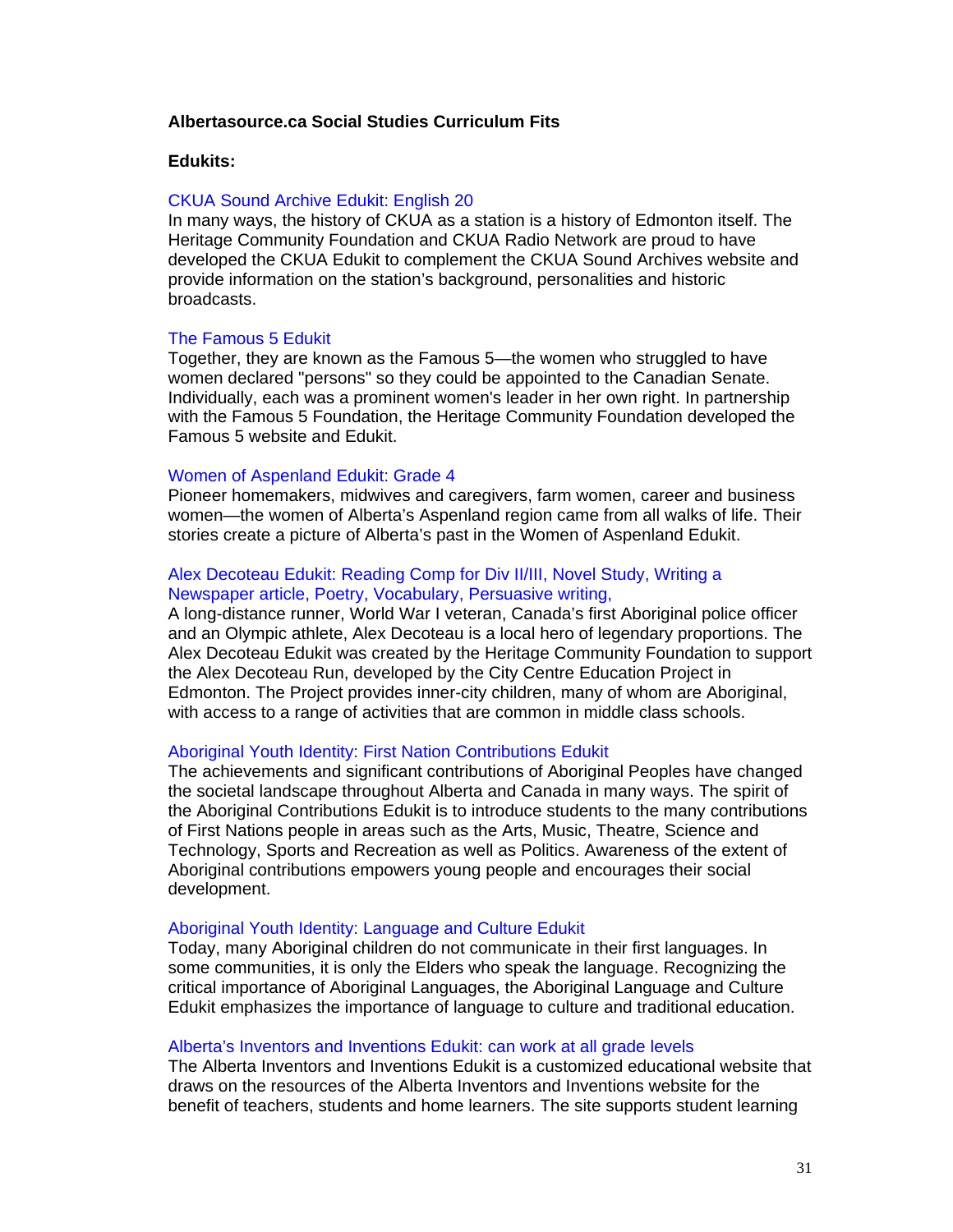relating to Albertan inventors, the development of their inventions, and their subsequent use as well as showcasing research establishments. It showcases over a century of innovation and explores the inventive spirit of Albertans by demonstrating how Alberta inventions impact our lives on a daily basis.

## **Websites:**

#### Alberta's Arts Heritage

The Alberta's Arts Heritage website is a multimedia resource dedicated to exploring the rich history of the arts in Alberta. Keynote articles explore the performing, literary, visual, and film and media arts. Search the artists' database and listen to approximately 500 hours of CKUA Radio Network's Arts Alberta.

#### Alberta's Black Pioneers

This site gives a brief history of Black pioneer settlement in Alberta and includes insights into the social and political conditions affecting immigration during the 19th and 20th centuries.

#### Alberta's Estonian Heritage

The Alberta's Estonian Heritage website tells individual and community stories from the pioneer era to contemporary urban society. Throughout the past 100 years, Alberta's Estonian communities have changed and adapted; all the while, they have always maintained their strong commitment to preserving their Estonian heritage.

#### Creative Edmonton

The Creative Edmonton website is a product of Edmonton Canada's Cultural Capital 2007 and showcases the range of arts, heritage and cultural activity in Alberta's Capital City. At the heart of the site is the Edmonton Cultural Inventory undertaken by the Heritage Community Foundation. This includes discussion papers, individual and organizational survey results, and an organizational database of over 500 nonprofit and for-profit cultural organizations.

#### Dante Alighieri Society School

Web site of the Dante Alighieri Society School of Italian Language and Culture/Web della scuola della Società Dante Alighieri

#### Famous 5

Until the Famous 5—Nellie McClung, Emily Murphy, Irene Parlby, Henrietta Muir Edwards and Louise McKinney—decided to challenge the Government of Canada, women were not considered "persons" in the law. Find out about these five amazing women and their contributions to Canadian society and the advancement of women's rights.

#### So This Is Alberta?

Just in time for Alberta's Centennial comes this fun and colourful look at just about everything Albertan: So, This Is Alberta! Featuring the designs and illustrations of Alberta's own Gary Delainey and Gerry Rasmussen (writers and illustrators of the comics Bub Slug and Betty), this website follows the comic adventures of a raven and a Richardson's ground squirrel as they explore the history, natural heritage, society and culture, and innovation of the province that sits "second from the left" on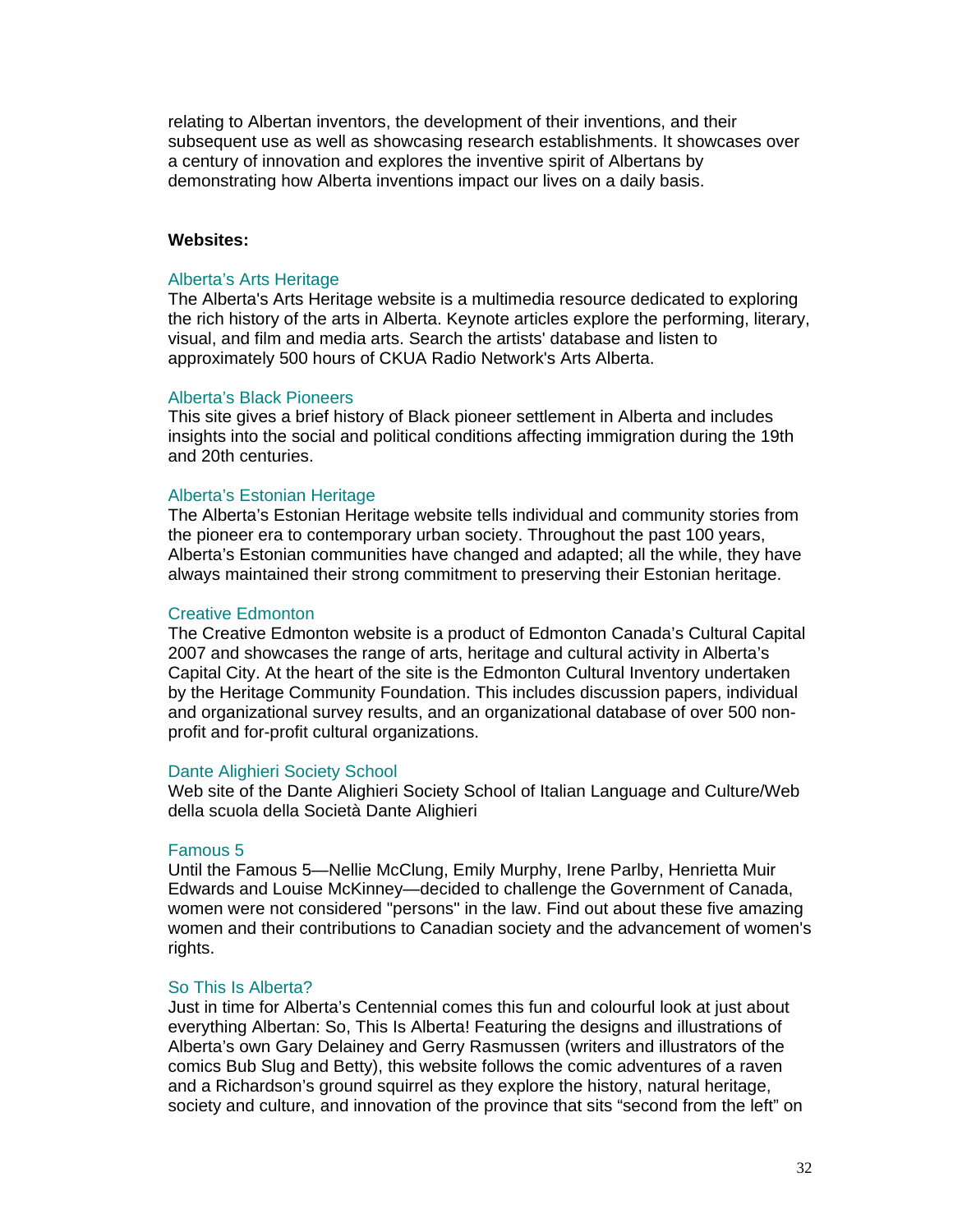the Canadian map. Read the stories! See the pictures! Hear the audio and watch the video! In the end, you'll just have to sit back and declare: So, This Is Alberta!

## Volunteerism in Alberta

The selfless acts of thousands of Albertan volunteers have defined the province since the first explorers entered Western Canada. Find out about the people and the organizations they formed who have dedicated themselves to advancing the causes of others without the expectation of being compensated. Alberta's volunteers are one of our most valuable natural resources, and they have been improving community for over 100 years.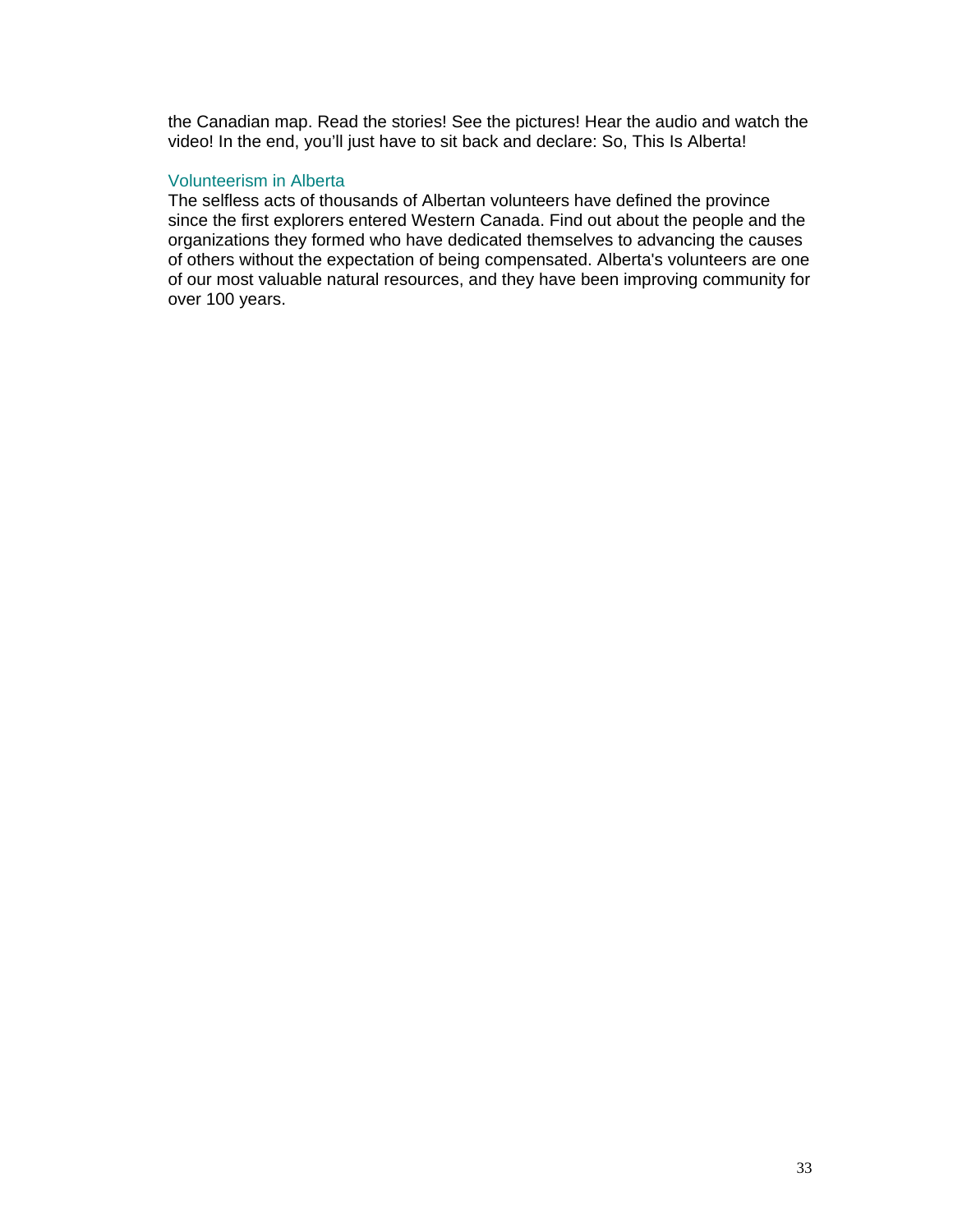## **12. MATH**

## **INTRODUCTION**

The Kindergarten to Grade 6 mathematics program of studies has been derived from *The Common Curriculum Framework for K–12 Mathematics: Western Canadian Protocol for Collaboration in Basic Education,* 1995 (the Common Curriculum Framework). The program of studies incorporates the conceptual framework for Kindergarten to Grade 12 mathematics and the general outcomes and specific outcomes that were established in the Common Curriculum Framework. The Kindergarten to Grade 6 mathematics program was implemented in September 1997.

## **BACKGROUND**

The Common Curriculum Framework was developed as a part of the Western Canadian Protocol for Collaboration in Basic Education Kindergarten to Grade 12, which was signed by the ministers of education from Alberta, British Columbia, Manitoba, Saskatchewan, Northwest Territories and the Yukon Territory.

The Common Curriculum Framework was developed to provide a common base for the curriculum expectations mandated by each province and territory. This common base will result in consistent student outcomes in mathematics across jurisdictions and will enable easier transfer for students moving from one jurisdiction to another. The intent of the Common Curriculum Framework was to **communicate clearly high expectations for students in mathematics education to all educational partners across the jurisdictions** and facilitate the development of common learning resources.

## **BELIEFS ABOUT STUDENTS AND MATHEMATICS LEARNING**

Students are curious, active learners who have individual interests, abilities and needs. They come to classrooms with different knowledge, life experiences and backgrounds that generate a range of attitudes about mathematics and life. Students learn by attaching meaning to what they do; and they must be able to construct their own meaning of mathematics. This meaning is best developed when learners encounter mathematical experiences that proceed from the simple to the complex and from the concrete to the abstract. The use of manipulatives can address the diversity of learning styles and developmental stages of students and can enhance the formation of sound, transferable, mathematical concepts. At all levels, students benefit from working with appropriate materials, tools and contexts when constructing personal meaning about new mathematical ideas. The learning environment should value and respect each student's way of thinking, so that the learner feels comfortable in taking intellectual risks, asking questions and posing conjectures.

Source: Alberta Program of Studies, Mathematics

Link: http://www.education.alberta.ca/media/450754/elemmath.pdf

Link for French: http://www.education.alberta.ca/francais.aspx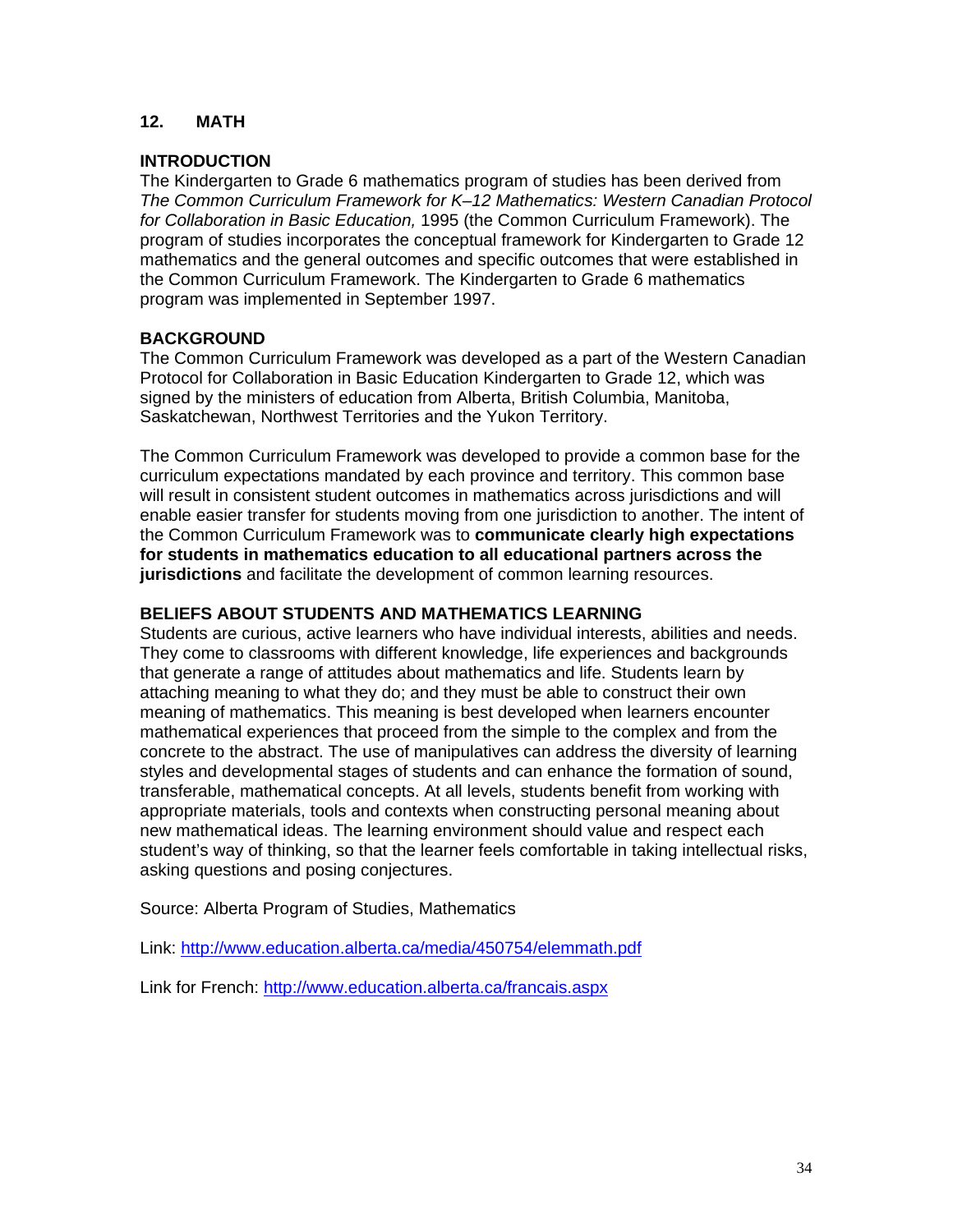## **Albertasource.ca Social Studies Curriculum Fits**

## **Edukits:**

## Doors Open Alberta Edukit: Grade 2

In the Elementary Zones there are activities for Grade 1 Science, Grade 2 Mathematics, Grade 3 Social Studies, and Grade 5 Social Studies. Using examples, pictures, and the history of architecture in Alberta, many aspects of the curriculum can be augmented. The curriculum requirements in these subjects can be enhanced by seeing what makes a building, what their shapes and spaces are, how they reflect people from around the world, and how they show diversity, growth, and development in Alberta.

## Aboriginal Youth Identity: Math: Elementary

Pe'yak, n'iso, nisto: this is Cree for one, two, three, and in this engaging Aboriginalthemed Edukit, students will learn about the significance of math in Native cultures. Topics covered include examining how mathematical concepts play a role in the construction of tipis, the creation of geometrical quill-work or beadwork designs, as well as the science of dendrology. This Math Edukit features colorful graphics, a photo gallery, a glossary, games, and math- related activities for students.

## Alex Decoteau Edukit: graphing

A long-distance runner, World War I veteran, Canada's first Aboriginal police officer and an Olympic athlete, Alex Decoteau is a local hero of legendary proportions. The Alex Decoteau Edukit was created by the Heritage Community Foundation to support the Alex Decoteau Run, developed by the City Centre Education Project in Edmonton. The Project provides inner-city children, many of whom are Aboriginal, with access to a range of activities that are common in middle class schools.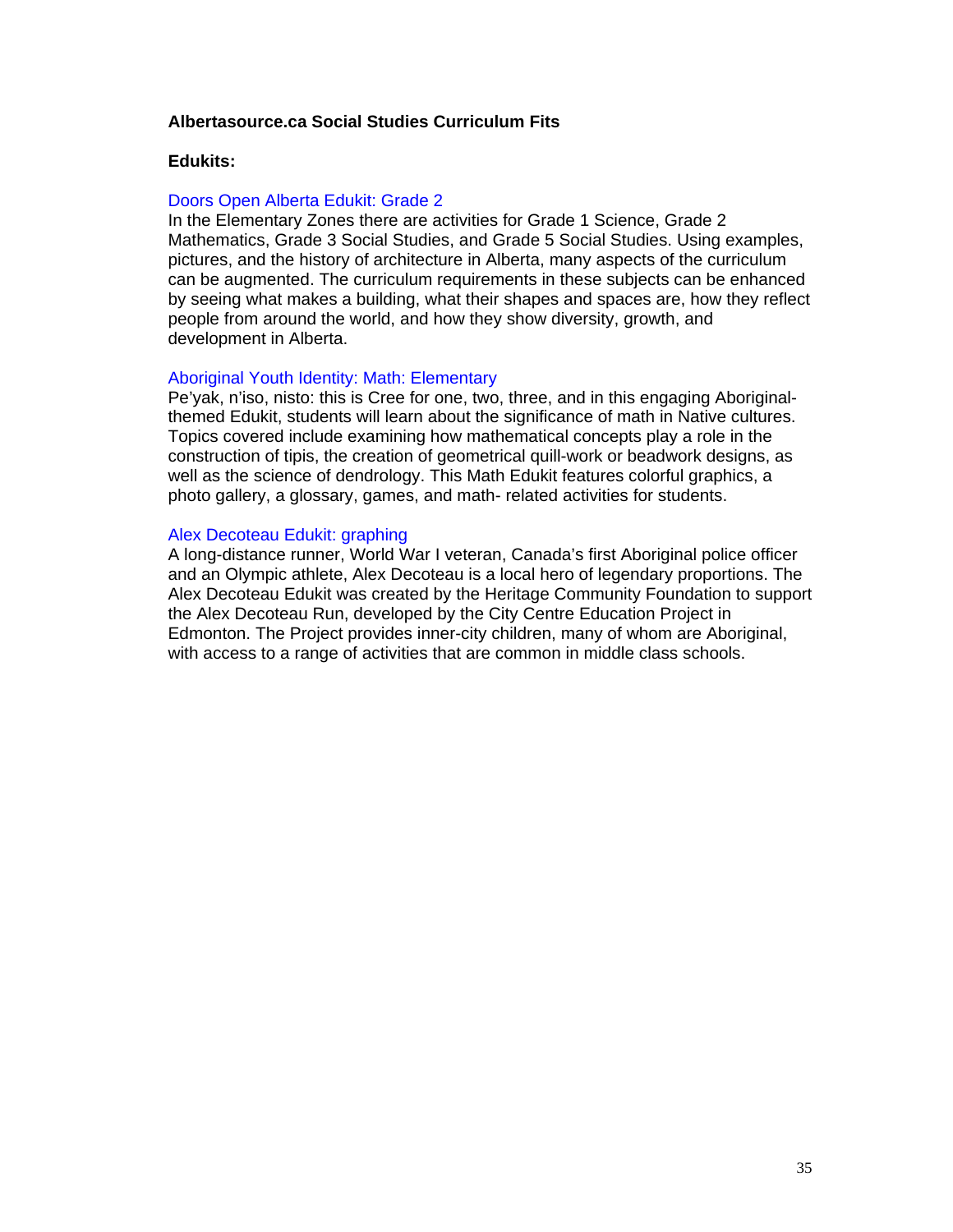## **13. SCIENCES**

## **RATIONALE**

Children have a natural curiosity about their surroundings—a desire to explore and investigate, see inside things, find out how things work and find answers to their questions. Learning about science provides a framework for students to understand and interpret the world around them.

An elementary science program engages students in a process of inquiry and problem solving in which they develop both knowledge and skills. The purpose of the program is to encourage and stimulate children's learning by nurturing their sense of wonderment, by developing skill and confidence in investigating their surroundings and by building a foundation of experience and understanding upon which later learning can be based.

Elementary and secondary science programs help prepare students for life in a rapidly changing world—a world of expanding knowledge and technology in which new challenges and opportunities continually arise. Tomorrow's citizens will live in a changing environment in which increasingly complex questions and issues will need to be addressed. The decisions and actions of future citizens need to be based on an awareness and understanding of their world and on the ability to ask relevant questions, seek answers, define problems and find solutions.

Source: Alberta Program of Studies, Science

Link: http://www.education.alberta.ca/media/654825/elemsci.pdf

Link for French: http://www.education.alberta.ca/francais.aspx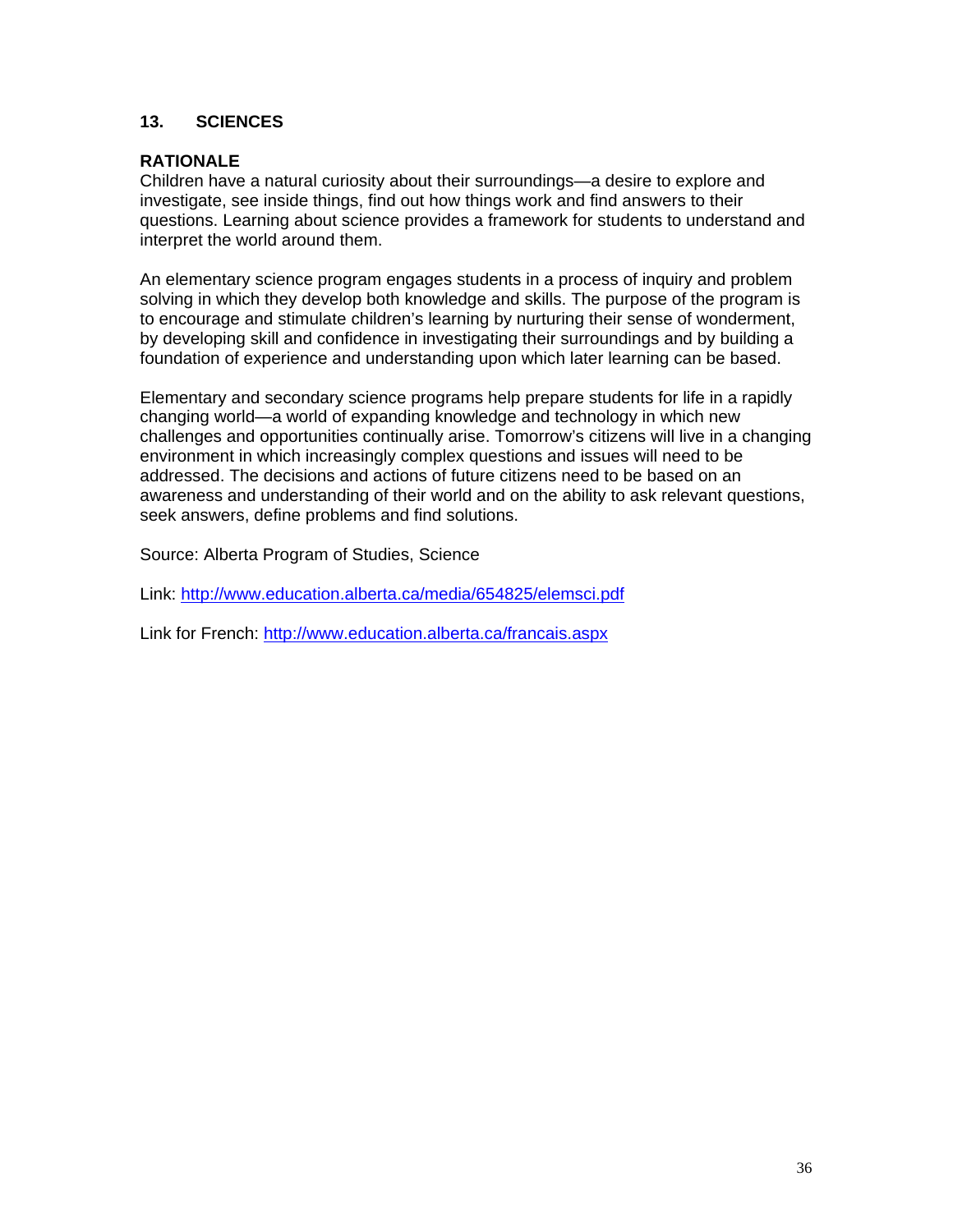## **Albertasource.ca Social Studies Curriculum Fits**

#### **Edukits:**

## Alberta Naturally Edukit: Grade 3, 5, 6

By exploring the diverse ecosystems and natural wonders of Alberta, students also participate in a global journey of discovery. Students gain an understanding of the climate, landscape and species of the province in the Alberta Naturally Edukit, which draws on the extensive resources of the Alberta Naturally website.

#### Alberta's Petroleum Heritage Edukit: Grade 3, Science 30

Earth scientists in the petroleum industry have long studied the rocks buried thousands of metres below the surface. Now students can explore the industry through a dynamic resource that encourages and engages classrooms studying Alberta's petroleum heritage.

## Doors Open Alberta Edukit: Grade 1

In the Elementary Zones there are activities for Grade 1 Science, Grade 2 Mathematics, Grade 3 Social Studies, and Grade 5 Social Studies. Using examples, pictures, and the history of architecture in Alberta, many aspects of the curriculum can be augmented. The curriculum requirements in these subjects can be enhanced by seeing what makes a building, what their shapes and spaces are, how they reflect people from around the world, and how they show diversity, growth, and development in Alberta.

## Aboriginal Youth Identity: Health and Wellness Edukit: Grade K-7

The Elementary section of the Health and Wellness Edukit provides focus upon traditional Aboriginal medical knowledge, which came from detailed knowledge of the world around them. The Secondary section gives an overview of the residential schools imposed as a tool for cultural manipulation. Two additional topics are the processes and activities to support social, cultural, and emotional health in traditional First Nations and the emergent Métis nation. Included are resource selections, biographies, glossary, timelines, visual resources, and activities. The Teacher Zone provides background material and possible instructional activities linked to the current Alberta Social Studies Program.

## Aboriginal Youth Identity: Science Edukit: Elementary

This Edukit introduces students to the traditional Aboriginal practices that are rooted in science. Students will learn how Aboriginal Peoples dyed their clothing using natural substances, such as bark or berries, and what kind of scientific thought and natural materials were used to engineer a canoe. The text is complemented by historical photographs of natural vegetation and tools used by First Nations and Métis, and it also illustrates the various Native canoe designs. Students are invited to play the educational cross words puzzles and test their knowledge with the quizzes; other activities include crafting their own canoes and dying pieces of fabric.

## Alberta's Inventors and Inventions Edukit: Elementary

The Alberta Inventors and Inventions Edukit is a customized educational website that draws on the resources of the Alberta Inventors and Inventions website for the benefit of teachers, students and home learners. The site supports student learning relating to Albertan inventors, the development of their inventions, and their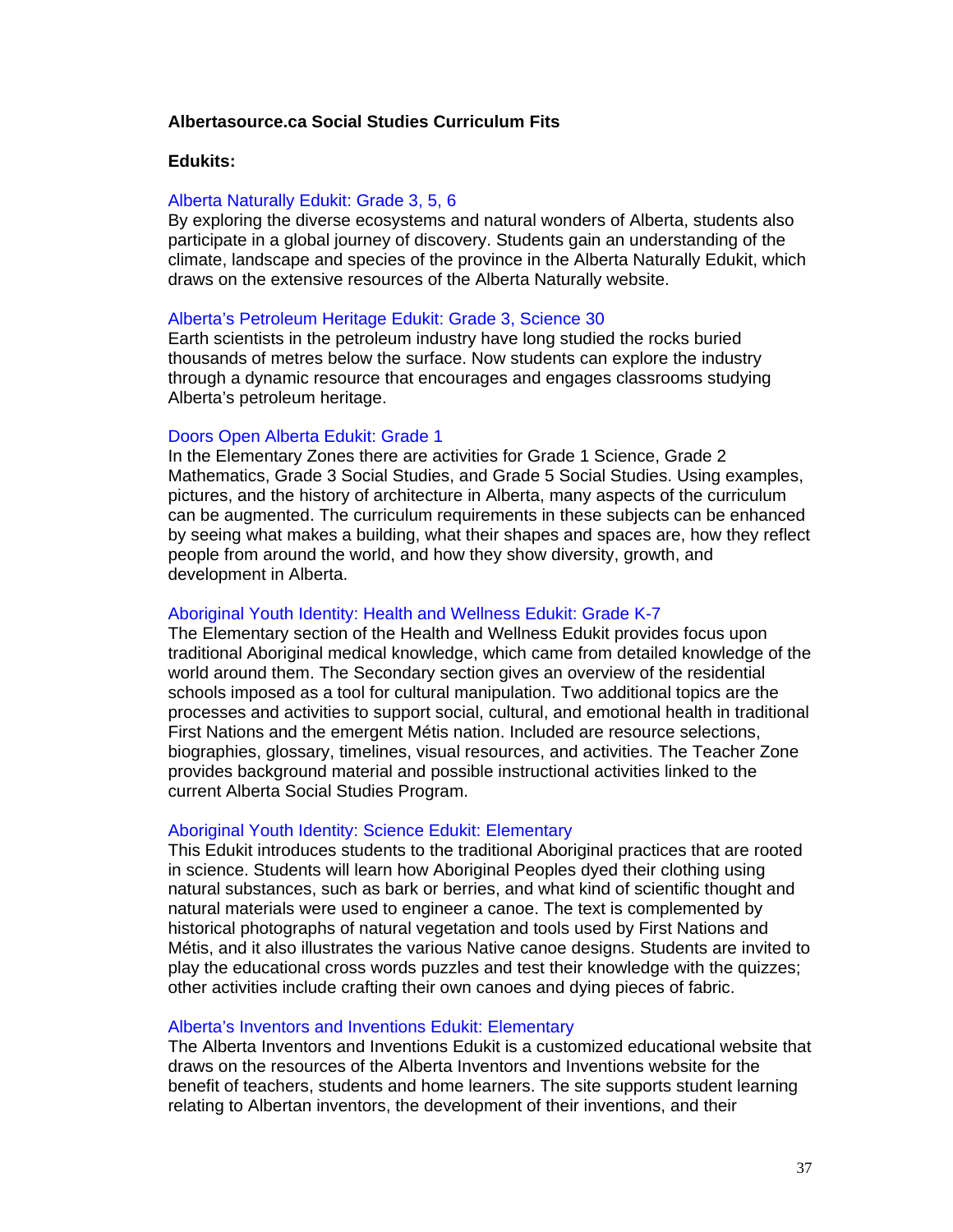subsequent use as well as showcasing research establishments. It showcases over a century of innovation and explores the inventive spirit of Albertans by demonstrating how Alberta inventions impact our lives on a daily basis.

## **Websites:**

#### Alberta's Aviation Heritage

This site presents Alberta's contribution to aviation history. Barnstorming, international airfields and early flying inventions come alive as you watch oral histories, listen to Heritage Trails, and read about the pioneers of flight.

#### Alberta's Inventors and Inventions

The site explores innovation and invention through the patent process and provides access to thousands of patent records. Individual inventors and inventions are profiled and the inventive spirit is seen as crucial to the past and future development of the province of Alberta.

## Alberta's Natural Resources

Alberta's development, past and present, depends on our natural resources. This site provides primary information about Soils and Agriculture, Hydrocarbons and Forests. As well, it explores the history of resource extraction, innovation in resource use as well as issues.

#### Alberta's Telephone Heritage

From Alex Taylor to TELUS Communications, this site looks at the technology of the telephone and celebrates its development in Alberta. Oral histories, Heritage Trails, and a searchable database let visitors really explore Alberta's telephone heritage.

## Alberta: How The West Was Young

Join us as we discover the early history of Alberta going back 11,000 years. The site explores Aboriginal history from the Pre-Contact Era through to the Fur Trade and the Métis—the people who bridged the Old and New Worlds.

#### Alberta Naturally

This site explores the natural history of Alberta through an ecosystems approach. Explore the natural regions of Alberta, the flora and fauna, through text, over 700 images, 225 audio files and a flashzone designed specifically for children of all ages.

## Alberta's Petroleum Heritage

Alberta's vast reservoirs of oil and natural gas resources have radically transformed Alberta from a primarily agrarian economy to a vibrant industrial centre. Canada's Petroleum History explores the extraordinary growth of the oil industry in Alberta and across Canada through the stories of the companies and pioneers who built it.

#### Famous 5

Until the Famous 5—Nellie McClung, Emily Murphy, Irene Parlby, Henrietta Muir Edwards and Louise McKinney—decided to challenge the Government of Canada, women were not considered "persons" in the law. Find out about these five amazing women and their contributions to Canadian society and the advancement of women's rights.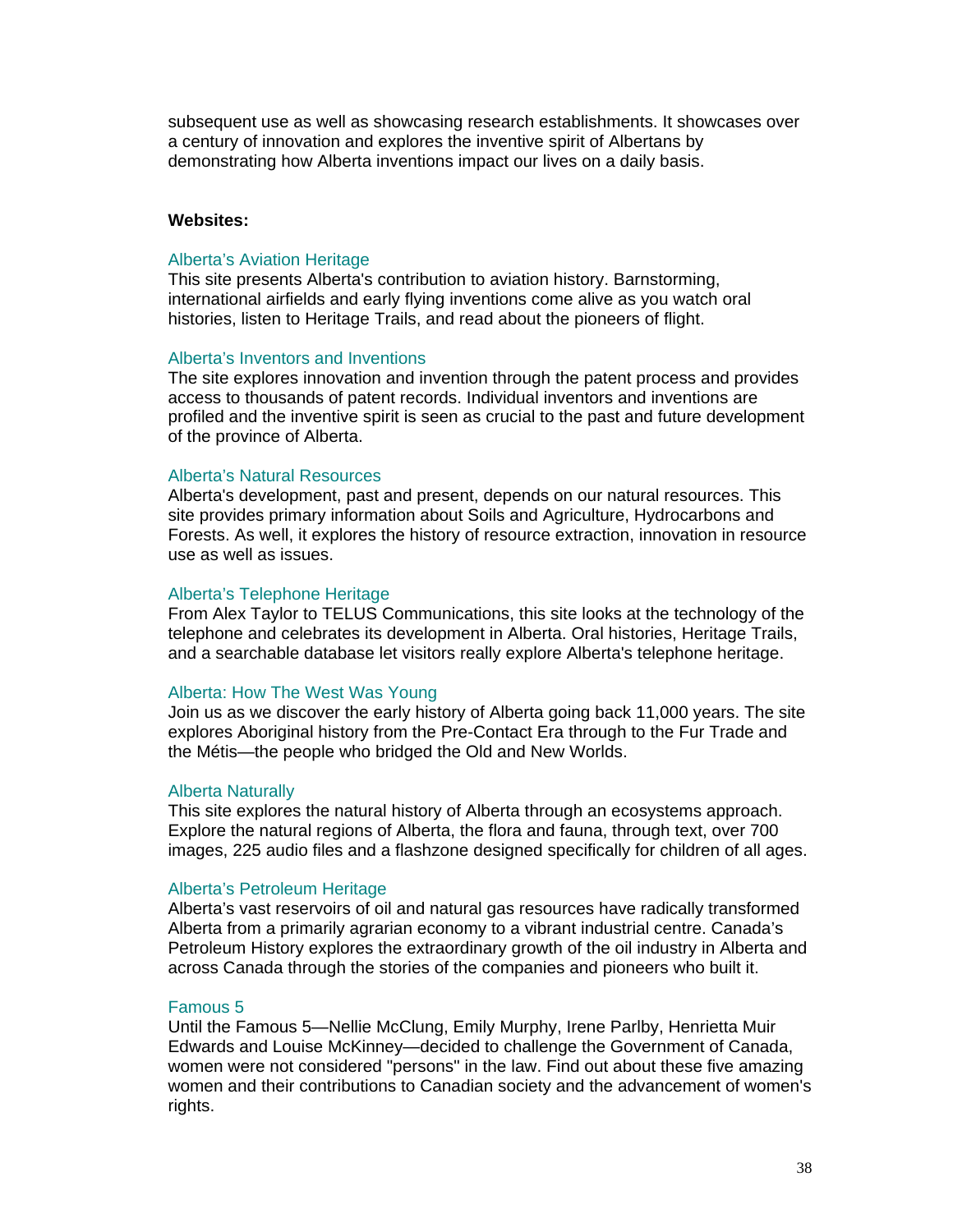## So This Is Alberta?

Just in time for Alberta's Centennial comes this fun and colourful look at just about everything Albertan: So, This Is Alberta! Featuring the designs and illustrations of Alberta's own Gary Delainey and Gerry Rasmussen (writers and illustrators of the comics Bub Slug and Betty), this website follows the comic adventures of a raven and a Richardson's ground squirrel as they explore the history, natural heritage, society and culture, and innovation of the province that sits "second from the left" on the Canadian map. Read the stories! See the pictures! Hear the audio and watch the video! In the end, you'll just have to sit back and declare: So, This Is Alberta!

## Volunteerism in Alberta

The selfless acts of thousands of Albertan volunteers have defined the province since the first explorers entered Western Canada. Find out about the people and the organizations they formed who have dedicated themselves to advancing the causes of others without the expectation of being compensated. Alberta's volunteers are one of our most valuable natural resources, and they have been improving community for over 100 years.

## When Coal Was King

This site is the first phase of a multi-phase project that will result in a national website that explores coal mining—past, present and future. Text, images, audio and video are used to tell a compelling story. The website is a part of the Year of the Coal Miner project, a major education and awareness campaign involving Alberta and British Columbia partners.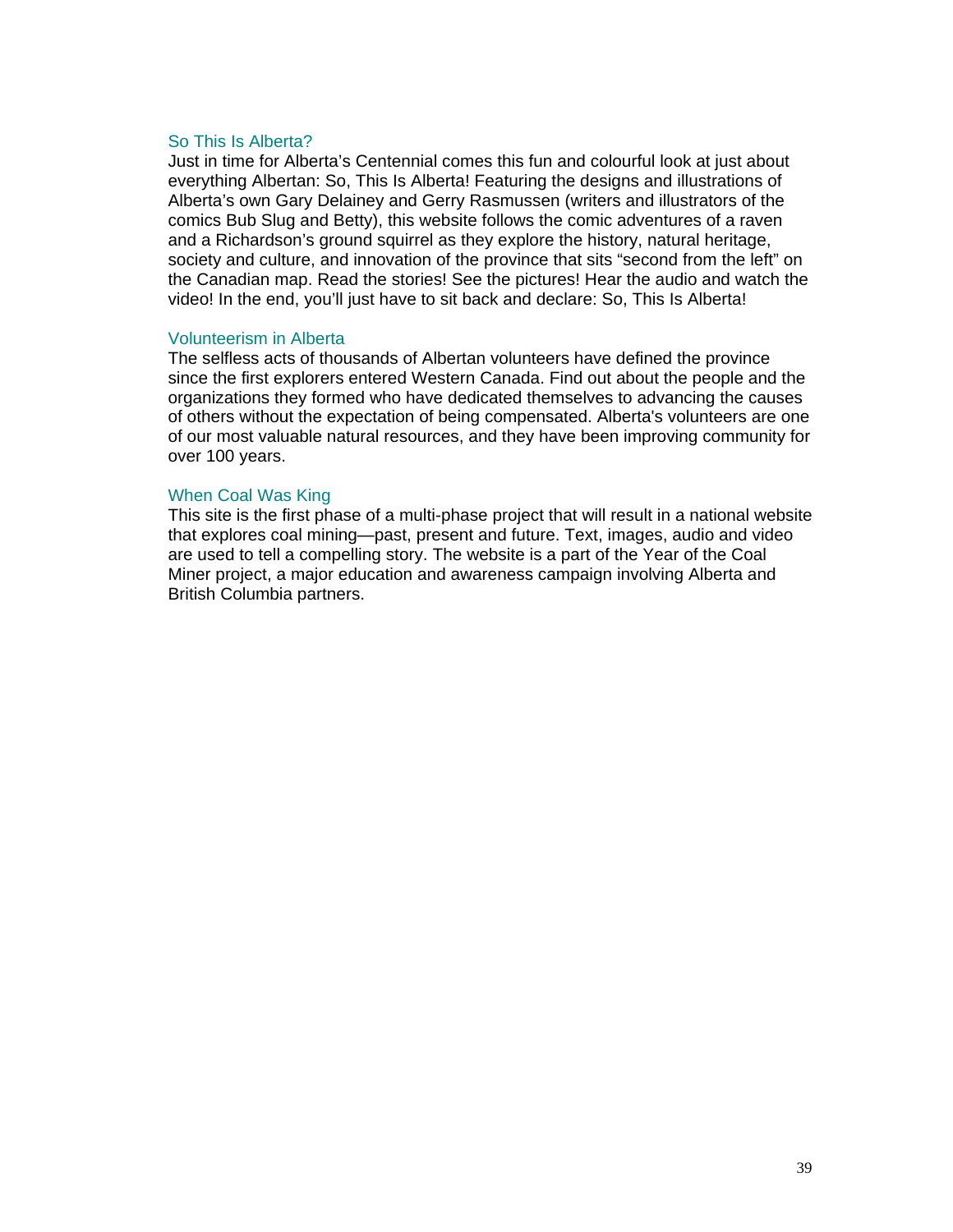## **14. PHYSICAL EDUCATION**

The aim of the Kindergarten to Grade 12 physical education program is to enable individuals to develop the knowledge, skills and attitudes necessary to lead an active, healthy lifestyle.

Alberta's vision for education focuses on children and their ability to achieve their individual potential, creating a positive future for themselves, as well as enhancing their quality of life. The Kindergarten to Grade 12 physical education program contributes to the development of life skills for the personal management of health, for the use of physical activity as a strategy for managing life challenges, and for a setting within which to practise the ability to work with others. The program provides an equitable opportunity for all students to realize the benefits of participation in physical activity.

Education is a shared responsibility involving students, parents, teachers, the school and the community. Within each day, whether at home, school, or in the community, there is structured and unstructured time available for meeting the aim of the physical education program that contributes to student well-being. As the benefits of physical activity increase proportionally as a result of the time and intensity provided, consideration should be given to maximizing the amount of time available within the school context. An approach that is sensitive to developmental and culturally appropriate practice, and that emphasizes enjoyable participation, is most likely to foster a desire in students to participate in lifelong physical activity.

Physical activity is vital to all aspects of normal growth and development, and the benefits are widely recognized. Students do not develop automatically the requisite knowledge, skills and attitudes that lead to active, healthy lifestyles. Such learning should begin in childhood. Schools and teachers can be prime facilitators in providing opportunities for the development of the desire for lifelong participation in physical activity.

Source: Alberta Program of Studies, Physical Education

Link: http://www.education.alberta.ca/media/450871/phys2000.pdf

Link for French: http://www.education.alberta.ca/francais.aspx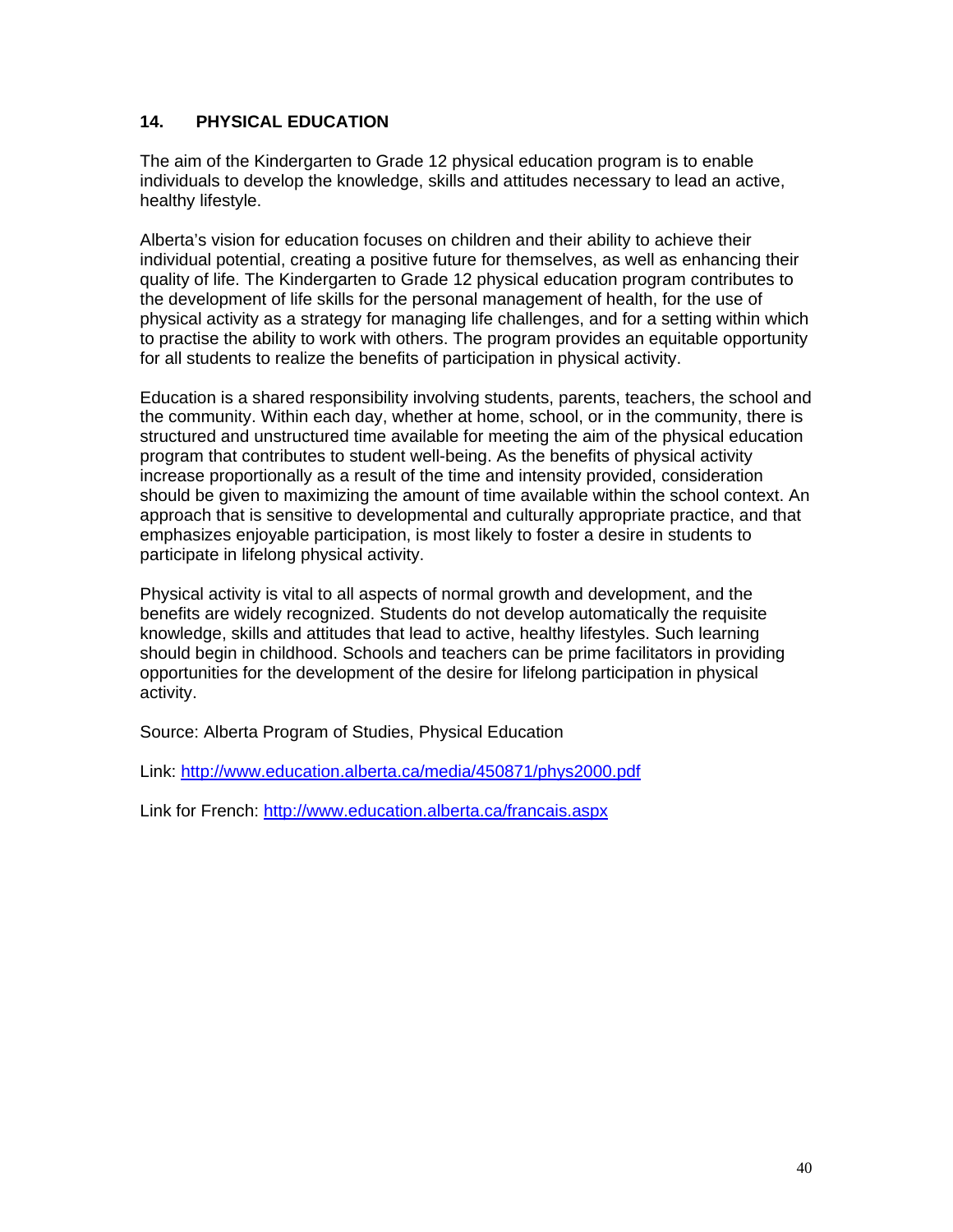## **Albertasource.ca Social Studies Curriculum Fits**

## **Edukits:**

## Aboriginal Youth Identity: Health and Wellness Edukit: Grade K-7

The Elementary section of the Health and Wellness Edukit provides focus upon traditional Aboriginal medical knowledge, which came from detailed knowledge of the world around them. The Secondary section gives an overview of the residential schools imposed as a tool for cultural manipulation. Two additional topics are the processes and activities to support social, cultural, and emotional health in traditional First Nations and the emergent Métis nation. Included are resource selections, biographies, glossary, timelines, visual resources, and activities. The Teacher Zone provides background material and possible instructional activities linked to the current Alberta Social Studies Program.

#### Aboriginal Youth Identity: Physical Education Edukit: Grade K-12

What is the similarity between Rene Bourque, Theoren Fleury, and Ted Nolan? Not only are they accomplished National Hockey League players, but they also have Aboriginal heritage. From contemporary sports such as hockey, lacrosse, and track and field to traditional activities like powwows, the hoop game, or longball, physical education is an integral element of Aboriginal culture. In this exciting Edukit, students will discover various kinds of Aboriginal games and sports, familiarize themselves with successful Canadian Aboriginal athletes throughout history, and play educational games including crossword puzzles and word-searches.

#### Aboriginal Youth Idenity: Sports and Recreation Edukit: Grade K-12

The Elementary section of the Sport and Recreation Edukit provides focus upon the heritage of Aboriginal cultural and social activities. It introduces contemporary Aboriginal athletes and games. The Secondary section provides resources about traditional gatherings of First Nation groups and their festivities. Included are resource selections, biographies,glossary, timelines, visual resources, and activities. The Teacher Zone provides background material and possible instructional activities linked to the current Alberta Social Studies Program.

#### Alex Decoteau Edukit: Healthy Lifestyle

A long-distance runner, World War I veteran, Canada's first Aboriginal police officer and an Olympic athlete, Alex Decoteau is a local hero of legendary proportions. The Alex Decoteau Edukit was created by the Heritage Community Foundation to support the Alex Decoteau Run, developed by the City Centre Education Project in Edmonton. The Project provides inner-city children, many of whom are Aboriginal, with access to a range of activities that are common in middle class schools.

#### **Websites:**

#### City of Edmonton Archives Online Catalogue

The City of Edmonton Archives is a treasure trove of documents and images important to an understanding of the history of the City and region. The Online Catalogues includes more than 10,000 historic photographs spanning more than 100 years.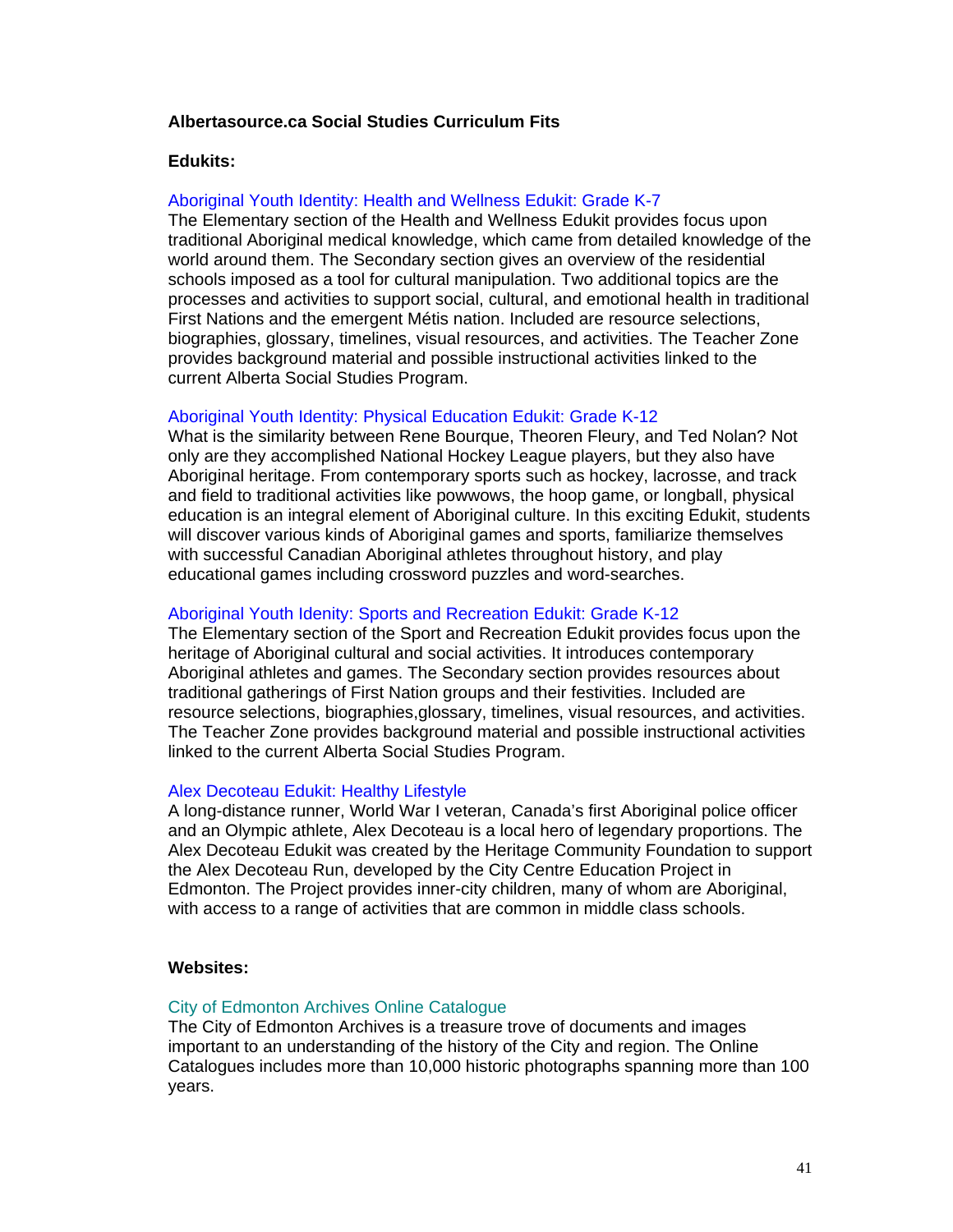## Edmonton Oilers Heritage

This website coincides with the Edmonton Oilers' 25th Anniversary Celebration marking their arrival in the National Hockey League (NHL) in the 1979-80 season. The site commemorates the rich history and contributions of the Oilers to professional hockey and includes player profiles, memorabilia, video and a photo database.

## So This Is Alberta?

Just in time for Alberta's Centennial comes this fun and colourful look at just about everything Albertan: So, This Is Alberta! Featuring the designs and illustrations of Alberta's own Gary Delainey and Gerry Rasmussen (writers and illustrators of the comics Bub Slug and Betty), this website follows the comic adventures of a raven and a Richardson's ground squirrel as they explore the history, natural heritage, society and culture, and innovation of the province that sits "second from the left" on the Canadian map. Read the stories! See the pictures! Hear the audio and watch the video! In the end, you'll just have to sit back and declare: So, This Is Alberta!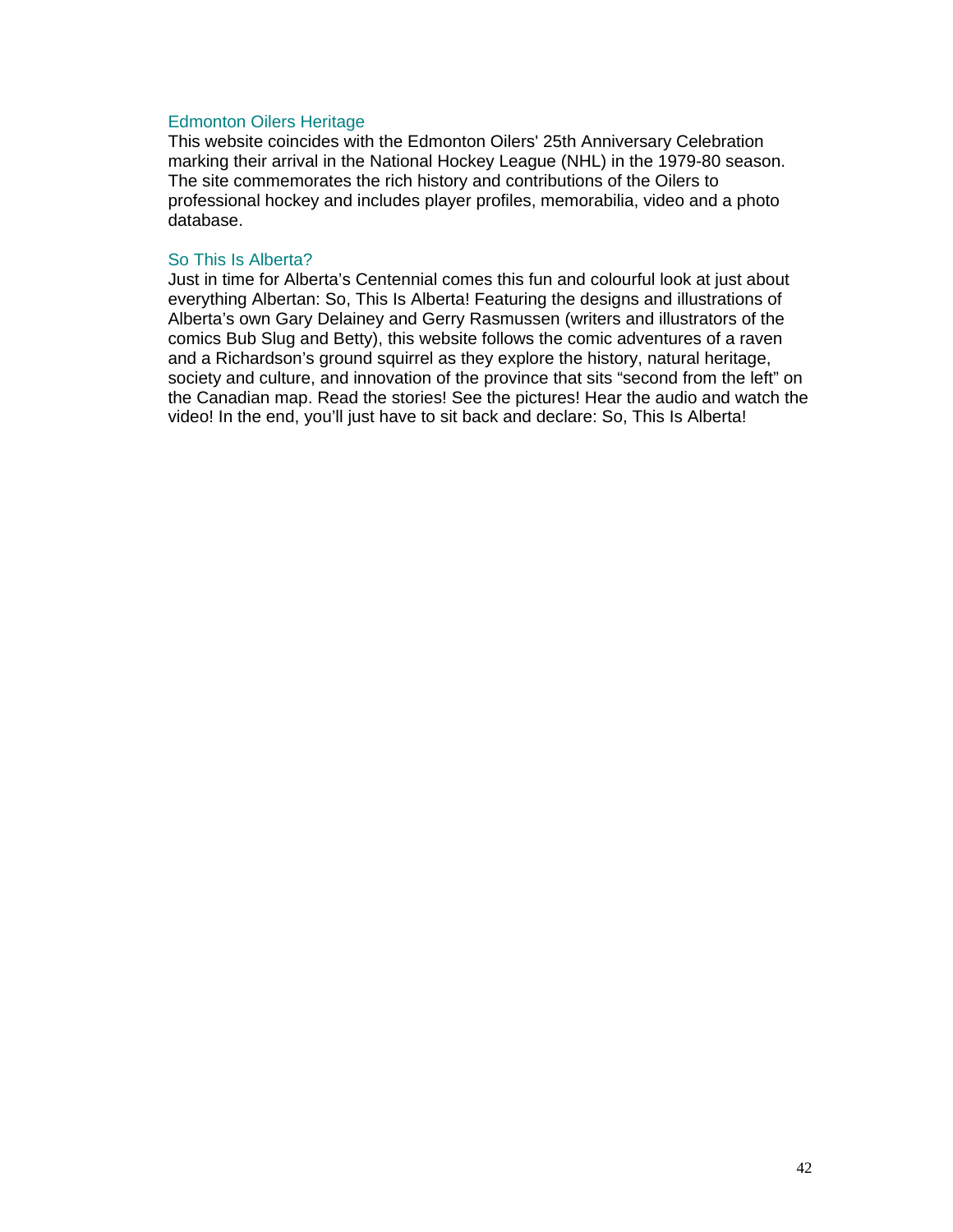## **15. MUSIC/DRAMA**

## **Music**

The systematic development of musical skills, knowledge and perception is fundamental to the total development of the individual.

Music education should begin at an early age and should continue to encourage creative expression through performance, listening and composition. As students become sensitive to the expressive elements of music, they develop insight into human feelings.

The sense of meaning in music can be developed by the student as:

**Performer:** Performance is an active process involving the development and application of musical skills, knowledge and perceptions.

**Listener, evaluator, consumer, historian:** These experiences develop an understanding of music and musicians of the past and present.

**Composer:** The organization of the elements of music into an intrinsically satisfying composition generates aesthetic creativity and perception.

## **Drama**

Drama is both an art form and a medium for learning and teaching. It can develop the whole person—emotionally, physically, intellectually, imaginatively, aesthetically and socially—by giving form and meaning to experience through acting out. It fosters positive group interaction as students learn to make accommodations in orderto pursue shared goals.

Dramatic growth parallels the natural development of the student. This growth is fostered in an atmosphere that is non-competitive, cooperative, supportive, joyful yet challenging.

The overall goal of drama is to foster a positive self-concept in students by encouraging them to explore life by the assumption of roles and by the acquisition of dramatic skills. The imaginative exploration involves setting up a dramatic situation, "acting out" that situation, communicating within that situation and reflecting on the consequences. It is this reflection that provides the knowledge for self-development.

As students progress through the dramatic forms of expression at the secondary level, greater emphasis is placed upon the development of the individual as a creator, performer, historian, critic and patron. Here the self-development and socialization processes of the student are extended by developing an appreciation of theatre as a traditional art form.

Source: Alberta Program of Studies, Music and Drama

Link: http://www.education.alberta.ca/media/313001/elemdram.pdf

Link: http://www.education.alberta.ca/media/313004/elemusic.pdf

Link for French: http://www.education.alberta.ca/francais.aspx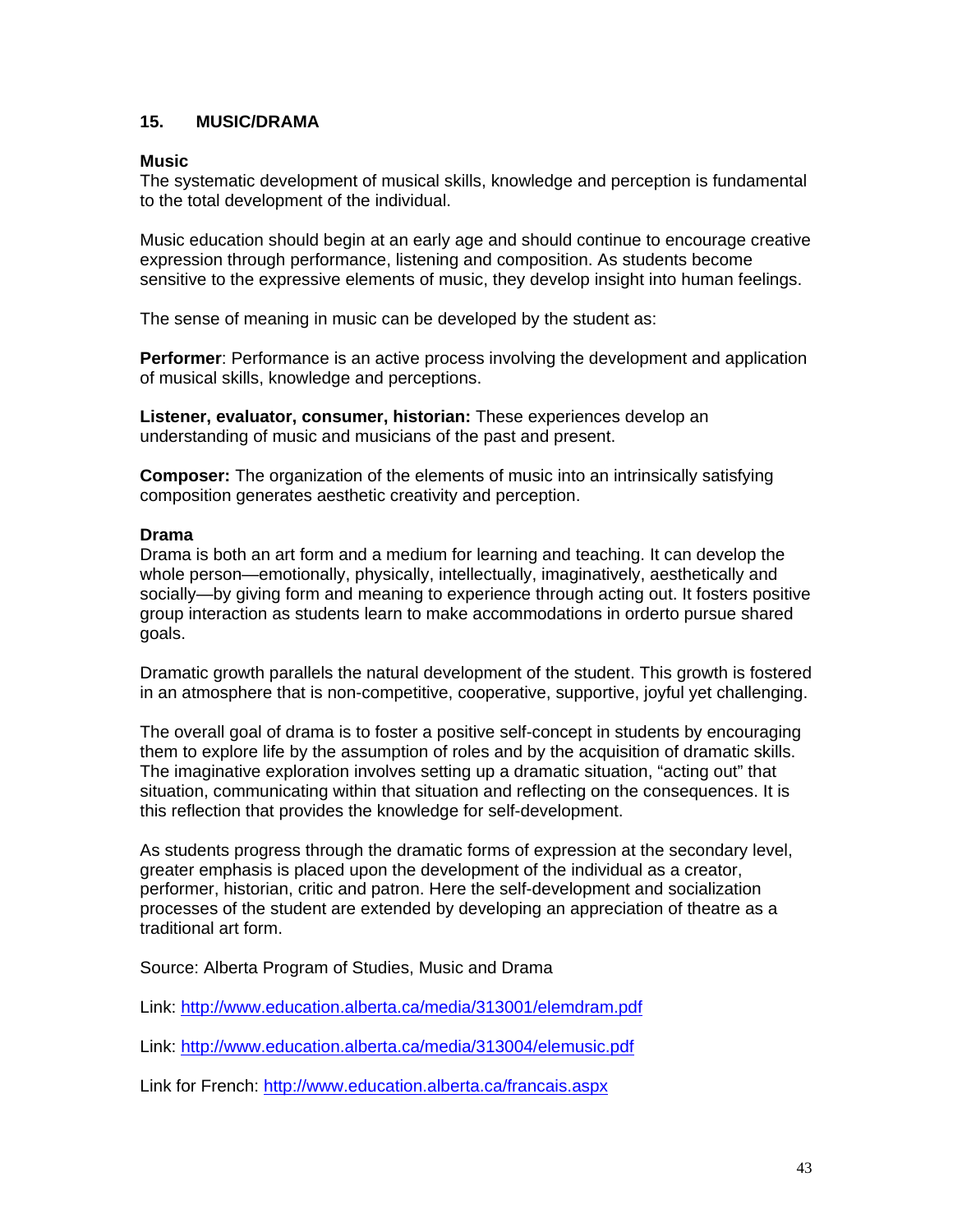## **Albertasource.ca Social Studies Curriculum Fits**

## **Edukits:**

#### CKUA Sound Archive Edukit: General Music 10, 20, 30

In many ways, the history of CKUA as a station is a history of Edmonton itself. The Heritage Community Foundation and CKUA Radio Network are proud to have developed the CKUA Edukit to complement the CKUA Sound Archives website and provide information on the station's background, personalities and historic broadcasts.

## Alex Decoteau Edukit: All grades, skits

A long-distance runner, World War I veteran, Canada's first Aboriginal police officer and an Olympic athlete, Alex Decoteau is a local hero of legendary proportions. The Alex Decoteau Edukit was created by the Heritage Community Foundation to support the Alex Decoteau Run, developed by the City Centre Education Project in Edmonton. The Project provides inner-city children, many of whom are Aboriginal, with access to a range of activities that are common in middle class schools.

#### Alberta's Inventors and Inventions Edukit: can work at all grade levels

The Alberta Inventors and Inventions Edukit is a customized educational website that draws on the resources of the Alberta Inventors and Inventions website for the benefit of teachers, students and home learners. The site supports student learning relating to Albertan inventors, the development of their inventions, and their subsequent use as well as showcasing research establishments. It showcases over a century of innovation and explores the inventive spirit of Albertans by demonstrating how Alberta inventions impact our lives on a daily basis.

## AYI: Sports and Recreation Edukit: Grade K-12

The Elementary section of the Sport and Recreation Edukit provides focus upon the heritage of Aboriginal cultural and social activities. It introduces contemporary Aboriginal athletes and games. The Secondary section provides resources about traditional gatherings of First Nation groups and their festivities. Included are resource selections, biographies,glossary, timelines, visual resources, and activities. The Teacher Zone provides background material and possible instructional activities linked to the current Alberta Social Studies Program.

## **Websites:**

#### CKUA Sound Archives

The CKUA Radio Network is Canada's oldest broadcaster and its sound archives is important to the public life, arts and culture of Alberta. Listen to over 800 hours of CKUA programming including Arts Alberta, Speaker of the Week and Current Affairs.

## Alberta's Arts Heritage

The Alberta's Arts Heritage website is a multimedia resource dedicated to exploring the rich history of the arts in Alberta. Keynote articles explore the performing, literary, visual, and film and media arts. Search the artists' database and listen to approximately 500 hours of CKUA Radio Network's Arts Alberta.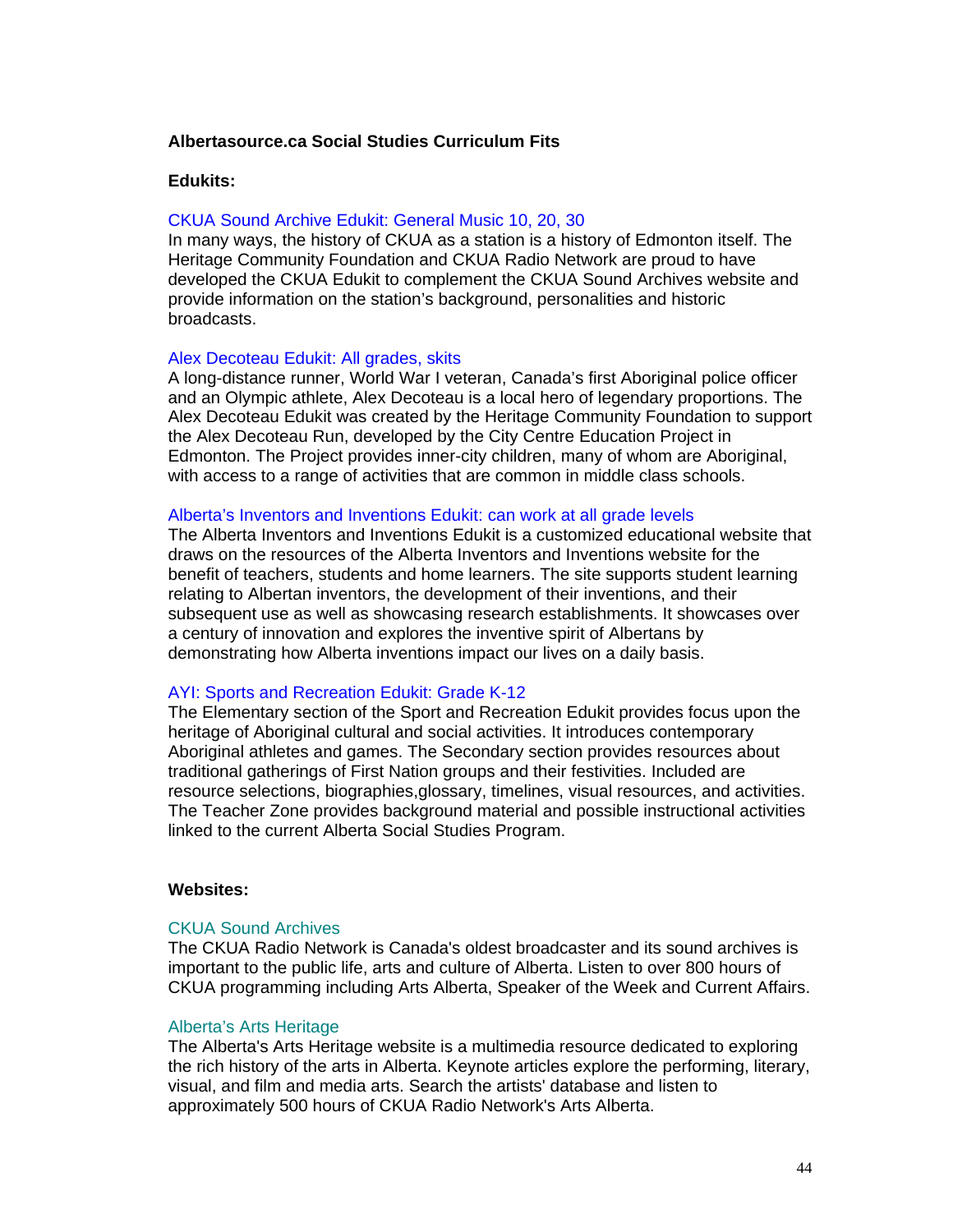## Alberta's Black Pioneer Heritage

This site gives a brief history of Black pioneer settlement in Alberta and includes insights into the social and political conditions affecting immigration during the 19th and 20th centuries.

## Alberta's Estonian Heritage

The Alberta's Estonian Heritage website tells individual and community stories from the pioneer era to contemporary urban society. Throughout the past 100 years, Alberta's Estonian communities have changed and adapted; all the while, they have always maintained their strong commitment to preserving their Estonian heritage.

#### Alberta's Francophone Heritage

Francophone Alberta is important historically, politically, economically, culturally and socially. Discover more through Alberta's Francophone Heritage and its telling of individual and community stories from the era of the fur trade to contemporary Francophone communities confidently embracing the future.

#### Celebrating Alberta's Italian Community

Immigrants from Italy began to come to Western Canada in the 1880s to work on the railways and in the mines. Explore the settlement history, culture, traditions, achievements and contributions of Italian-Canadians. The site includes profiles of individuals and organizations, photo albums as well as discussions of painful issues such as discrimination and internment.

## City of Edmonton Archives Online Catalogue

The City of Edmonton Archives is a treasure trove of documents and images important to an understanding of the history of the City and region. The Online Catalogues includes more than 10,000 historic photographs spanning more than 100 years.

#### Creative Edmonton

The Creative Edmonton website is a product of Edmonton Canada's Cultural Capital 2007 and showcases the range of arts, heritage and cultural activity in Alberta's Capital City. At the heart of the site is the Edmonton Cultural Inventory undertaken by the Heritage Community Foundation. This includes discussion papers, individual and organizational survey results, and an organizational database of over 500 nonprofit and for-profit cultural organizations.

#### Métis in Alberta

Explore the rich history of the first Francophone community in Alberta through The Métis in Alberta, a fully bilingual website showcasing the origins, the people, and the culture of the Métis who have helped shaped this province into what it is today.

#### So This Is Alberta?

Just in time for Alberta's Centennial comes this fun and colourful look at just about everything Albertan: So, This Is Alberta! Featuring the designs and illustrations of Alberta's own Gary Delainey and Gerry Rasmussen (writers and illustrators of the comics Bub Slug and Betty), this website follows the comic adventures of a raven and a Richardson's ground squirrel as they explore the history, natural heritage, society and culture, and innovation of the province that sits "second from the left" on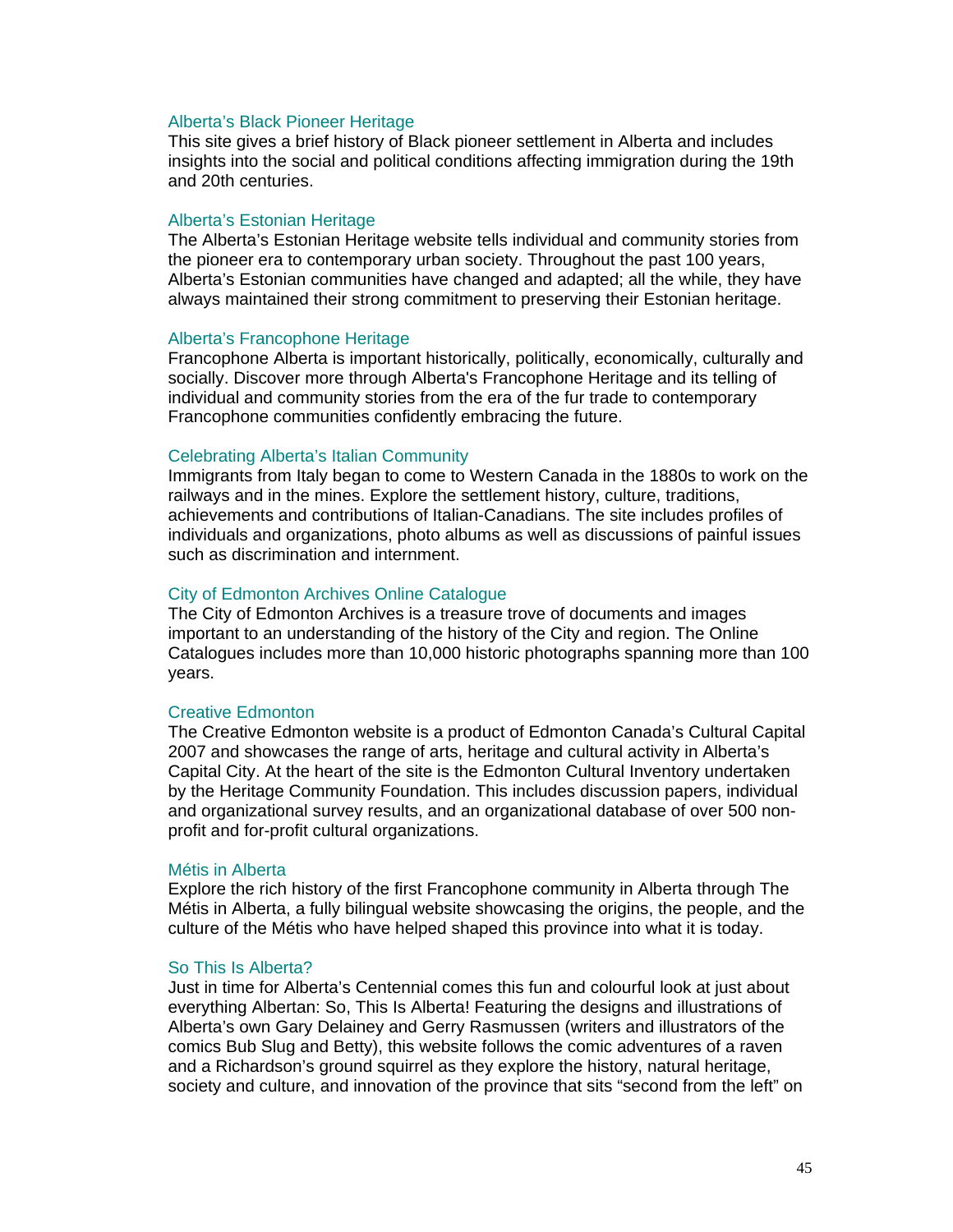the Canadian map. Read the stories! See the pictures! Hear the audio and watch the video! In the end, you'll just have to sit back and declare: So, This Is Alberta!

## Treaty 6

This website explores the making of Treaty 6 through text, historic photographs, audio, video and contextual information, as well as exploring the culture and lifeways of First Nations people.

## Treaty 7

This website explores the making of Treaty 7 through text, historic photographs, audio, video and contextual information, as well as exploring the culture and lifeways of First Nations people.

## Volunteerism in Alberta

The selfless acts of thousands of Albertan volunteers have defined the province since the first explorers entered Western Canada. Find out about the people and the organizations they formed who have dedicated themselves to advancing the causes of others without the expectation of being compensated. Alberta's volunteers are one of our most valuable natural resources, and they have been improving community for over 100 years.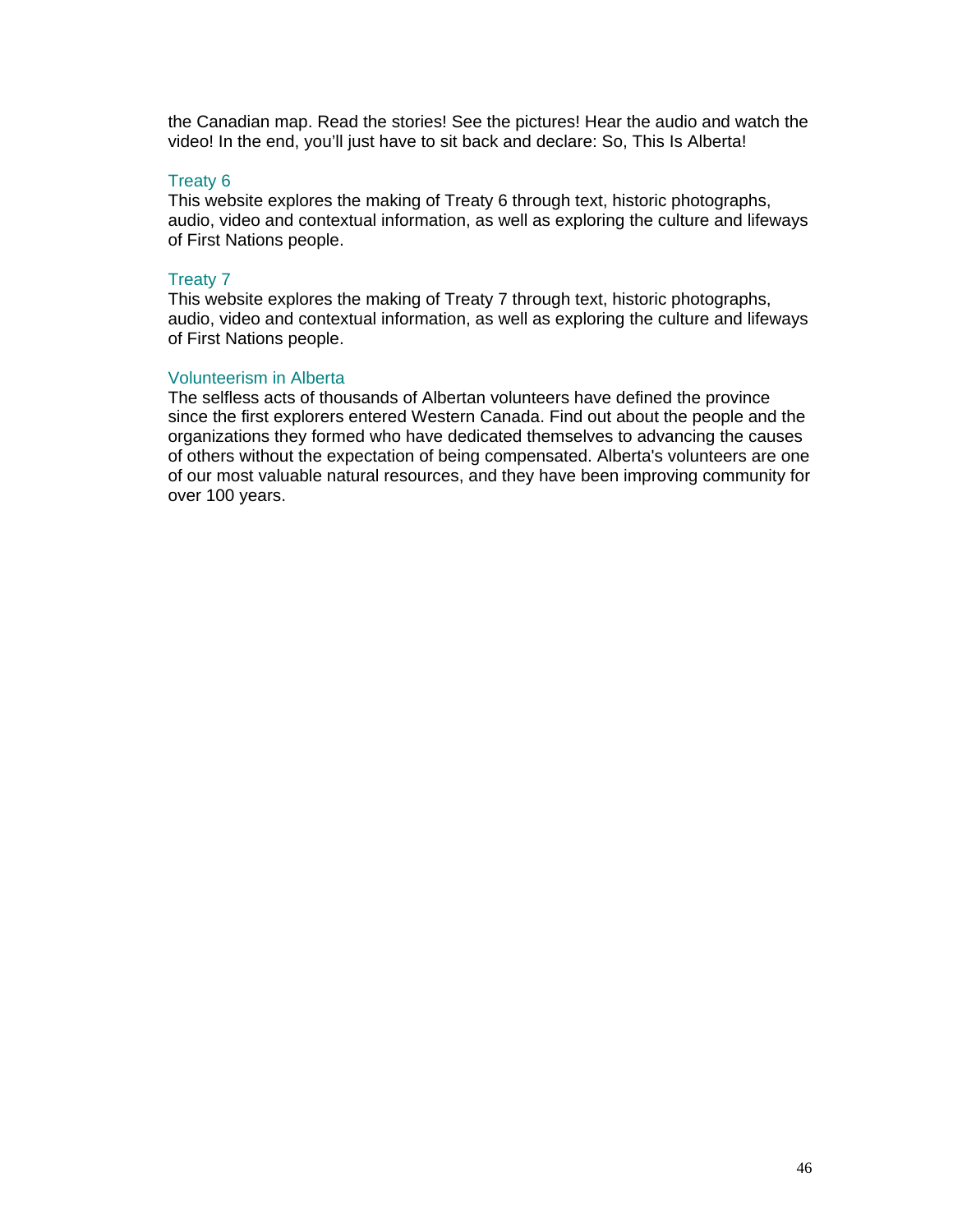## **16. ART**

Art education is concerned with the organization of visual material. A primary reliance upon visual experience gives an emphasis that sets it apart from the performing arts. Acquiring proficiency in art requires systematic instruction in how we see, interpret and make sense of visual stimuli. It requires an understanding of how others interpret the visual messages that are products of this kind of activity. It requires an education in the use of traditional and contemporary tools, materials and media.

Art education is concerned with having individuals think and behave as artists. For the purposes of art education, the term "artist" is equally valid to describe one who has worked for a lifetime or someone who is a relative beginner. Ultimately, art is accessible to all individuals. Its practice results in changing the individual, in changing the relationship among individuals or in changing the social–physical environment.

Art education is concerned with pointing out the values that surround the creation and cherishing of art forms. Art is not merely created, it is valued. The relative values given to art products not only tell us about those who produce them, but introduce notions of how values have changed over time. Learning to see gives us the means to view the work of others and perhaps to relate that to our own works. In this case, however, searching for organization may be helped by knowledge about other people's priorities.

Art education deals with ways in which people express their feelings in visual forms. Art takes the human condition as the focus of study. Persons involved in the visual arts reflect upon and externalize their personal feelings and intuitions or those of their fellow human beings. As artists, they share this ability with the writer, the poet and the musician. In making parallels and discovering relationships with the performing and literary arts we gain a sense of common purpose.

Art education deals with making and defending qualitative judgments about artworks. Becoming a perceptive critic attunes the individual to the unique contribution of the artist. By adopting the stance of critic we can develop methods of qualitative differentiation. We gain a sense that not all art is the same, and we are able to articulate reasons for preferring one work over another.

Source: Alberta Program of Studies, Art

Link: http://www.education.alberta.ca/media/312998/elemart.pdf

Link for French: http://www.education.alberta.ca/francais.aspx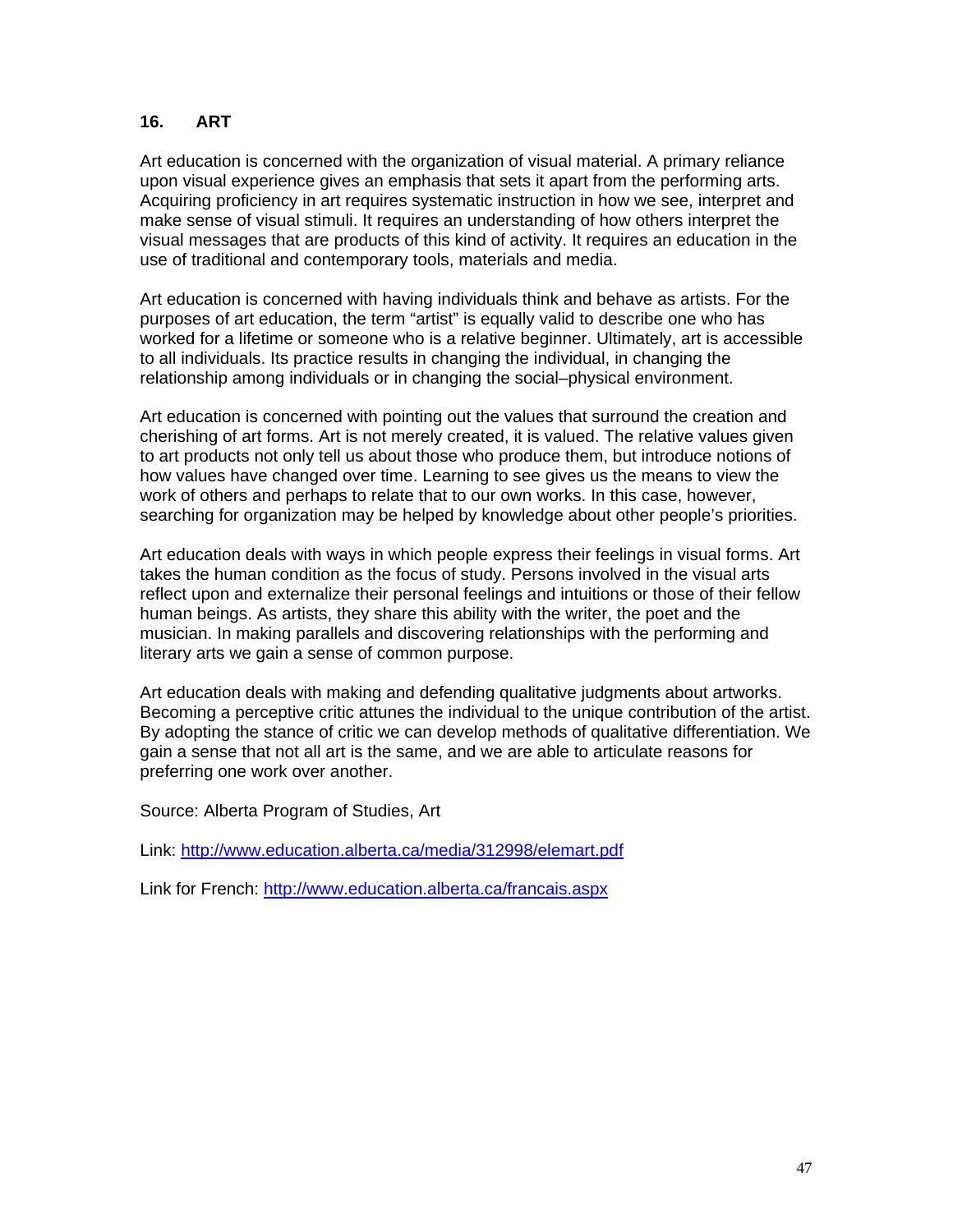## **Albertasource.ca Social Studies Curriculum Fits**

## **Edukits:**

#### Doors Open Alberta Edukit

In the Elementary Zones there are activities for Grade 1 Science, Grade 2 Mathematics, Grade 3 Social Studies, and Grade 5 Social Studies. Using examples, pictures, and the history of architecture in Alberta, many aspects of the curriculum can be augmented. The curriculum requirements in these subjects can be enhanced by seeing what makes a building, what their shapes and spaces are, how they reflect people from around the world, and how they show diversity, growth, and development in Alberta.

#### Alex Decoteau Edukit

A long-distance runner, World War I veteran, Canada's first Aboriginal police officer and an Olympic athlete, Alex Decoteau is a local hero of legendary proportions. The Alex Decoteau Edukit was created by the Heritage Community Foundation to support the Alex Decoteau Run, developed by the City Centre Education Project in Edmonton. The Project provides inner-city children, many of whom are Aboriginal, with access to a range of activities that are common in middle class schools.

## Aboriginal Youth Identity: Science Edukit

This Edukit introduces students to the traditional Aboriginal practices that are rooted in science. Students will learn how Aboriginal Peoples dyed their clothing using natural substances, such as bark or berries, and what kind of scientific thought and natural materials were used to engineer a canoe. The text is complemented by historical photographs of natural vegetation and tools used by First Nations and Métis, and it also illustrates the various Native canoe designs. Students are invited to play the educational cross words puzzles and test their knowledge with the quizzes; other activities include crafting their own canoes and dying pieces of fabric.

## Aboriginal Youth Identity: First Nation Contributions Edukit

The achievements and significant contributions of Aboriginal Peoples have changed the societal landscape throughout Alberta and Canada in many ways. The spirit of the Aboriginal Contributions Edukit is to introduce students to the many contributions of First Nations people in areas such as the Arts, Music, Theatre, Science and Technology, Sports and Recreation as well as Politics. Awareness of the extent of Aboriginal contributions empowers young people and encourages their social development.

#### Aboriginal Youth Identity: Sport and Recreation Edukit

The Elementary section of the Sport and Recreation Edukit provides focus upon the heritage of Aboriginal cultural and social activities. It introduces contemporary Aboriginal athletes and games. The Secondary section provides resources about traditional gatherings of First Nation groups and their festivities. Included are resource selections, biographies, glossary, timelines, visual resources, and activities. The Teacher Zone provides background material and possible instructional activities linked to the current Alberta Social Studies Program.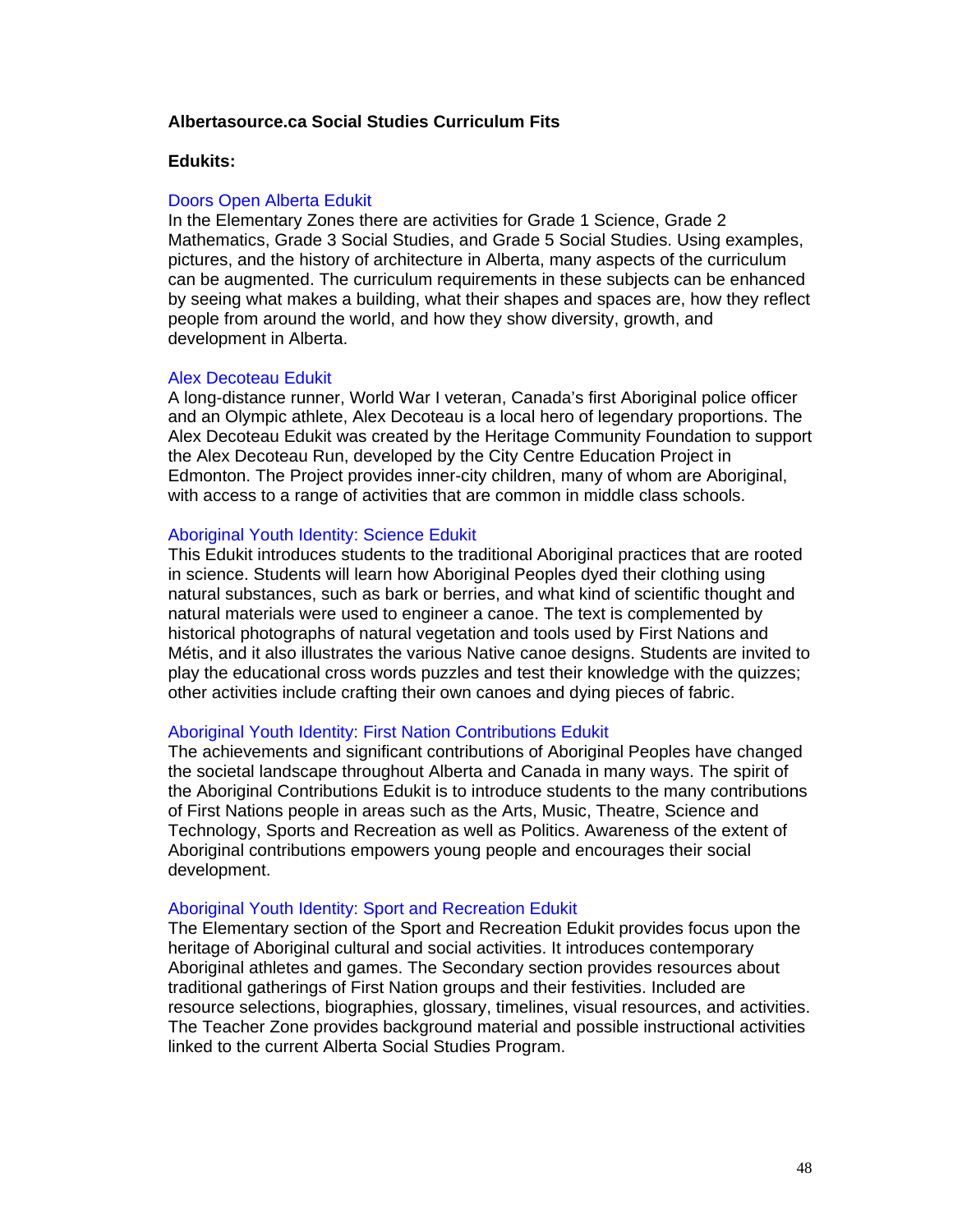## Carving Faces: People of the Boreal Forest Edukit

Hello, and welcome to the People of the Boreal Forest Edukit developed by the Heritage Community Foundation. This Edukit is intended to provide a range of information and activities that highlight and promote an understanding of the People who live and work in the Boreal Forest region of Alberta.

## **Websites:**

## CKUA Sound Archives

The CKUA Radio Network is Canada's oldest broadcaster and its sound archives is important to the public life, arts and culture of Alberta. Listen to over 800 hours of CKUA programming including Arts Alberta, Speaker of the Week and Current Affairs.

#### Alberta's Arts Heritage

The Alberta's Arts Heritage website is a multimedia resource dedicated to exploring the rich history of the arts in Alberta. Keynote articles explore the performing, literary, visual, and film and media arts. Search the artists' database and listen to approximately 500 hours of CKUA Radio Network's Arts Alberta.

#### Alberta's Estonian Heritage

The Alberta's Estonian Heritage website tells individual and community stories from the pioneer era to contemporary urban society. Throughout the past 100 years, Alberta's Estonian communities have changed and adapted; all the while, they have always maintained their strong commitment to preserving their Estonian heritage.

## Alberta's Francophone Heritage

Francophone Alberta is important historically, politically, economically, culturally and socially. Discover more through Alberta's Francophone Heritage and its telling of individual and community stories from the era of the fur trade to contemporary Francophone communities confidently embracing the future.

#### Alberta: How the West Was Young

Join us as we discover the early history of Alberta going back 11,000 years. The site explores Aboriginal history from the Pre-Contact Era through to the Fur Trade and the Métis—the people who bridged the Old and New Worlds.

#### Central Alberta Regional Museums Network

The Central Alberta Regional Museums Network (CARMN) Online Catalogue provides access to selected museum artifacts, archival images, and records. Information about the individual institutions is included to help guide you to their museums and archives when traveling in central Alberta.

#### City of Edmonton Archives Online Catalogue

The City of Edmonton Archives is a treasure trove of documents and images important to an understanding of the history of the City and region. The Online Catalogues includes more than 10,000 historic photographs spanning more than 100 years.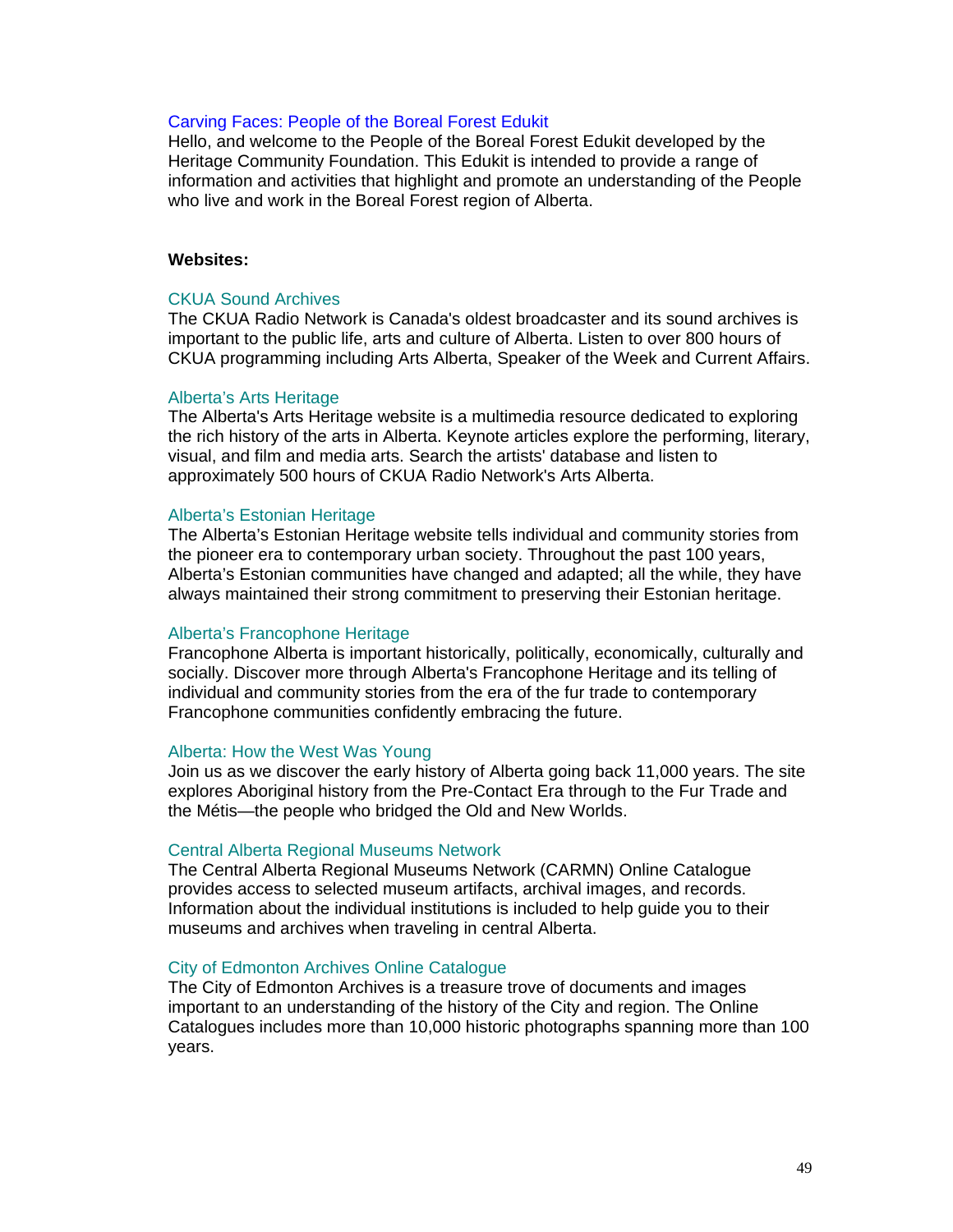#### Creative Edmonton

The Creative Edmonton website is a product of Edmonton Canada's Cultural Capital 2007 and showcases the range of arts, heritage and cultural activity in Alberta's Capital City. At the heart of the site is the Edmonton Cultural Inventory undertaken by the Heritage Community Foundation. This includes discussion papers, individual and organizational survey results, and an organizational database of over 500 nonprofit and for-profit cultural organizations.

## Doors Open Alberta (art/architecture)

This site promotes Doors Open Alberta—an annual special event that showcases the architectural heritage of Alberta. Visit the site to find out about our architectural history and different kinds of buildings from modest to extravagant.

## Métis in Alberta

Explore the rich history of the first Francophone community in Alberta through The Métis in Alberta, a fully bilingual website showcasing the origins, the people, and the culture of the Métis who have helped shaped this province into what it is today.

## People of the Boreal Forest

The People of the Boreal Forest website retraces the footsteps of Terry Garvin who, between 1954 and 2000, recorded in text and photographs the lives of traditional Aboriginal hunters and trappers living in Canada's northwest boreal forest. Garvin's material, which has since been published in two books: Bush Land People and Carving Faces, Carving Lives: People of the Boreal Forest, serves as the foundation of this website, and tells the story of ancient peoples in a changing north.

## So This Is Alberta?

Just in time for Alberta's Centennial comes this fun and colourful look at just about everything Albertan: So, This Is Alberta! Featuring the designs and illustrations of Alberta's own Gary Delainey and Gerry Rasmussen (writers and illustrators of the comics Bub Slug and Betty), this website follows the comic adventures of a raven and a Richardson's ground squirrel as they explore the history, natural heritage, society and culture, and innovation of the province that sits "second from the left" on the Canadian map. Read the stories! See the pictures! Hear the audio and watch the video! In the end, you'll just have to sit back and declare: So, This Is Alberta!

#### Treaty 6

This website explores the making of Treaty 6 through text, historic photographs, audio, video and contextual information, as well as exploring the culture and lifeways of First Nations people.

#### Treaty 7

This website explores the making of Treaty 7 through text, historic photographs, audio, video and contextual information, as well as exploring the culture and lifeways of First Nations people.

## Volunteerism in Alberta

The selfless acts of thousands of Albertan volunteers have defined the province since the first explorers entered Western Canada. Find out about the people and the organizations they formed who have dedicated themselves to advancing the causes of others without the expectation of being compensated. Alberta's volunteers are one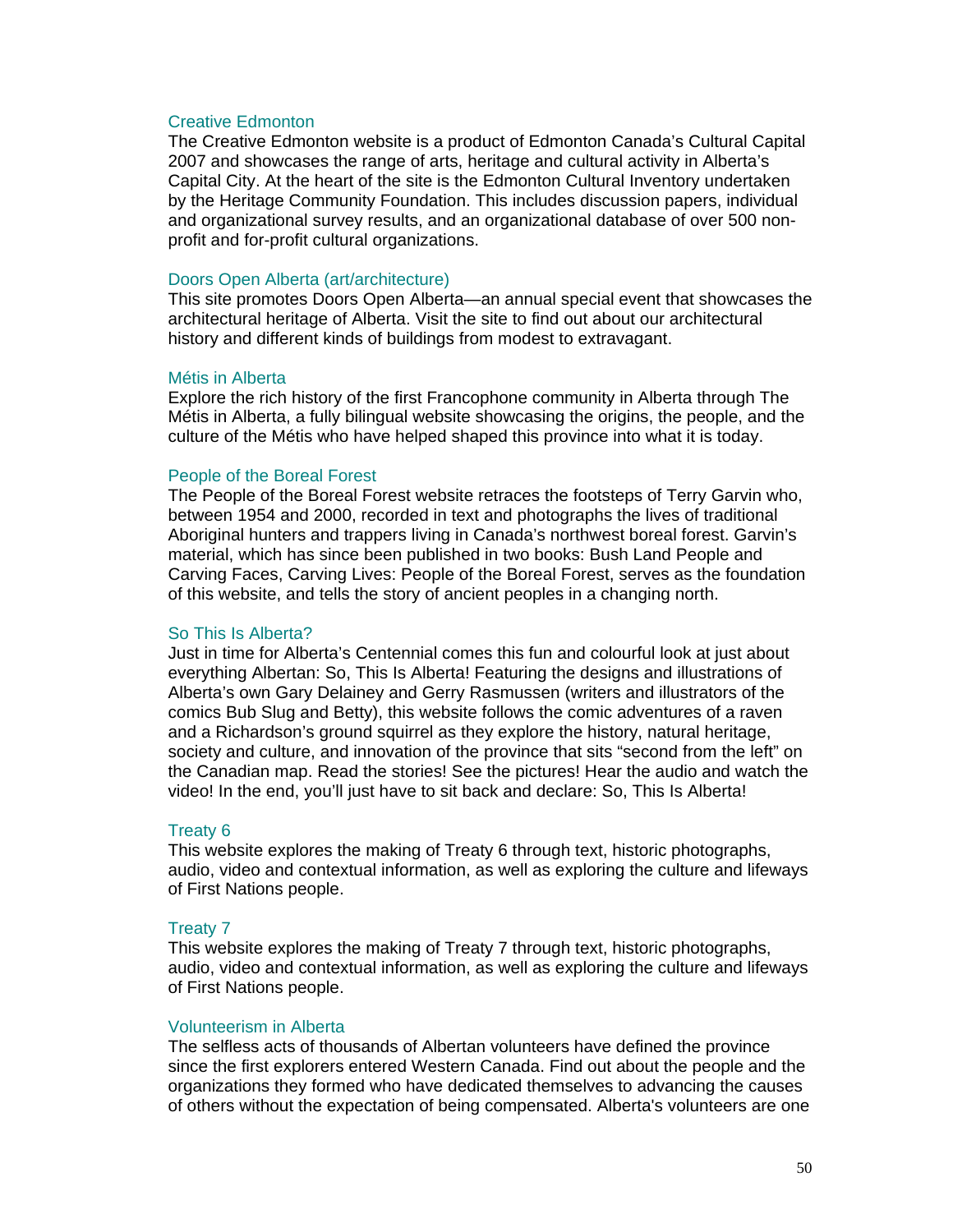of our most valuable natural resources, and they have been improving community for over 100 years.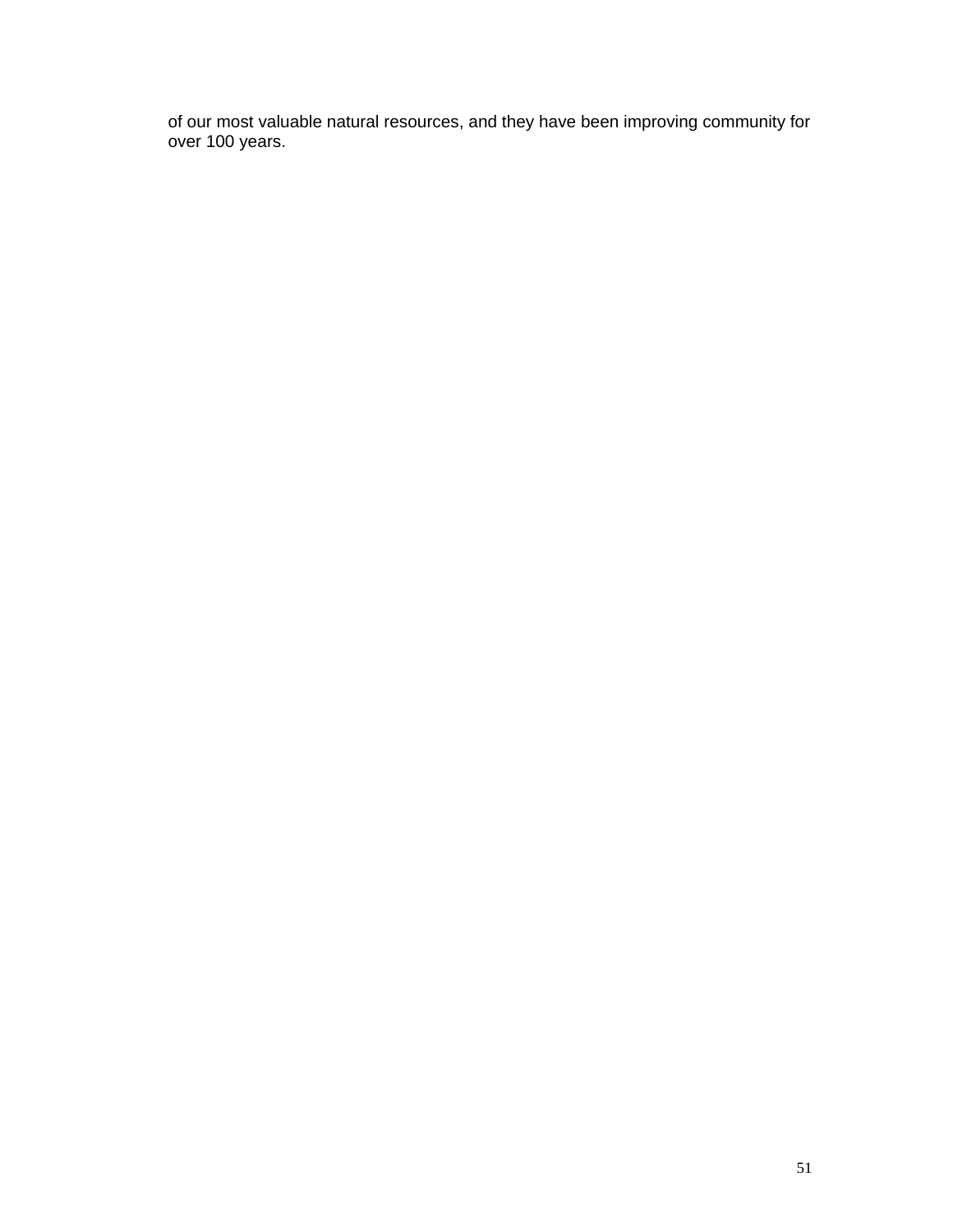## **17. ALBERTASOURCE.CA FRANCOPHONE CURRICULUM FITS**

The information below is taken from the High School 3-year FSL Program. Most of these objectives can be met by browsing through the Francophone Websites and Edukits developed by the Heritage Community Foundation.

## **French as a second language**

**Specific Outcomes for:** 

#### $R$ 4 – CULTURAL KNOWLEDGE

Students will, orally or in written form, ...

|                                         | $10-3Y$                                                                                                                                            | $20-3Y$                                                                                                                                            | $30-3Y$                                                                                                                                                                                   |
|-----------------------------------------|----------------------------------------------------------------------------------------------------------------------------------------------------|----------------------------------------------------------------------------------------------------------------------------------------------------|-------------------------------------------------------------------------------------------------------------------------------------------------------------------------------------------|
|                                         | • identify, with guidance, where French is                                                                                                         | • research and identify, in French, regions where                                                                                                  | research and identify, in French, regions where                                                                                                                                           |
|                                         | spoken within Alberta and Canada                                                                                                                   | French is spoken outside of Canada                                                                                                                 | French is spoken outside of Canada                                                                                                                                                        |
|                                         | (10 R 4.1a)                                                                                                                                        | (20 R 4.1a)                                                                                                                                        | (30 R 4.1a)                                                                                                                                                                               |
|                                         | · define, with guidance, what the term la                                                                                                          | • continue to define, with guidance, the notion of                                                                                                 | share a personal understanding of what la                                                                                                                                                 |
|                                         | francophonie means (10 R 4.1b)                                                                                                                     | la francophonie (20 R 4.1b)                                                                                                                        | francophonie means to them (30 R 4.1b)                                                                                                                                                    |
|                                         | identify and share, mostly in English, factual<br>knowledge of interest to them concerning<br>Francophones in Alberta (10 R 4.1c)                  | • identify and share, mostly in English, factual<br>knowledge of interest to them about<br>Francophones within Canada (20 R 4.1c)                  | • identify and share, mostly in French, factual<br>knowledge of interest to them about<br>Francophones living outside of Canada<br>(30 R 4.1c)                                            |
| Accessing and sharing factual knowledge | identify, with guidance, Francophone or<br>French-speaking men and women who have<br>had an impact on an aspect of life in Alberta.<br>(10 R 4.1d) | · identify, with guidance, Francophone or<br>French-speaking men and women who have<br>had an impact on an aspect of life in Canada<br>(20 R 4.1d) | · identify, with guidance, Francophone or<br>French-speaking men and women who have<br>had an impact on an aspect of life in French-<br>speaking regions outside of Canada<br>(30 R.4.1d) |
|                                         | compare and contrast, in English, some                                                                                                             | • compare and contrast, mainly in English, some                                                                                                    | compare and contrast, mainly in French but                                                                                                                                                |
|                                         | practices of everyday living in certain                                                                                                            | practices of everyday living in certain                                                                                                            | sometimes in English, some practices of                                                                                                                                                   |
|                                         | Francophone regions of interest to students.                                                                                                       | Francophone regions of interest to students                                                                                                        | everyday living in certain Francophone regions                                                                                                                                            |
|                                         | (10 R 4.1e)                                                                                                                                        | (20 R 4.1e)                                                                                                                                        | of interest to students (30 R 4.1e)                                                                                                                                                       |
|                                         | · identify, with guidance, aspects of popular                                                                                                      | • research and identify aspects of popular culture                                                                                                 | research and identify aspects of the arts and                                                                                                                                             |
|                                         | culture of the Francophone world that have                                                                                                         | in the Francophone world that have influenced                                                                                                      | popular culture of the Francophone world that                                                                                                                                             |
|                                         | influenced other cultures (10 R 4.1f)                                                                                                              | other cultures (20 R 4.1f)                                                                                                                         | have influenced other cultures (30 R 4.1f)                                                                                                                                                |

#### GENERAL STRATEGIES TO SUPPORT ACCESSING AND SHARING INFORMATION

Students will, orally or in written form, ...

|  |                                                 | $10-3Y$                                                                                                                                                                                                                                                                                                                                                                                                                                                                                        | $20-3V$                                                                                                                                                                                                                                                                                                                                                                                                                                               | $30-3Y$                                                                                                                                                                                                                                                                                                                                                                                                                                                                                                      |
|--|-------------------------------------------------|------------------------------------------------------------------------------------------------------------------------------------------------------------------------------------------------------------------------------------------------------------------------------------------------------------------------------------------------------------------------------------------------------------------------------------------------------------------------------------------------|-------------------------------------------------------------------------------------------------------------------------------------------------------------------------------------------------------------------------------------------------------------------------------------------------------------------------------------------------------------------------------------------------------------------------------------------------------|--------------------------------------------------------------------------------------------------------------------------------------------------------------------------------------------------------------------------------------------------------------------------------------------------------------------------------------------------------------------------------------------------------------------------------------------------------------------------------------------------------------|
|  | Accessing and sharing<br>information strategies | H identify and develop, with guidance, strategies<br>used for locating, accessing and<br>comprehending information in French.<br>including those strategies related to the use of<br>information and communication technologies<br>(10 R.4.2a)<br>$\blacktriangleright$ identify and develop, with guidance, strategies<br>for compiling, presenting and sharing<br>information, including those strategies related<br>to the use of information and communication<br>technologies (10 R.4.2b) | » select and use, with guidance, strategies for<br>locating, accessing and comprehending<br>information in French, including those<br>strategies related to the use of information and<br>communication technologies (20 R. 4.2a)<br>» select and use, with guidance, strategies for<br>compiling, presenting and sharing information,<br>including those strategies related to the use of<br>information and communication technologies<br>(10R4.2b) | H select and use, independently, a variety of<br>strategies used for locating, accessing and<br>comprehending information in French.<br>including those strategies related to the use of<br>information and communication technologies<br>(30 R.4.2a)<br>$\blacktriangleright$ select and use, independently, a variety of<br>strategies for compiling, presenting and<br>sharing information, including those strategies<br>related to the use of information and<br>communication technologies (30 R 4.2b) |
|  | Metaognitive<br>strategies                      | → monitor and reflect, with guidance, on their<br>ability to access and share cultural<br>information (10 R 4.2c)                                                                                                                                                                                                                                                                                                                                                                              | » monitor and reflect, with some guidance, on<br>their ability to access and share cultural<br>information (20 R 4.2c)                                                                                                                                                                                                                                                                                                                                | $\blacktriangleright$ monitor and reflect, independently, on their<br>ability to access and share cultural information<br>(30 R.4.2c)                                                                                                                                                                                                                                                                                                                                                                        |

Source link: http://education.alberta.ca/media/677906/threey.pdf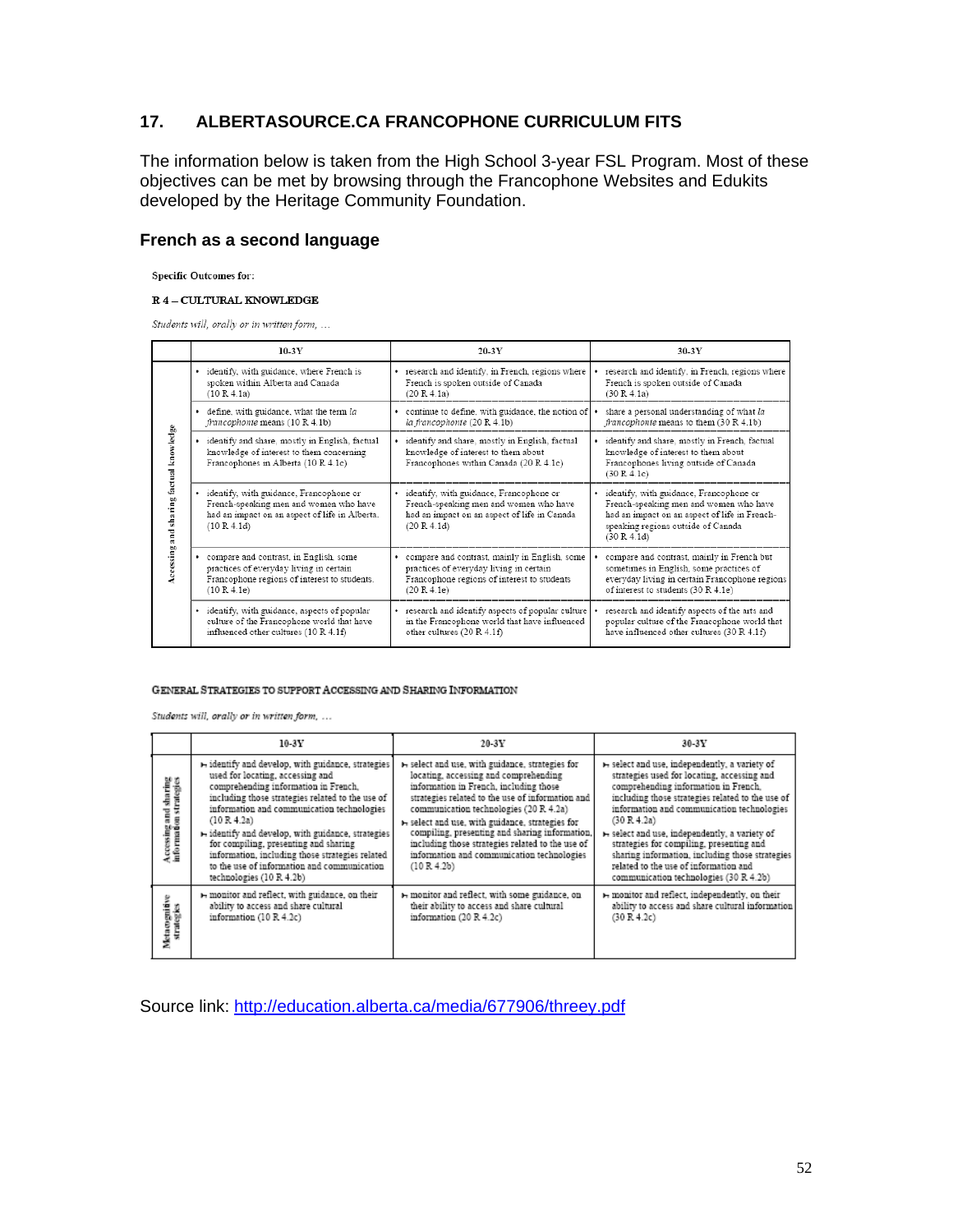## **French 13 (Beginning 1/2)**

Culture: identify concrete facts that reveal the presence of francophone individuals and groups at the local and provincial/regional levels;

## Source Link:

http://education.alberta.ca/francais/teachers/progres/compl/fsl/proget/srhigh/fr13e.aspx

## **French 10 (Beginning 2/3)**

Culture: identify concrete facts that reveal the presence of francophone individuals and groups at the provincial/regional and national levels;

Source Link:

http://education.alberta.ca/francais/teachers/progres/compl/fsl/proget/srhigh/fr10e.aspx

## **French 20 (Intermediate 4/5)**

Culture: research and identify the similarities and differences between their own culture and francophone cultures at the provincial/regional, national and to some extent international levels;

Source Link:

http://education.alberta.ca/francais/teachers/progres/compl/fsl/proget/srhigh/f20e.aspx

## **French 30 (Intermediate 5/6)**

Culture: research and identify similarities and differences between their own culture and international francophone cultures;

Source Link:

http://education.alberta.ca/francais/teachers/progres/compl/fsl/proget/srhigh/f30e.aspx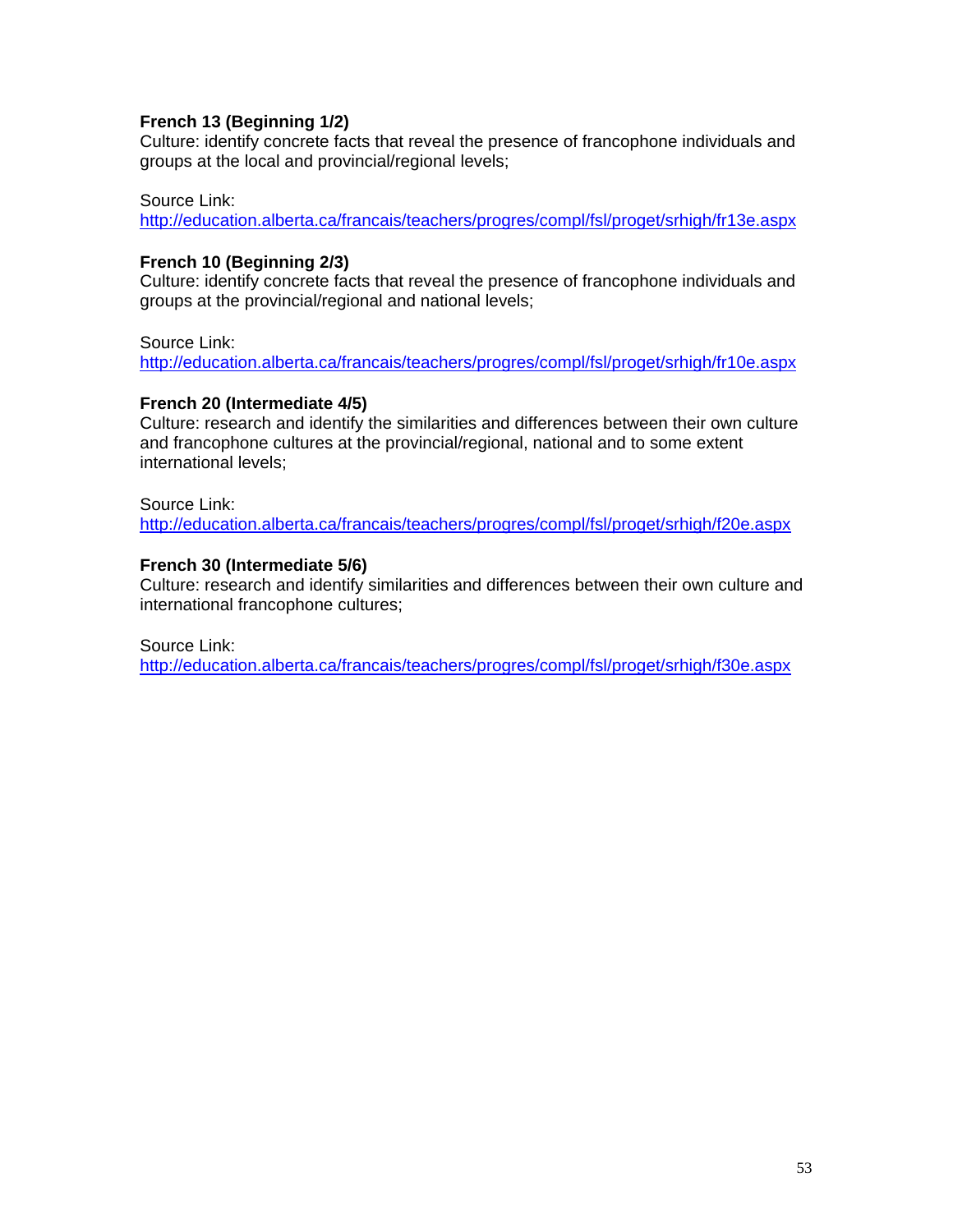## **Albertasource.ca Bilingual Websites/Edukits**

## **Edukits:**

## CKUA Edukit

The CKUA Radio Network is Canada's oldest broadcaster and its sound archives is important to the public life, arts and culture of Alberta. Listen to over 800 hours of CKUA programming including Arts Alberta, Speaker of the Week and Current Affairs.

## Francophone Edukit

Francophone Alberta is important historically, politically, economically, culturally and socially. Discover more through Alberta's Francophone Heritage and its telling of individual and community stories from the era of the fur trade to contemporary Francophone communities confidently embracing the future.

## Understanding Canadian Diversity Edukit

Welcome to the Understanding Canadian Diversity Edukit. This bilingual Edukit addresses the root causes of prejudice by exploring the themes of Immigration History, Rights and Responsibilities, Diversity and Multiculturalism, and Human Rights. The intention is to provide a range of information including audio and video, scenarios, and activities that show diversity in action and promote an understanding of multiple perspectives. This Edukit contains Lesson Plans for Social Studies Grade 4, 7, 9, and 10.

## Women of Aspenland Edukit

This virtual exhibit explores 100 years of Western settlement history from a woman's perspective and includes artifacts and images from Central Alberta Regional Museums Network (CARMN) members. Individual women and communities are profiled from Contact with Aboriginal People in the Methodist Mission Era through the first part of the 20th century. Both human and natural history perspectives are included.

## **Websites:**

## Alberta's Francophone Heritage Website

Francophone Alberta is important historically, politically, economically, culturally and socially. Discover more through Alberta's Francophone Heritage and its telling of individual and community stories from the era of the fur trade to contemporary Francophone communities confidently embracing the future.

## Alberta Home on the Plains

To make way for western settlement and the building of the railways, in the latter half of the 19th century, Treaties were undertaken by the Government of Canada with Aboriginal People. Discover the settlement era in Alberta with a focus on early settlement, rural life, farming and ranching.

## Alberta How the West was Young

Join us as we discover the early history of Alberta going back 11,000 years. The site explores Aboriginal history from the Pre-Contact Era through to the Fur Trade and the Métis—the people who bridged the Old and New Worlds.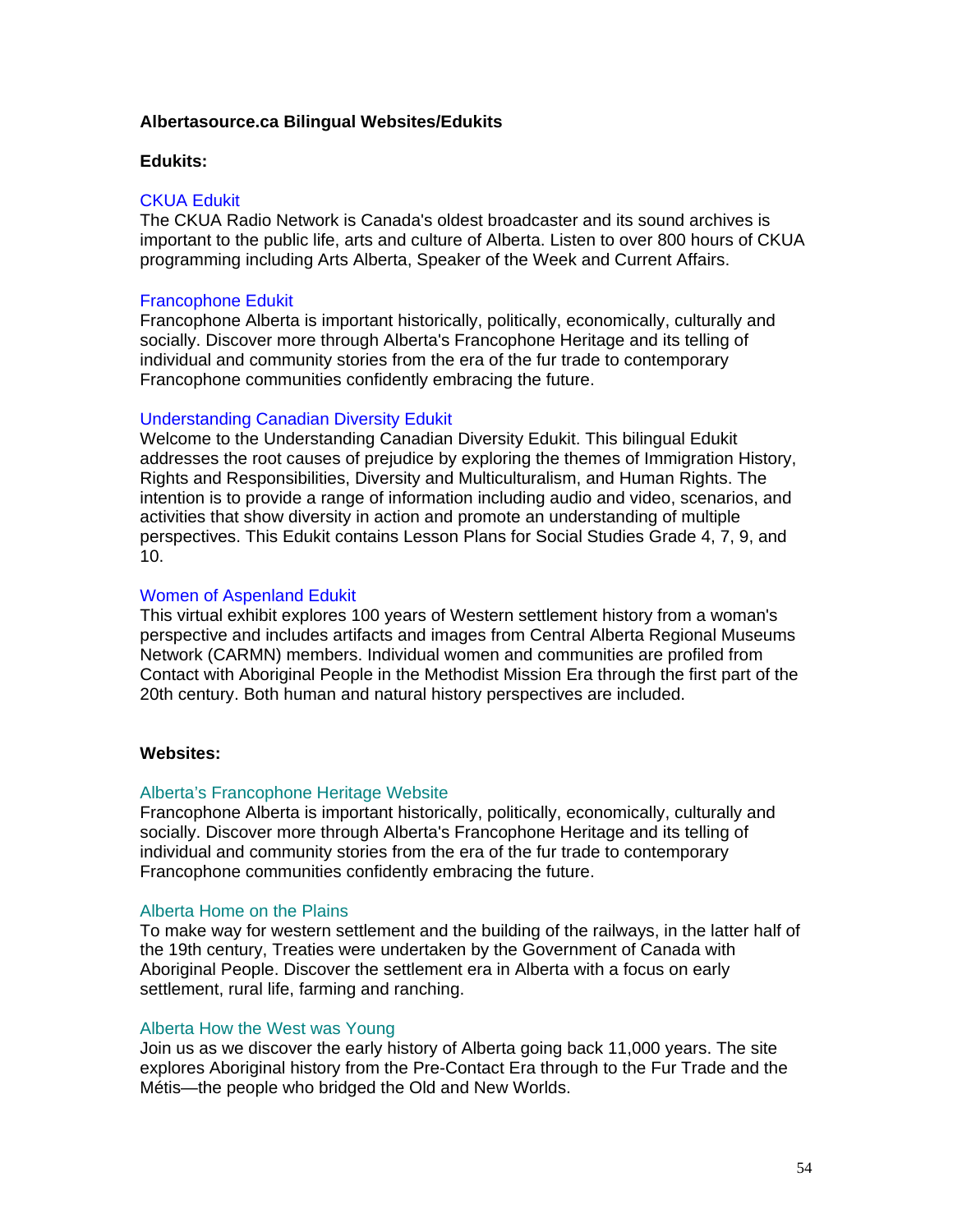## CKUA Sound Archives

The CKUA Radio Network is Canada's oldest broadcaster and its sound archives is important to the public life, arts and culture of Alberta. Listen to over 800 hours of CKUA programming including Arts Alberta, Speaker of the Week and Current Affairs.

## Francophone Edmonton Online Website

The French presence in what became Alberta goes back to the earliest period of the fur trade. Edmonton was the heart of that presence. This website documents and explores Edmonton's unique, historic role as Western Canada's second-largest Francophone city (next to Saint-Boniface, Manitoba). Discover Francophone Edmonton through the pages of this dynamic website.

## Making of Treaty 8 in Canada's Northwest

This virtual exhibit explores the making of Treaty 8 through text, historic photographs, audio, video and contextual information, as well as exploring the culture and lifeways of First Nations people.

## Métis in Alberta

Explore the rich history of the first Francophone community in Alberta through The Métis in Alberta, a fully bilingual website showcasing the origins, the people, and the culture of the Métis who have helped shaped this province into what it is today.

## Oblates in the West

Information about the role and impact of the Missionary Oblates of Mary Immaculate in Western Canada is important not only for a better understanding of Canada's colonial past but also of the present. Discover 100 years of Oblate history and the Order's impact on Aboriginal and Métis Peoples as well as Francophone communities on the *Oblates in West* Website.

## St. Vincent and St. Paul: Francophone Memory in Alberta

The Era of the Fur Trade first brought Francophone fur traders to northern Alberta and created Métis communities. Missionary orders, such as the Oblates of Mary Immaculate, came next to serve Aboriginal Peoples to be followed by settlers. Join us as we examine the history and dynamics of two of Alberta's important French communities.

## Women of Aspenland

This virtual exhibit explores 100 years of Western settlement history from a woman's perspective and includes artifacts and images from Central Alberta Regional Museums Network (CARMN) members. Individual women and communities are profiled from Contact with Aboriginal People in the Methodist Mission Era through the first part of the 20th century. Both human and natural history perspectives are included.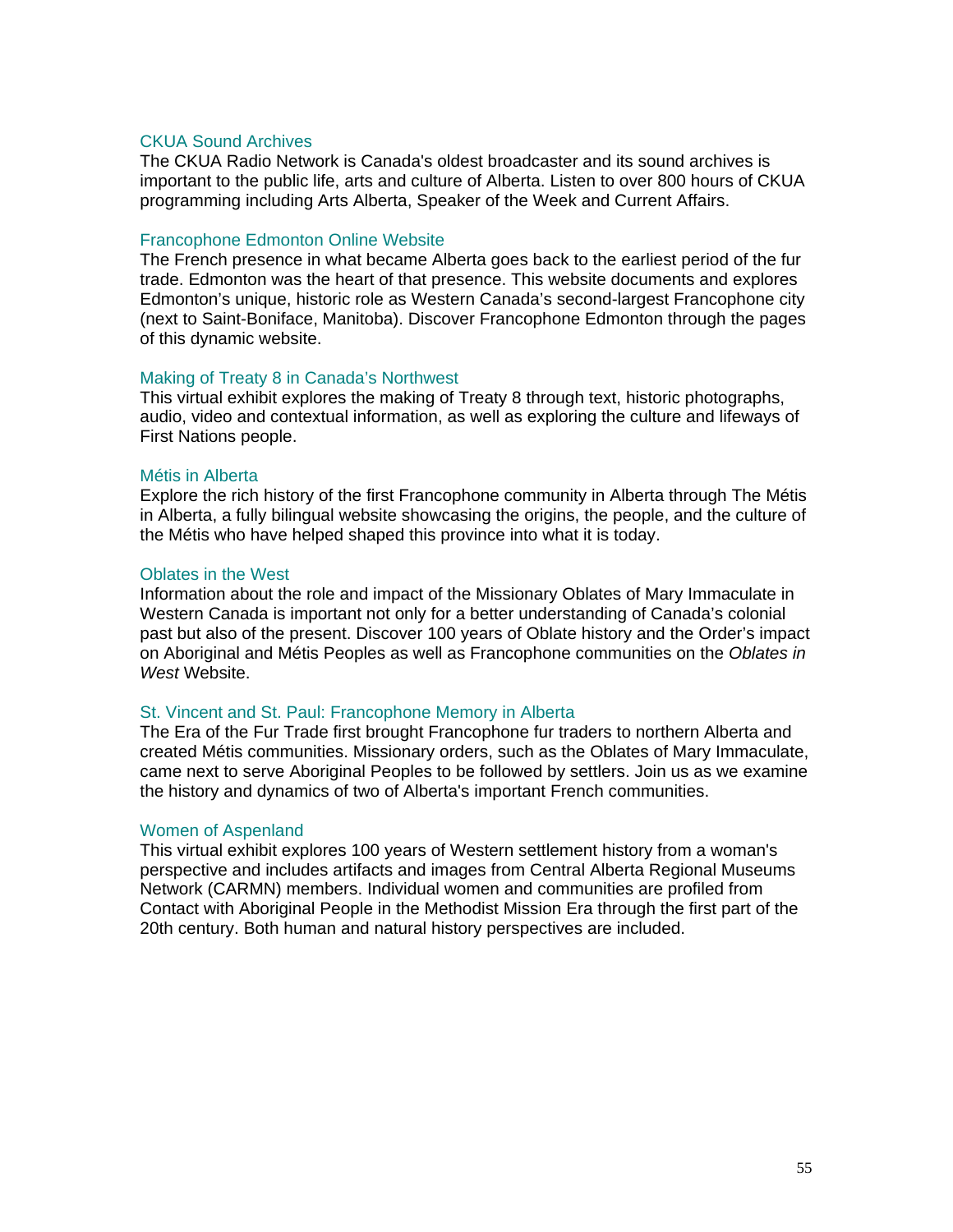## **18. ALBERTA PROGRAM OF STUDIES: CURRICULUM SUBJECT MATTER QUICK REFERENCE**

Below are the main subjects that Albertasource.ca Websites and Edukits target. The curriculum connections for Music, Art, Drama and Physical Education are not specific enough to list. Teachers will find that they meet objectives in the attitudinal sections of curriculum. Language Arts connections are mostly skill related, thus, the K-12 specific subject matter has not been included in this section.

## **Social Studies Topics**

*Grade 1: Citizenship: Belonging and Connecting* 

- General Outcome 1.1 My World: Home, School, and Community
- General Outcome 1.2 Moving Forward with the Past: My Family, My History and My Community

*Grade 2: Communities in Canada* 

- General Outcome 2.1 Canada's Dynamic Communities
- General Outcome 2.2 A Community in the Past

Grade 3: Connecting the World

- General Outcome 3.1 Communities in the World
- General Outcome 3.2 Global Citizenship

## *Grade 4: Alberta: The Land, Histories and Stories*

- General Outcome 4.1 Alberta: A Sense of the Land
- General Outcome 4.2 The Stories, Histories and Peoples of Alberta
- General Outcome 4.3 Alberta: Celebrations and Challenges

## *Grade 5: Canada: The Land, Histories and Stories*

- General Outcome 5.1 Physical Geography of Canada
- General Outcome 5.2 Histories and Stories of Ways of Life in Canada
- General Outcome 5.3 Canada: Shaping an Identity

## *Grade 6: Focus: Meeting Human Needs*

• Topic A: Local Government

## *Grade 7: Canada: Origins, Histories and Movement of Peoples*

- General Outcome 7.1 Toward Confederation
- General Outcome 7.2 Following Confederation: Canadian Expansions

## *Grade 9: Economic Growth: Differing Perspectives*

• Topic C Canada: Responding to Change

## *Grade 10-1 and 10-2: Globalization, Nationalism*

- 10-1: To What Extent Should We Embrace Globalization
- 10-2: Living In A Globalizing World

*Grade 11: Social Studies 20-1 and 20-2 Nationalism*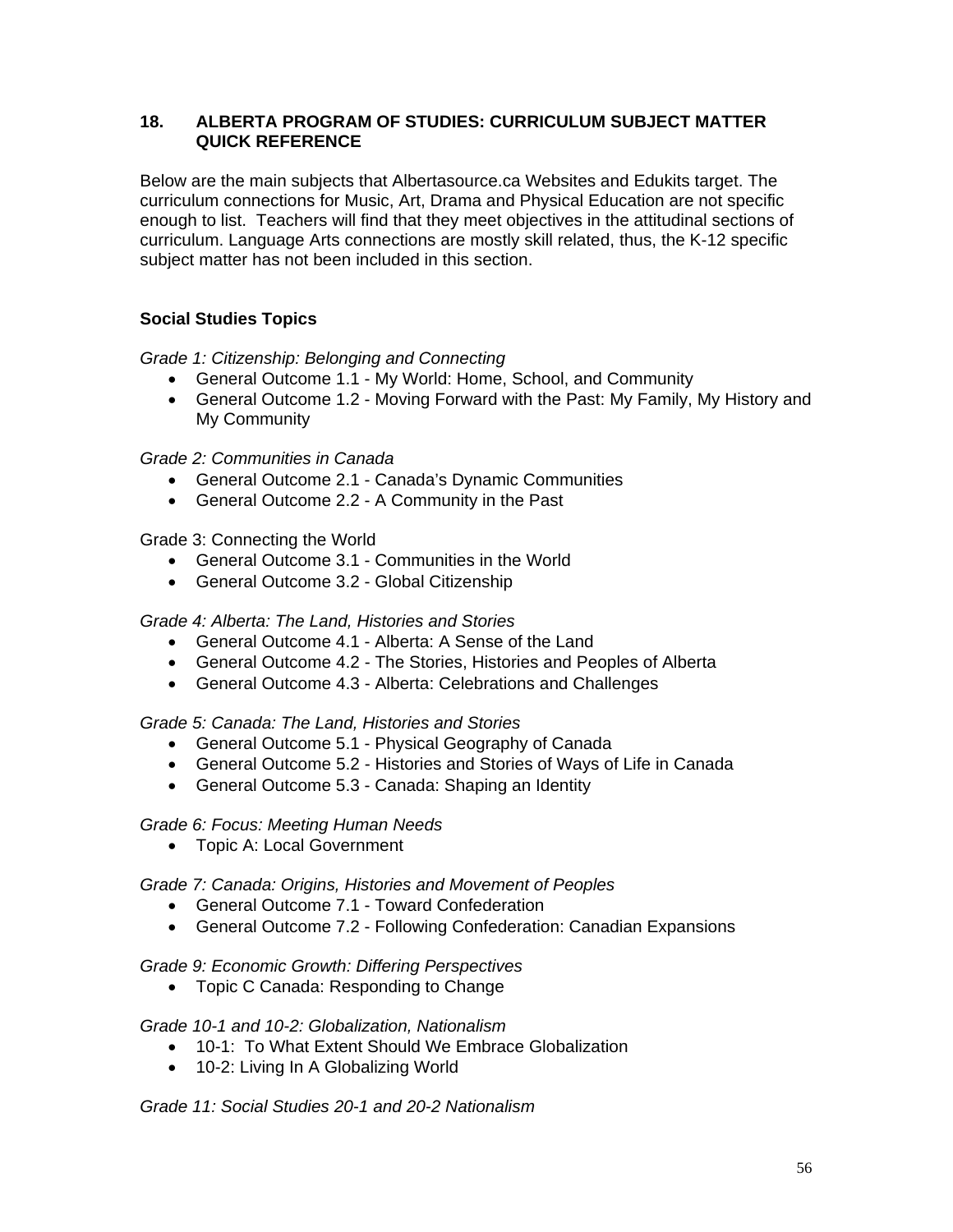- 20-1: Perspectives on Nationalism
- 20-2: Understandings of Nationalism

## *Social Studies 20-30*

S.S. 20 The Growth Of The Global Perspective

- Topic B: Interdependence in the Global Environment
- S.S. 30 The Contemporary World
	- Topic A: Political and Economic Systems
	- Topic B: Global Interactions

## *Social Studies 23-33*

S.S. 23: The Growth Of The Global Perspective

- Topic A: The Development of the Modern World
- Topic B: Challenges in the Global Environment

*S.S. 33: The Contemporary World* 

- Topic A: Political and Economic Systems
- Topic B: Global Interaction: The 20th Century and Today

## **Aboriginal Studies**

## *Aboriginal Studies 10*

- Theme I: Origin and Settlement Patterns
- Theme II: Aboriginal Worldviews
- Theme III: Political and Economic Organizations
- Theme IV: Aboriginal Symbolism and Expression

## *Aboriginal Studies 20*

- Theme I: The Métis: Conflict and Cultural Change
- Theme II: Treaties and Cultural Change
- Theme III: Legislation Policies and Cultural Change
- Theme IV: Schooling and Cultural Change

## *Aboriginal Studies 30*

- Theme I: Aboriginal Rights and Self-Government
- Theme II: Aboriginal Land Claims
- Theme III: Aboriginal Peoples in Canadian Society
- Theme IV: Aboriginal World Issues

## **Science Topics**

*Grade1:* 

• Creating Color, Seasonal Changes, Building Things, Senses, Needs of Animals/Plants

## *Grade2:*

• Exploring Liquids, Buoyancy and Boats, Magnetism, Hot/Cold Temperature, Small Crawling/Flying Animals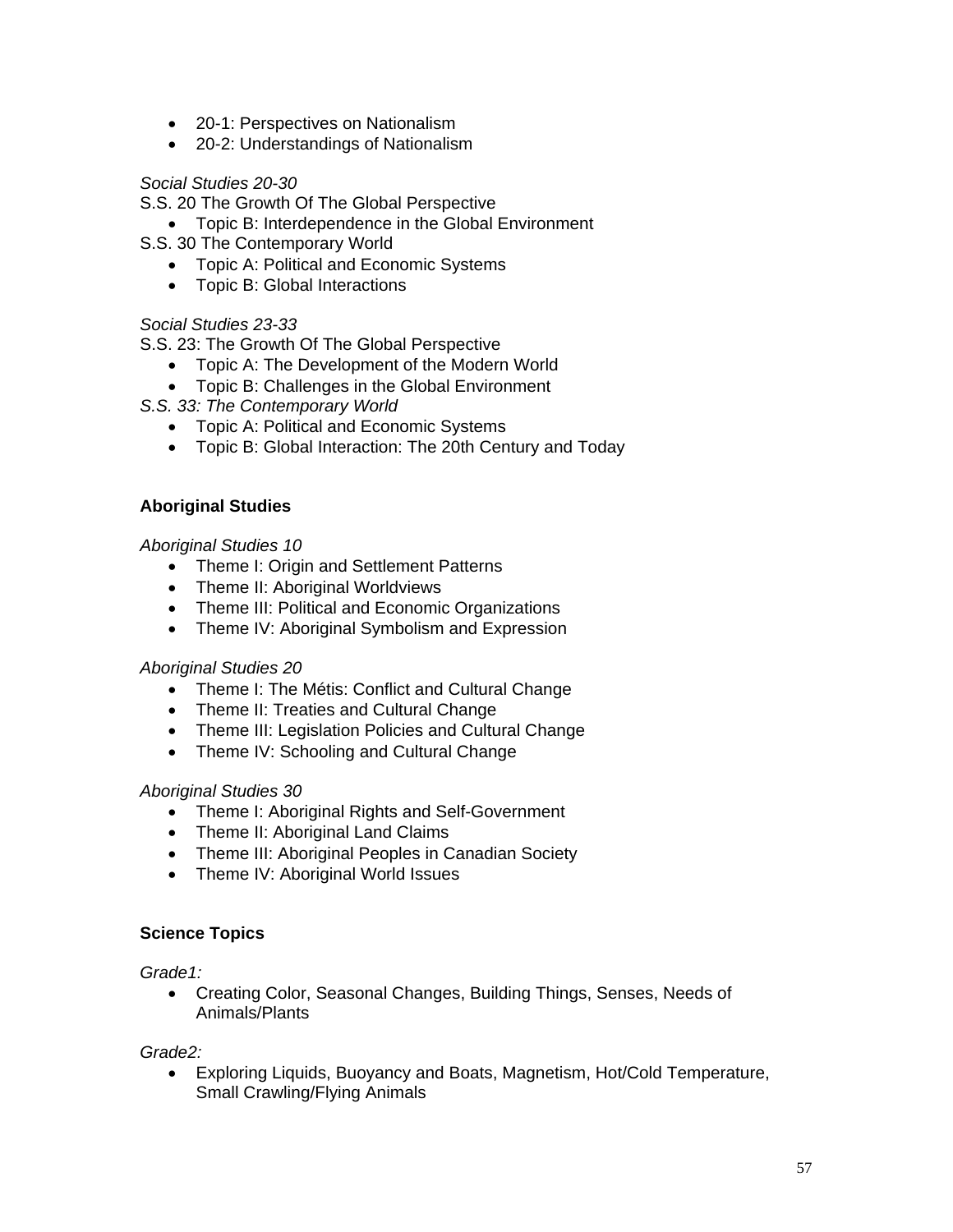## *Grade 3:*

• Rocks and Minerals, Building with a variety of Materials, Testing Materials/Designs, Hearing/Sound, Animal Life Cycles

## *Grade 4:*

• Waste and Our World, Wheels/Levers, Building Devices/Vehicles that Move, Light/Shadows

## *Grade 5:*

• Electricity/Magnetism, Mechanisms Using Electricity, Classroom Chemistry, Weather Watch, Wetland Ecosystems

## *Grade 6:*

• Air/Aerodynamics, Flight, Sky Science, Evidence/Investigation, Trees/Forests

## *Grade 7:*

• Interactions and Ecosystems, Plants for food and fibre, Heat/Temperature, Structure and Forces, Planet Earth

## *Grade 8:*

• Mix and Flow of Matter, Cells and systems, Light and Optical Systems, Mechanical systems, Fresh Water and Salt Water Systems

## *Grade 9:*

• Biological Diversity, Chemical Matter and Change, Environmental Chemistry, Electrical Principles and Technologies, Space Exploration

## *Grade 10:*

• Energy and Matter in Chemical Change, Energy Flow in Technological Systems, Cycling of Matter in Living systems, Energy Flow in Global Systems

## *Science 20:*

• Chemical Changes, Changes in Motion, The Changing Earth, Changes in Living systems

## *Science 30:*

• Living Systems Respond to their Environment, Chemistry and the Environment, Electromagnetic Energy, Energy and the Environment